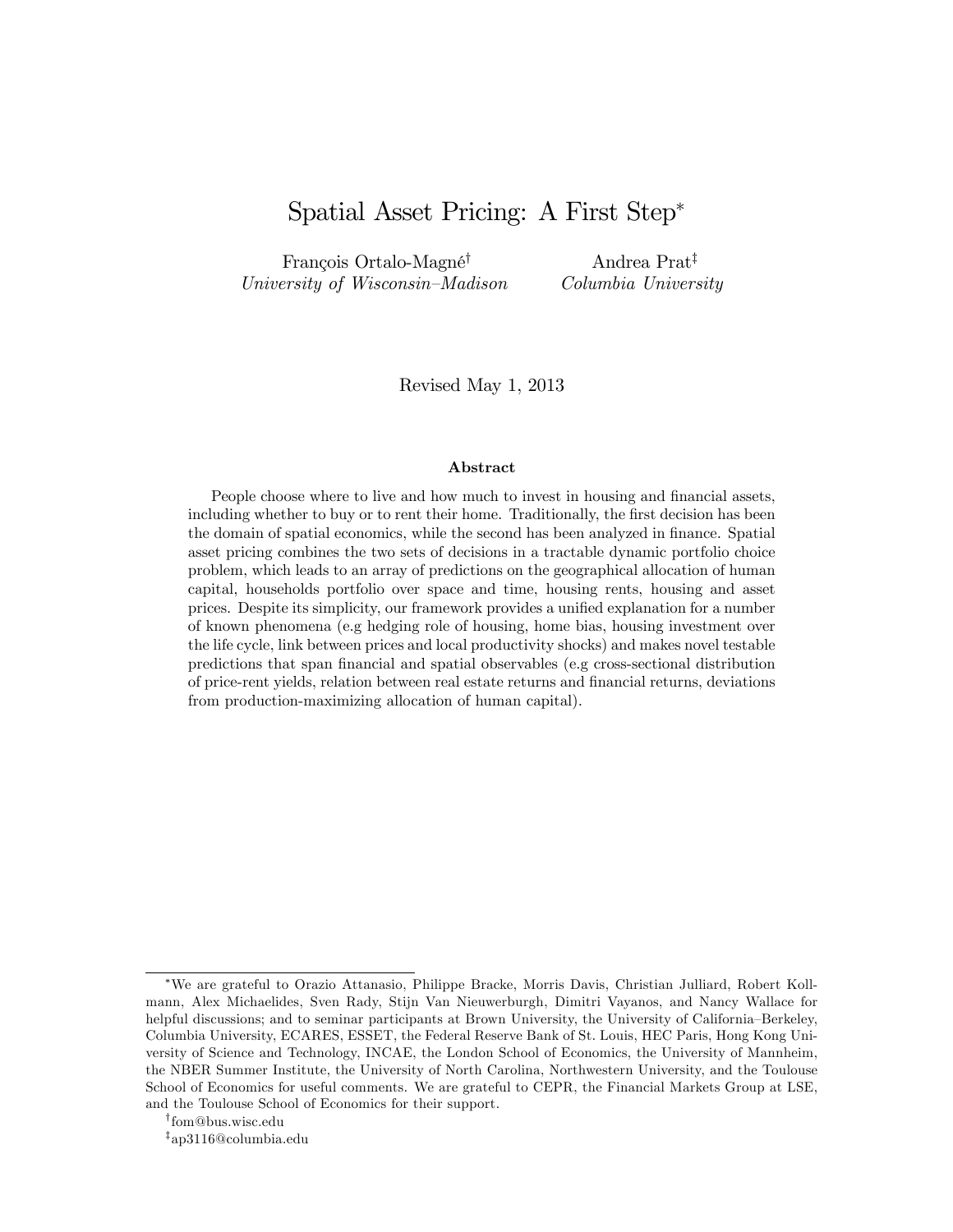### 1 Introduction

The urban economics literature provides insights into the allocation of households over space and the cross-sectional distribution of rents. Given dividends for housing and other assets, the finance literature provides insights into the demand and price of housing within standard asset pricing frameworks expanded to include one uniform housing commodity.

So far, these two literatures have evolved independently. The urban economics literature abstracts from the stochastic nature of returns to housing, the investment demand for housing, and any risk premium built into housing prices. The finance literature abstracts from the spatial heterogeneity of houses and the endogenous cross-sectional distributions of households' investments and rents.

We explore the gains from merging the two literatures. We design a tractable model with closed-form solutions that are comparable to well-established results in both fields. The exercise reveals meaningful interactions between spatial equilibrium and asset pricing, hence "spatial asset pricing."

We demonstrate that choosing a location amounts to solving an expanded portfolio problem with the requirement to choose one unit of one of the free securities representing each location. These securities deliver a stream of location specific net earnings, local labor income minus housing rent.

As in standard spatial models, rents are priced by agents who are indifferent across locations. The relevant attributes of each location include not only expected net earnings but also their variance, or rather, the cost of hedging this variance: a function of the covariance of the agent's earnings with local rents and asset prices.

The hedging motive for investment introduces home bias in portfolio choice. Because of this home bias, the covariances of agents' income within each location and the allocation of agents across locations affect the aggregate demands and prices for all assets, including houses in every location.

As such, spatial asset pricing brings to the fore new testable predictions spanning both financial and spatial variables. For example, we find the rater of homeownership in each location is relevant to the pricing of all assets. Spatial asset pricing also provides a unified conceptual framework to reconsider a variety of empirical questions concerning variations in householdsí portfolios over space and time, and the relationship between housing and financial asset prices.

The model. We assume four classes of assets: a risk-free bond, stocks, houses in a number of locations, and non-transferrable human capital. As in standard asset pricing models, agents may lend and borrow at the risk-free bond rate without any constraint. Agents may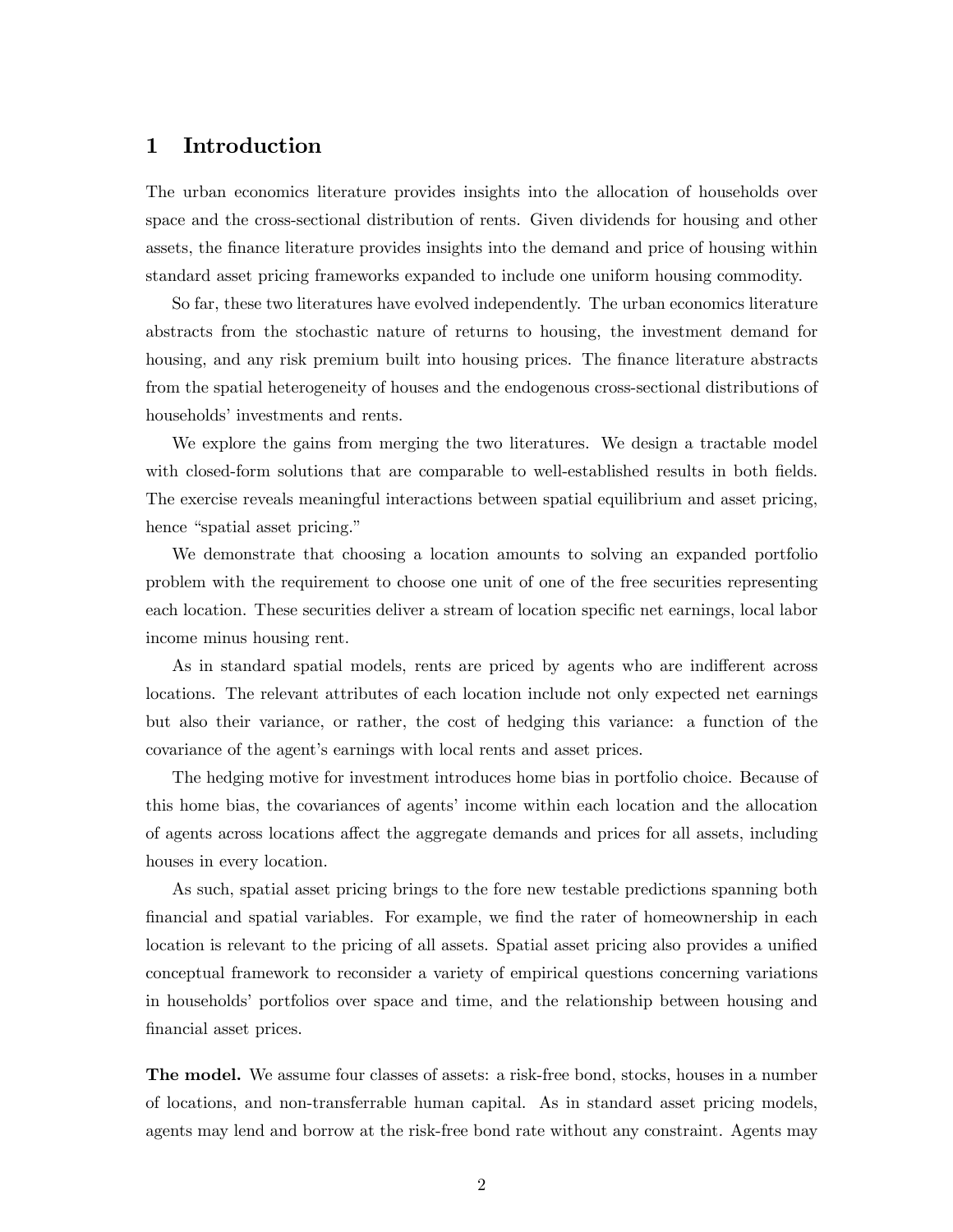also invest in stocks, defined as claims over exogenous stochastic streams of dividends. The dividend stream of houses, however, is determined endogenously. Houses provide access to a stochastic production technology that is specific to their location. An agent's human capital determines the expected level of his or her earnings at each location and the covariance of earnings with the location-specific production technology. The distribution of individual characteristics across the population is expressed in a general form.<sup>1</sup>

Houses differ only in their location. The supply of houses is fixed in every location but one, the countryside, where the supply is unlimited. Houses can be rented at the local equilibrium market rate. In our benchmark model, houses can be purchased or sold (even fractionally) at the local equilibrium price. Agents may buy houses in every market, including in their city.

There are no frictions on any of the asset markets; e.g., no credit constraints, no transaction costs for buying or renting, no limits to fractional ownership.

We want to obtain closed-form solutions and expressions that are comparable to standard results obtained from mean-variance asset pricing models, so we assume an overlapping generations structure with Önite life and constant population size. Agents have constantabsolute risk-aversion preferences with infinite elasticity of intertemporal substitution, and both city-productivity and stock-dividends stochastic shocks are normally distributed.

Agents choose where to live at the beginning of their life. Living in a location requires consuming one unit of housing in this location. While all investment decisions can be revisited in every period, the location choice is irreversible (moving costs are infinite).<sup>2</sup>

Location security. Each location is represented as a free location security composed of two parts:  $(1)$  a stream of location-specific stochastic benefits that yield location and agent specific wages or enjoyment of local amenities, and  $(2)$  a unit of local housing, which requires a stream of endogenous stochastic rent payments, and satisfies the local housing consumption requirement.

The location decision and the portfolio allocation problem of an agent can therefore be examined within the same dynamic optimization framework. Besides choosing financial assets, each household must pick one unit of one location security. This characterization reflects the discreteness of the choice of location.

<sup>&</sup>lt;sup>1</sup>In most of this work, we interpret local productivity as labor-related and hence translated into labor earnings, but the model has an equivalent interpretation in terms of leisure, where productivity is understood as the ability of the agent to enjoy local amenities. We also assume that there are no spillover effects across agents; that is, the productivity of an agent depends on its location but not on who else lives in that location. Later, we show that our characterization extends to a model with generic economies of agglomeration.

<sup>&</sup>lt;sup>2</sup>The assumption that people cannot move is useful for tractability of analysis, but the assumption is not necessary for results about the role of housing as a hedge. Sinai and Souleles (2009) provide evidence of the empirical relevance of this phenomenon, accounting explicitly for US household moving patterns.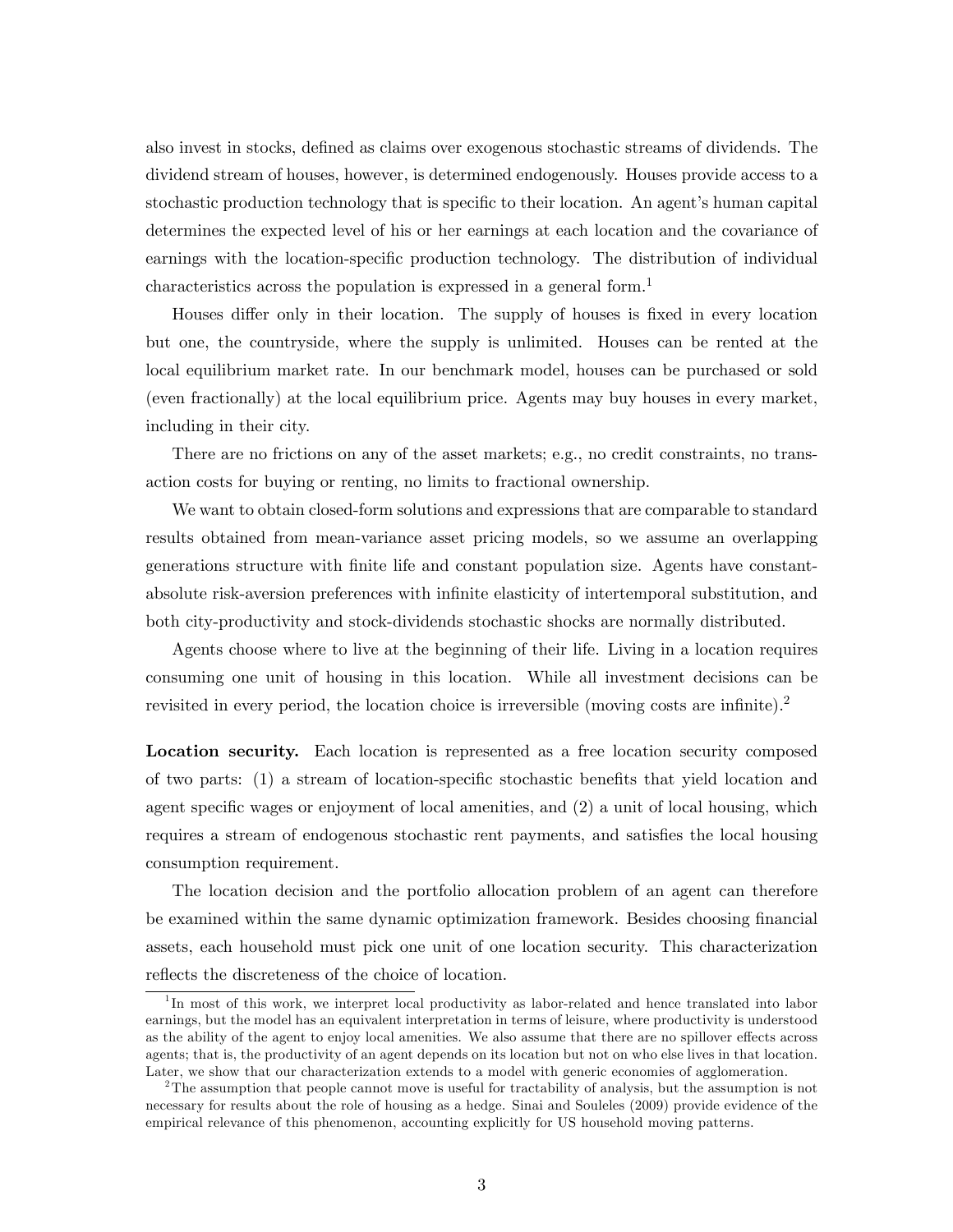Spatial allocation and rents. Rents are determined by the productivity of marginal residents, households that are indifferent between two or more locations. We demonstrate that our model admits a set of hyper-marginal residents: households indifferent among all locations, whether city or countryside. These households are all age one as location choice takes place at age one, once and for all.<sup>3</sup>

Determining the set of hyper-marginal households is a key step to characterizing the equilibrium with stationary allocation of households across locations, linear housing rents and asset prices. We conjecture a functional form for rents and prices and we verify the validity of our guess. We build our guess by adapting standard results obtained in CARAnormal portfolio choice frameworks.

Local rents respond to local productivity shocks so as to keep the hyper-marginal residents indifferent across all locations. The indifference condition of the hyper-marginal resident pins down the relative level of rents in different locations. The fact that one location (the countryside) has an unlimited supply of land determines the absolute level of rents.

The location decision of any agent is determined by comparing that agent's locationspecific set of productivity parameters with that of the hyper-marginal residents. By aggregating the investment demand functions of all agents, we obtain the asset pricing formulas both for real estate in different locations and for stocks.

We are then in a position to verify that the initial conjecture about the hyper-marginal resident is correct and that it is indeed an equilibrium. We thus prove the existence of an equilibrium where prices can be expressed as linear functions of the underlying parameters, and the allocation of households across location remains constant over time. Uniqueness can be proven in specific cases.

Portfolio choice. Because we assume households choose their location at birth, marginal residents are newborn households. As households age, we do not put any restriction on the covariance of their current income with their income at birth. A changing covariance exposes households to the risk that shocks to their income may not provide full insurance for the local productivity shocks that affect their housing costs. This risk can be hedged away by an appropriate holding of local real estate.

The optimal investment portfolio of every agent contains two components: (1) An investment in local housing that depends on the agent's exposure to local productivity shocks, and (2) a portfolio of stocks and houses, with identical weights across agents. The first com-

<sup>&</sup>lt;sup>3</sup>An ancillary contribution of our work is to show existence in a spatial general equilibrium model with an infinite number of types of agents. Available existence results in the literature use a different approach based on a finiteness (Grimaud and Laffont, 1989).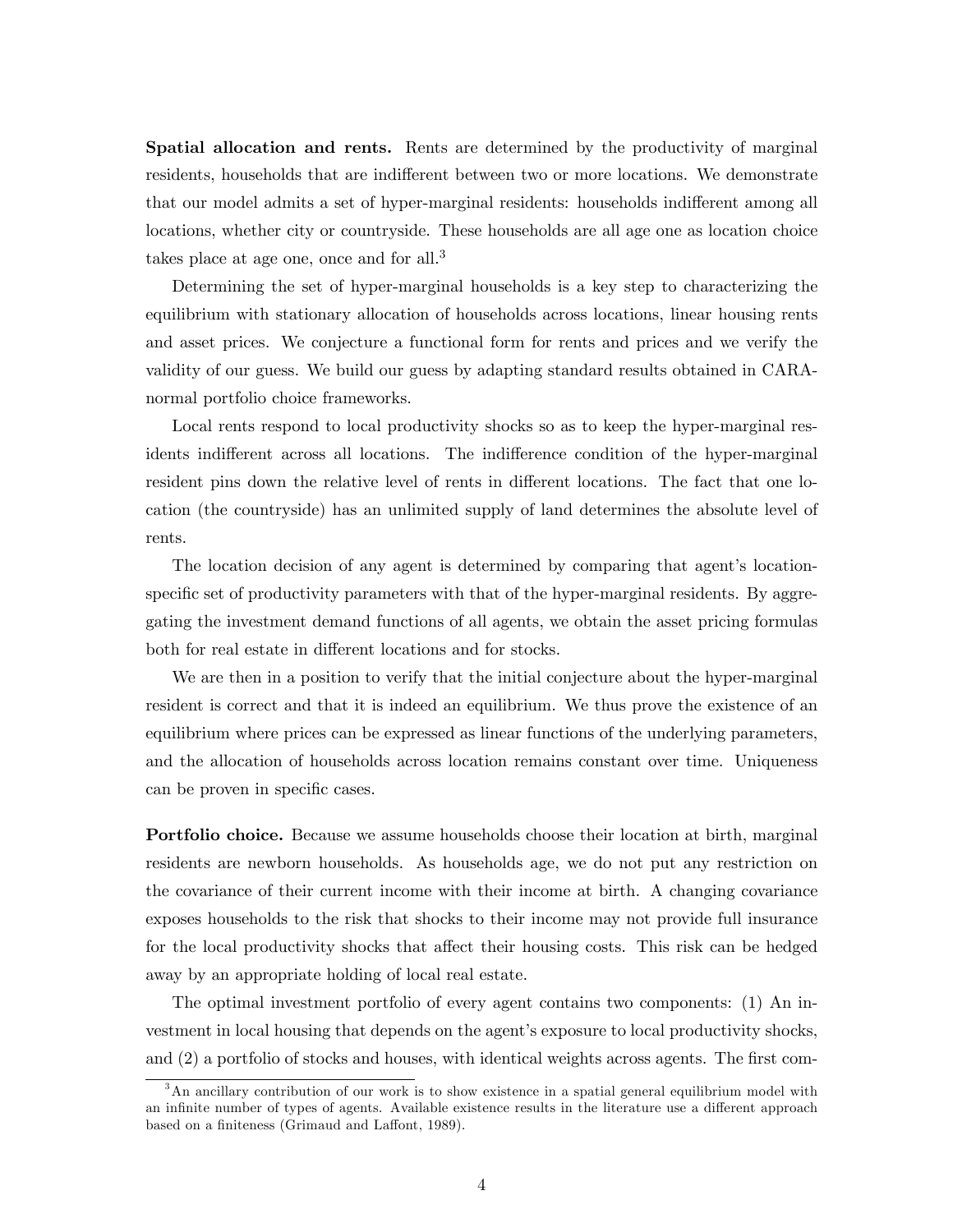ponent is a manifestation of home bias. This hedging demand depends on the covariance between the agent's earnings and local productivity shocks. The second component is identical across agents because in our benchmark case, all agents fully hedge their exposure to local productivity shocks with a purchase of local housing.

Asset pricing. Conditional on their purchases of local housing for hedging purposes, all households are fully hedged against their idiosyncratic risk and thus identical with regard to aggregate risk. Hence they all have the same investment demand for the remaining securities in the economy: the portfolio made up of all stocks and residential properties in the economy minus the houses held for hedging purposes. Let us call this portfolio the adjusted market portfolio.

Equilibrium requires that the price of all assets in the economy be such that total investment demand (beyond the hedging demand for houses) equals the adjusted market portfolio. All assets are therefore priced in this adjusted market portfolio.

**Implications.** Our portfolio choice and asset pricing expressions specify only objects  $\overline{\phantom{a}}$ such as prices and covariances  $-$  that are in principle observable. We can thus develop a number of empirical questions linking spatial and financial variables.

Some of our predictions are already known, but have so far been discussed mainly in isolation; others are, to the best of our knowledge, new. The main strength of spatial asset pricing is that all of them can be analyzed within a consistent and tractable conceptual framework.

Home bias. With no friction on the housing market and identical homes within each location, local homes are a perfect hedge for agents' exposure to income minus rent risks. This results in home bias that manifests itself entirely in terms of local housing purchases. In a less perfect world without fractional ownership of housing and with local consumption that extends beyond housing, we would expect agents to use both local housing and local financial assets for hedging purposes- i.e., stocks with strong covariance with the local economy. Our framework provides a complementary rationale for the preference for geographically proximate investments pointed out in Coval and Moskowitz (1999).

Homeownership over the life-cycle. Sinai and Souleles  $(2005)$ , and Davidoff  $(2006)$  already pointed out the relevance of the hedging motive for householdís housing investment. Our theory opens new empirical questions with regards to the measurement of the determinants of this hedging motive and provides a new rationale for the well-known hump-shaped lifecycle profile of homeownership.<sup>4</sup> Suppose that, as agents, get older, the covariance of their

 $^{4}$ For example, see Fernandez-Villaverde and Krueger (2011) and Attanasio et al. (2011).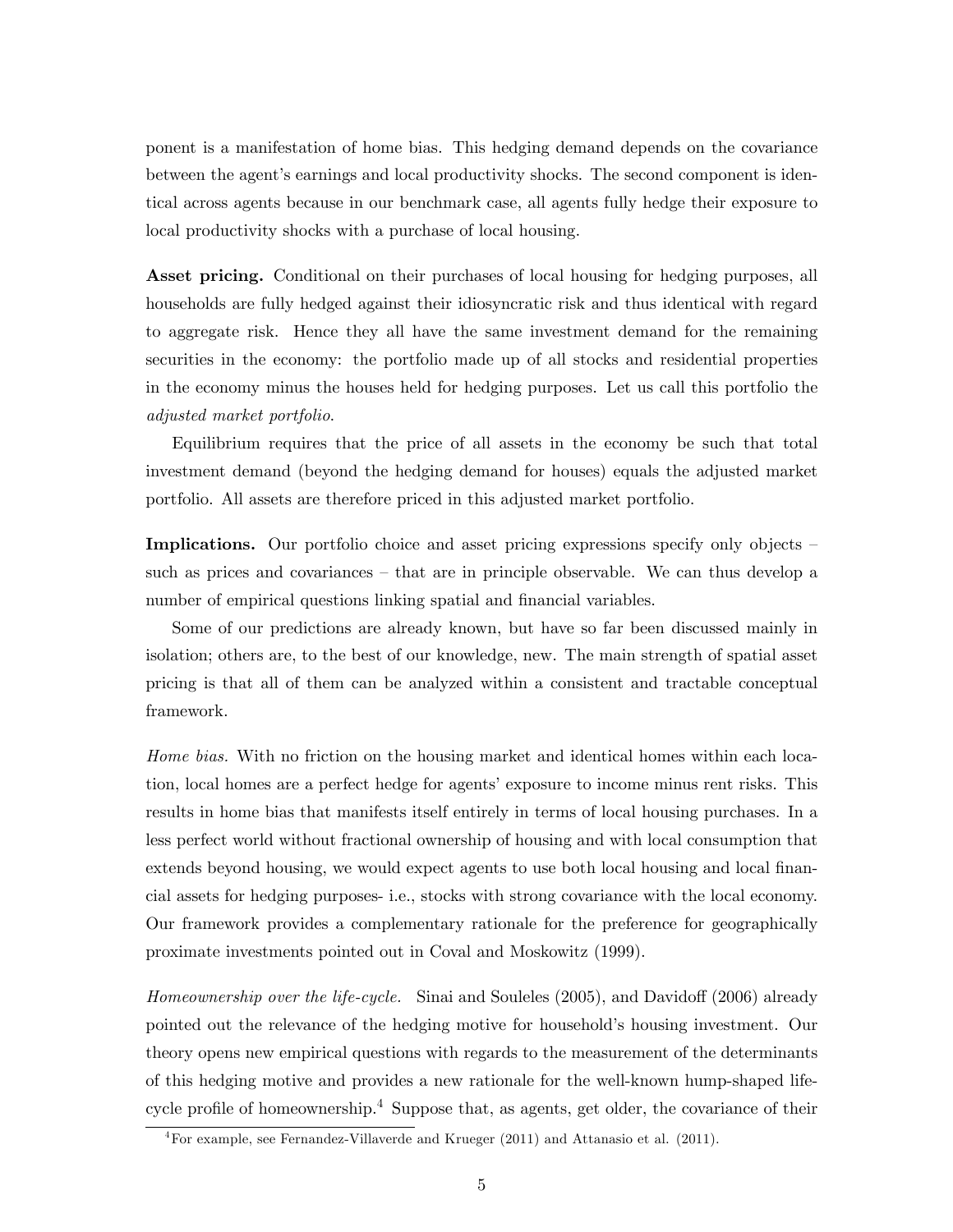income with the income of newcomers to their city decreases. Their income provides less insurance against rent shocks. This pushes them to purchase an increasing amount of local housing for hedging purposes as they get older. Counter to this effect is the fact that as agents get older, the time left to live is shortened and so their demand for insurance declines. We show by example how this combination of effects can yield a hump-shaped homeownership profile.

Geographical allocation of agents. The celebrated location choice model of Rosen (1979) and Roback (1982) determines jointly housing rents and the geographical distribution of agents, but it does so in a static, deterministic model. By moving to a dynamic, stochastic setting, we create a role for investment. When they choose where to live, agents trade o§ expected net earnings opportunities (expected wage minus expected rents) against risk exposure (volatility of income minus rent). Agents therefore do not necessarily choose the location that maximizes their net earnings. They may prefer a location with lower expected income minus rents if their income in that location is less correlated with rents. In such a location, the purchase of local housing provides insurance benefits. Nevertheless, they earn a risk premium on the local housing because it is priced by outsiders to whom the volatility of housing returns is a risk, not an insurance.

Inferences from the cross-sectional dispersion of rents. By the argument above, spatial asset pricing points out the limitations of any model that implicitly assumes location decisions based entirely on expected earnings and amenities and ignores variations in a householdís risk exposure. The quantitative importance of the risk/hedging factor in location and investment decisions is of critical empirical importance. Should this factor matter in any significant way, it would call into question standard approaches to the valuation of local amenities that are based on a static frameworks.

Joint determination of housing and financial asset prices As a number of authors have noted, households financial and housing investments and the prices of housing and financial assets can only be determined jointly.<sup>5</sup> Our paper offers a three-fold contribution. First, we consider a large number of assets in both asset classes and we allow a generic covariance matrix. Second, rather than assuming an exogenous dividend process for houses we derive it endogenously from geographical location equilibrium. Third, we incorporate the hedging role of local housing.

<sup>&</sup>lt;sup>5</sup>See for example Grossman and Laroque (1991), Flavin and Nakagawa (2008), Henderson and Ioannides (1983), Goetzmann (1993), Brueckner (1997), Flavin and Yamashita (2002), Englund, Hwang, and Quigley (2002), Iacoviello and Ortalo-MagnÈ (2003), and LeBlanc and Lagarenne (2004), Cocco (2004), Yao and Zhang (2005), Piazzesi, Schneider, and Tuzel (2007)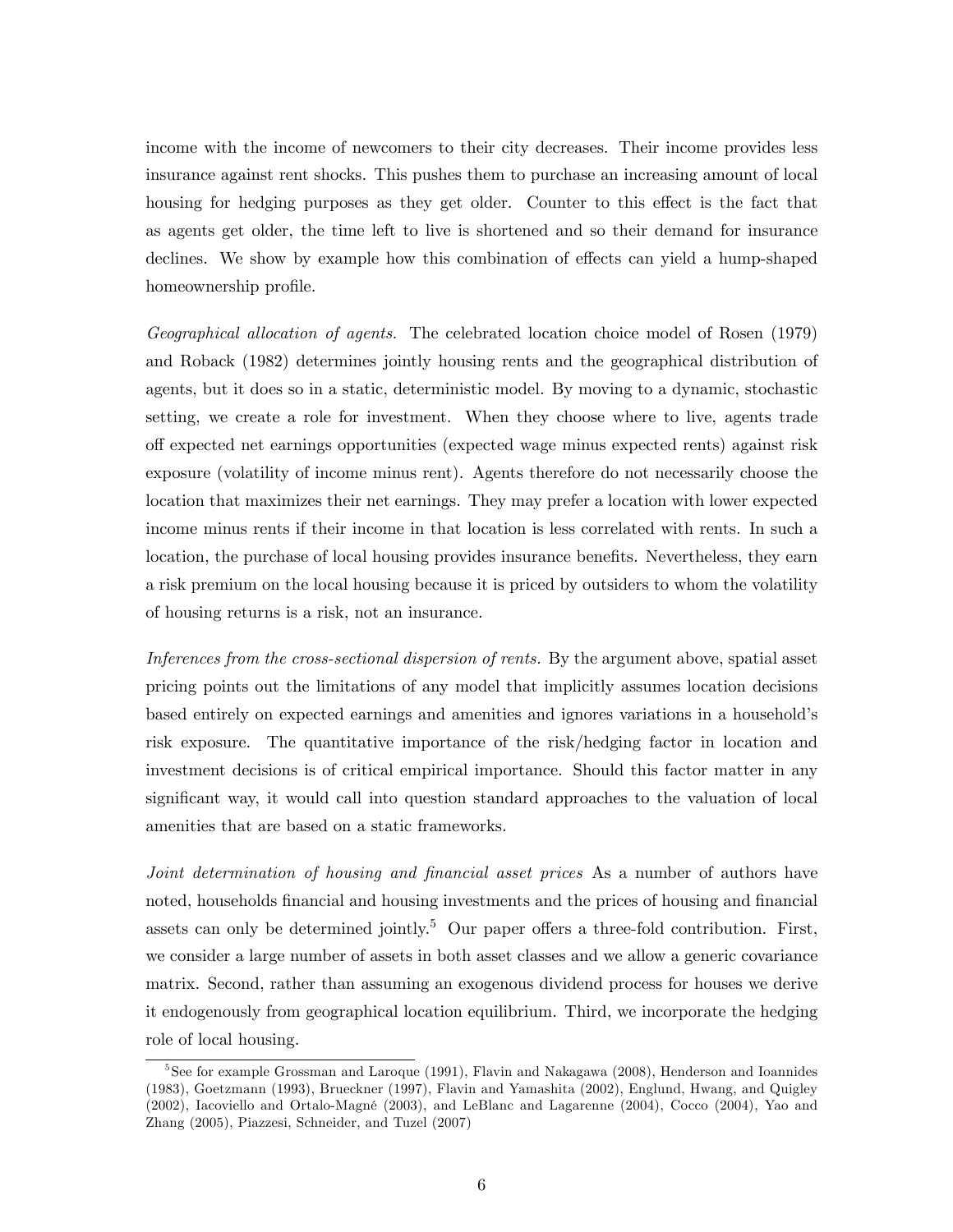The fact that the quantity of homes in each location in the pricing-relevant adjusted market portfolio is determined endogenously, adds a channel whereby the spatial allocation of households affects the prices of all assets. In other words, the spatial allocation of households does more than determine the stochastic properties of the rents in each location; it also determines what assets are part of the portfolio that is relevant to pricing systematic risk in equilibrium. As a result, our asset pricing formulas include some spatial variables such as the covariance between productivity shocks in different locations and the proportion of owner-occupied housing in each location. While the use of such variables is new, they are all potentially observable.

The prices of stocks are therefore determined not only by how their dividends co-vary with those of other financial assets but also by how they co-vary with earnings of the hypermarginal residents in each location. Note that information relevant for asset pricing related to the presence of housing in the economy cannot be represented by a single aggregate housing good.

Cross-sectional dispersion of rent-price ratios. Our model predicts the cross-sectional distribution of rent-price ratios. The local yield depends on the average within-location covariance of the income of each resident with the income of the current and future marginal residents. For instance, in a one-company town, wages of all cohorts are highly correlated with rents; residents there do not demand local housing for hedging purposes, and prices are depressed with respect to rents. Prices are higher in diversified towns where households invest in local housing for hedging purposes.

Extensions. The analytical results we obtain for the benchmark model support two useful extensions in the modeling of locations and housing assets.

First, the benchmark model can be extended to encompass economies of agglomeration and other forms of externalities among residents. The equilibrium characterization of the benchmark model remains valid, but the presence of direct externalities amplifies the possibility of equilibrium multiplicity. If the agglomeration economies are strong enough, there will be multiple linear stationary equilibria corresponding to different allocations of talent across cities. This means we may be able to create links between real estate Önance and the vast literature on agglomeration effects.

Second, the benchmark model assumes the ownership of real estate is perfectly divisible. Households are allowed to buy exactly the amount of local housing they need to perfectly hedge their risk in income minus rent. A number of frictions are likely to lead household away from the perfect hedge investment; e.g., a preference for homeownership, preferential tax treatment of homeownership, housing transaction costs, housing property indivisibilities.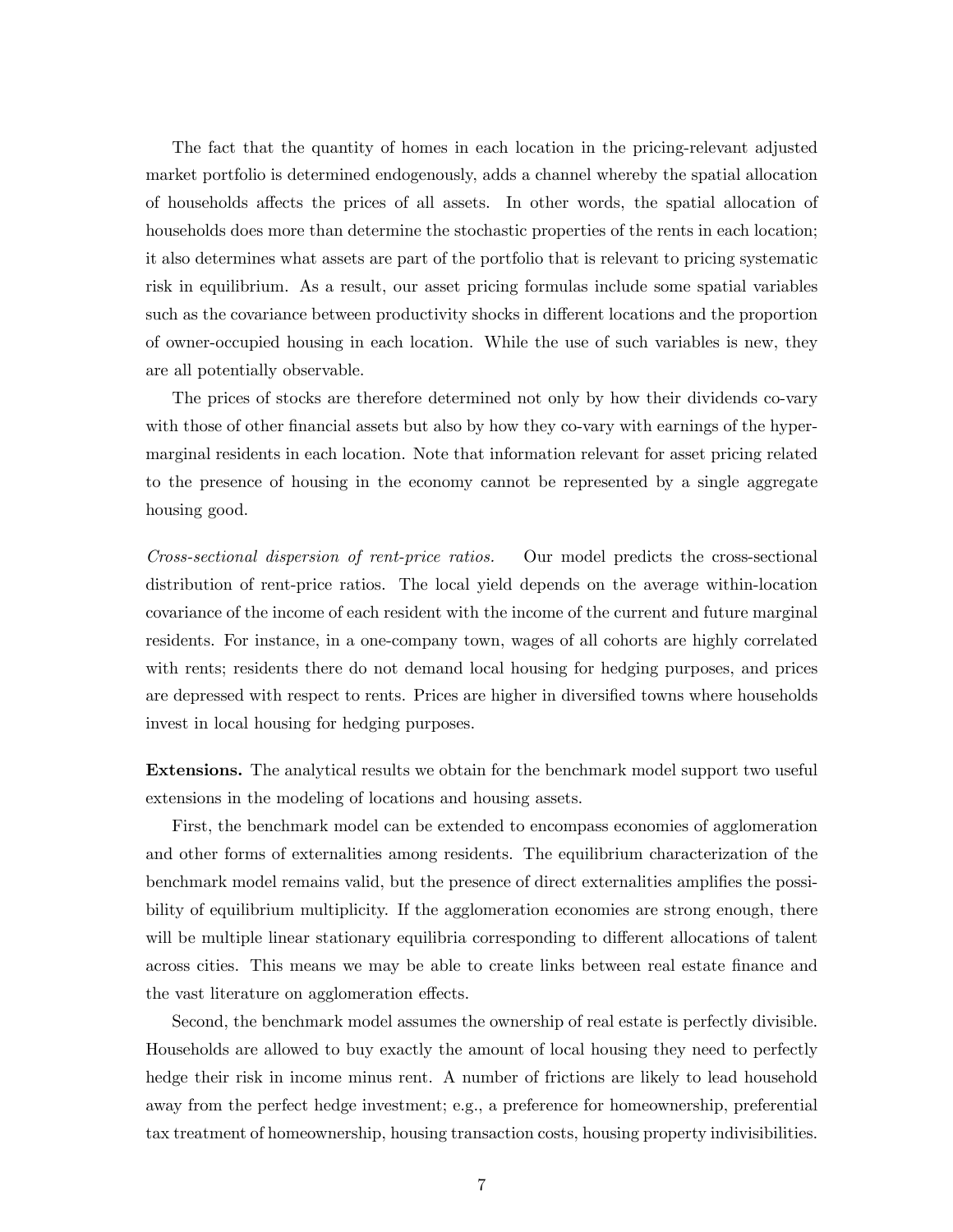Any such impediment to obtaining a perfect hedge with local housing leads households to resort to exploiting the covariance between their local risk and each of the financial assets. Agents in different location therefore purchase a different portfolio of housing and stocks. This hedging demand for stocks ends up affecting stock prices. As a case in point, we propose explicit solutions for stock prices when all households are required to own their home. While in the baseline case the only asset used for hedging was local real estate, the presence of indivisibilities induces agents to use stocks to hedge against their exposure (or lack of exposure) to local real estate. This generates an additional set of testable portfolio implications.<sup>6</sup>

The paper is organized as follows: Section 2 reviews the related literature. Section 3 sets out the model. Section 4 presents the main equilibrium characterization result, through three propositions corresponding to: portfolio allocation (Proposition 1), asset pricing (Proposition 2), and location choice (Proposition 4). Section 5 uses the main result to discuss a number of related issues. Section 6 concludes. All proofs are in the Appendix.

# 2 Related Literature

This is  $-$  to the best of our knowledge  $-$  the first asset pricing model where location choices, housing rents, and asset prices are endogenous. While many of the phenomena that our model describes have been analyzed elsewhere, it is the first time that they can be explained within one model, thus providing a unified conceptual framework to think about spatial asset pricing.

Our work is partly inspired by an asset pricing model outside the real estate literature: DeMarzo, Kaniel, and Kremer (2004). They consider an economy with multiple communities and local goods as well as a global good. In this dynamic setting, some agents (the laborers) are endowed with human capital that will be used to produce local goods in future periods, but they are currently subject to borrowing constraints. Other agents (the investors) own shares in firms that produce the global good.

This approach yields a number of powerful results. Investors care about their relative wealth in the community because they bid for scarce local goods. This generates an externality in portfolio choice, which leads to the potential presence of multiple equilibria (in the stable equilibria, investors display a strong home bias). And, if there is a behavioral bias, this externality amplifies the bias through the portfolio decisions of rational investors.

 $6$ Other extensions yield similar predictions with regard to home bias. Suppose households enjoy more utility from the same property if they own it than if they rent it. Such an assumption implies that their investment in local housing is not driven purely by hedging considerations. Households are willing to ìdistortî their housing investment because of consumption beneÖts. It then becomes optimal to use stocks to deal with any residual risk in income minus rent not canceled with local housing investment.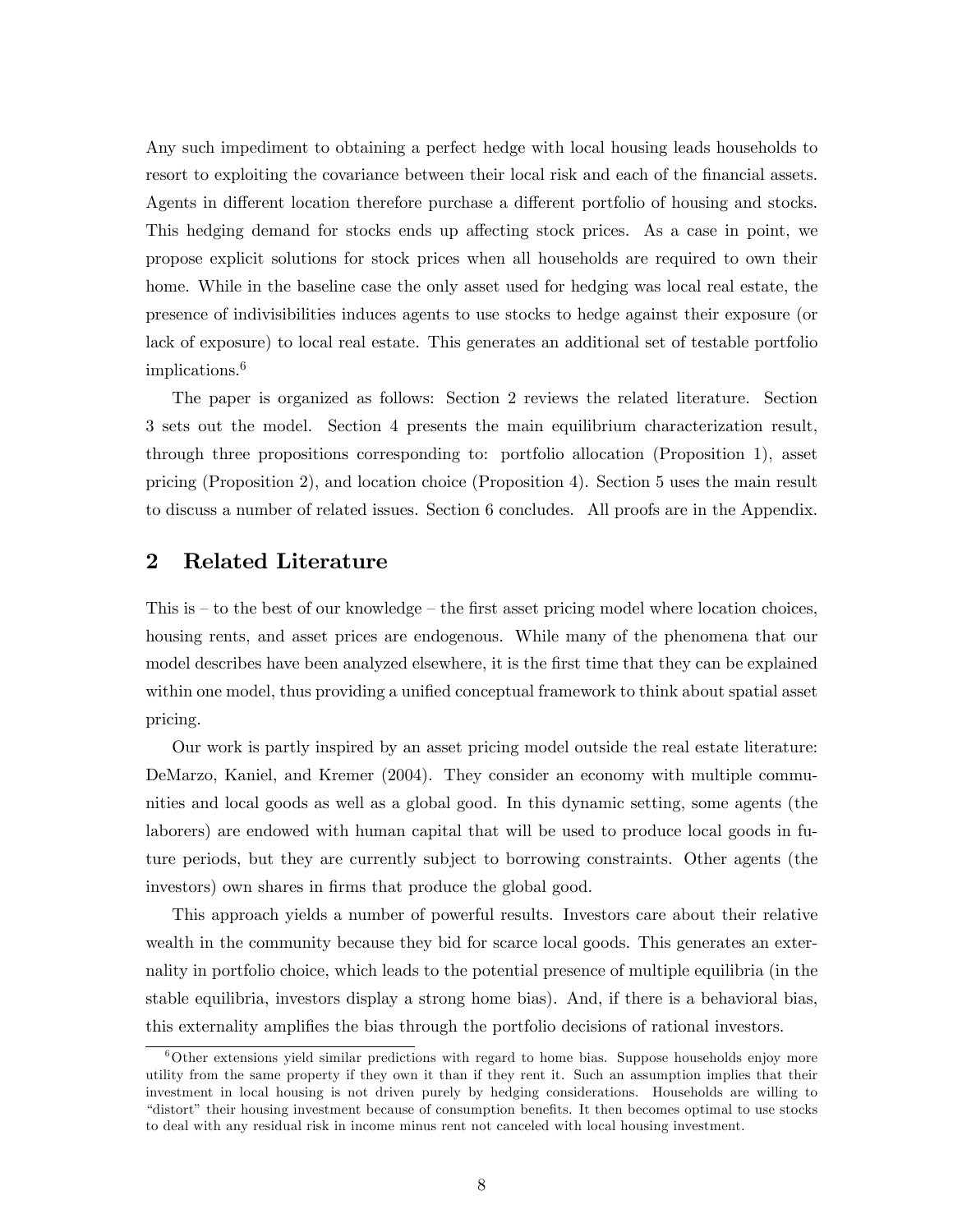Our model differs from DeMarzo et al.  $(2004)$  in a number of important dimensions: (1) Our local good does not produce utility directly, but it enables agents to realize their human capital potential; (2) there are no credit constraints; and (3) our spatial allocation is endogenous. We do share their goal of studying the properties of portfolio choice and asset pricing under uncertainty in the presence of community effects. As in their model, a home bias arises in equilibrium because of a hedging motive.<sup>7</sup>

Our contribution to the real estate Önance literature, lies in endogenizing both housing prices and rents in a dynamic model with multiple locations.<sup>8</sup> Our approach to the modeling of housing as access to a location is in the tradition of urban economics. Our location choice model follows the standard multi-cities framework of Rosen (1979) and Roback (1982), where residential properties provide access to the local labor market, and locations are differentiated by potential surplus. As in Rosen and Roback and the many more recent papers that build on this framework (e.g., Gyourko and Tracy, 1991, Kahn, 1995, Glaeser and Gyourko, 2005), we assume households face a unit housing consumption requirement and derive utility from consumption of numeraire only.

Lustig and Van Nieuwerburgh (2010) consider risk sharing across regions. Empirical evidence indicates that the amount of housing wealth in a region affects the sensitivity of local consumption to local income. This paper is particularly close to ours in that it considers multiple locations. Lustig and Van Nieuwerburgh, however, assume exogenous location choice and that housing supply is perfectly elastic in all locations (and hence rents depend only on aggregate shocks).

Because we are concerned with portfolio choice in a dynamic environment, we assume households are risk-averse. Risk aversion in the face of stochastic streams of income and rent provides a motivation for ownership of local residential properties  $-$  homeownership  $$ in our model. This approach builds on the work of Ortalo-Magné and Rady (2002), Hilber  $(2005)$ , Sinai and Souleles  $(2005, 2009)$ , Davidoff  $(2006)$  and others who provide evidence of the relevance of such motivation for housing investment.

We do not here review the vast literature concerned with the determinants of housing prices. Typically in this literature, real estate prices are determined by a perfectly elastic supply function (Lustig and Van Nieuwerburgh, 2008) or by a perfectly elastic demand function (Davis and Heathcote, 2005, Davis and Ortalo-Magné, forthcoming, Gyourko, Mayer and Sinai, 2006, Kiyotaki, Michaelides and Nikolov, 2007, Van Nieuwerburgh and

<sup>&</sup>lt;sup>7</sup>Our results on home bias are also related to the international finance literature on the home bias puzzle (Stockman and Dellas, 1989), but we differ in our focus on real estate and in that location choice is endogenous in our model.

<sup>8</sup>A review of the empirical literature on the cross-sectional dispersion of housing prices is beyond the scope of this paper. For recent evidence emphasizing variations in housing price premiums see Campbell et al. (2009).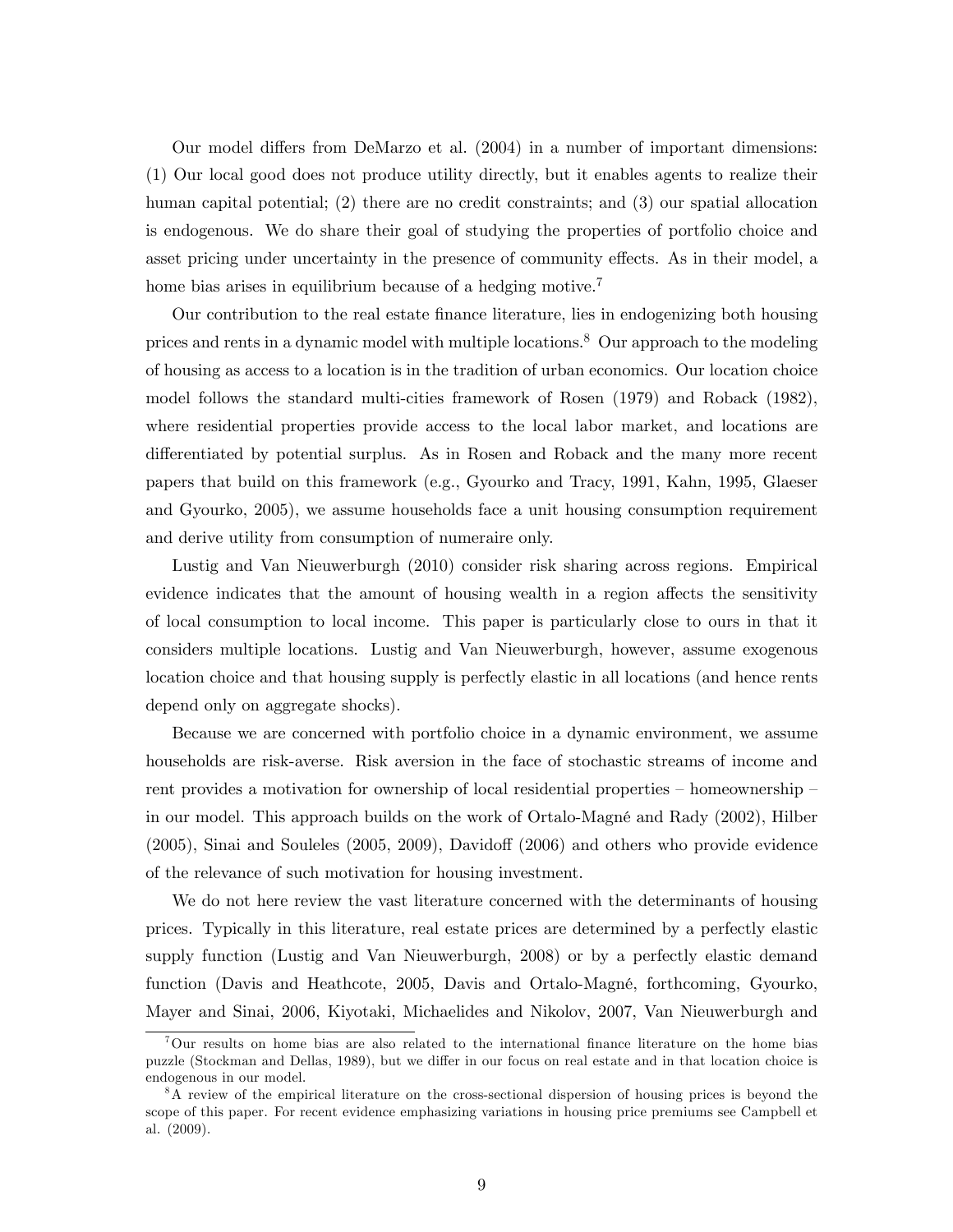Weil, 2007).

# 3 Model

Consider an overlapping generation economy where a mass 1 of agents is born in every period. Each agent in the t-cohort is born at the beginning of period  $t$ , lives for  $S$  periods, and dies at the beginning of period  $t + S$ . Hence, at every time t, there are a mass S of agents alive in the economy.

### 3.1 Geography

There are L cities, denoted by index  $l = 1, ..., L$  and a countryside denoted by index  $l = 0$ . City l has an exogenously given mass of houses. Let  $n^l$  be the mass of houses per cohort that will be active on the housing market so that total supply of housing in city  $l$  equals  $S \times n^l$ . We assume that housing supply is scarce in cities:

$$
\sum_{l=1}^L n^l < 1
$$

but it is abundant once we include the countryside:

$$
\sum_{l=0}^{L} n^l > 1.
$$

Each house accommodates exactly one agent.

### 3.2 Production

The income of a person who lives in the countryside is (normalized to) zero. Productivity in city l follows the process

$$
y_t^l = y_{t-1}^l + \tau_t^l
$$

where  $\tau_t^l$  is a random variable, independently and identically distributed across time.

At birth, each agent draws:

- A vector of city-specific endowment surplus,  $\boldsymbol{\varepsilon} = [\varepsilon^l]^{l=1,\dots,L}$ , with  $\varepsilon^l \in (-\infty,\infty)$ .
- A matrix of city- and age-specific insulation parameters:  $\rho = [\rho_s^l]_{s=0,\dots,S}^{l=1,\dots,L}$ , with  $\rho_s^l \in [0, 1]$ . Assume  $\rho_0^l = 0$  for all l.

The parameters  $(\epsilon, \rho)$  are i.i.d. across generations. Their joint distribution within a generation takes the general form  $\phi(\varepsilon, \rho)$ , with the only requirement that it should be continuous and have full support.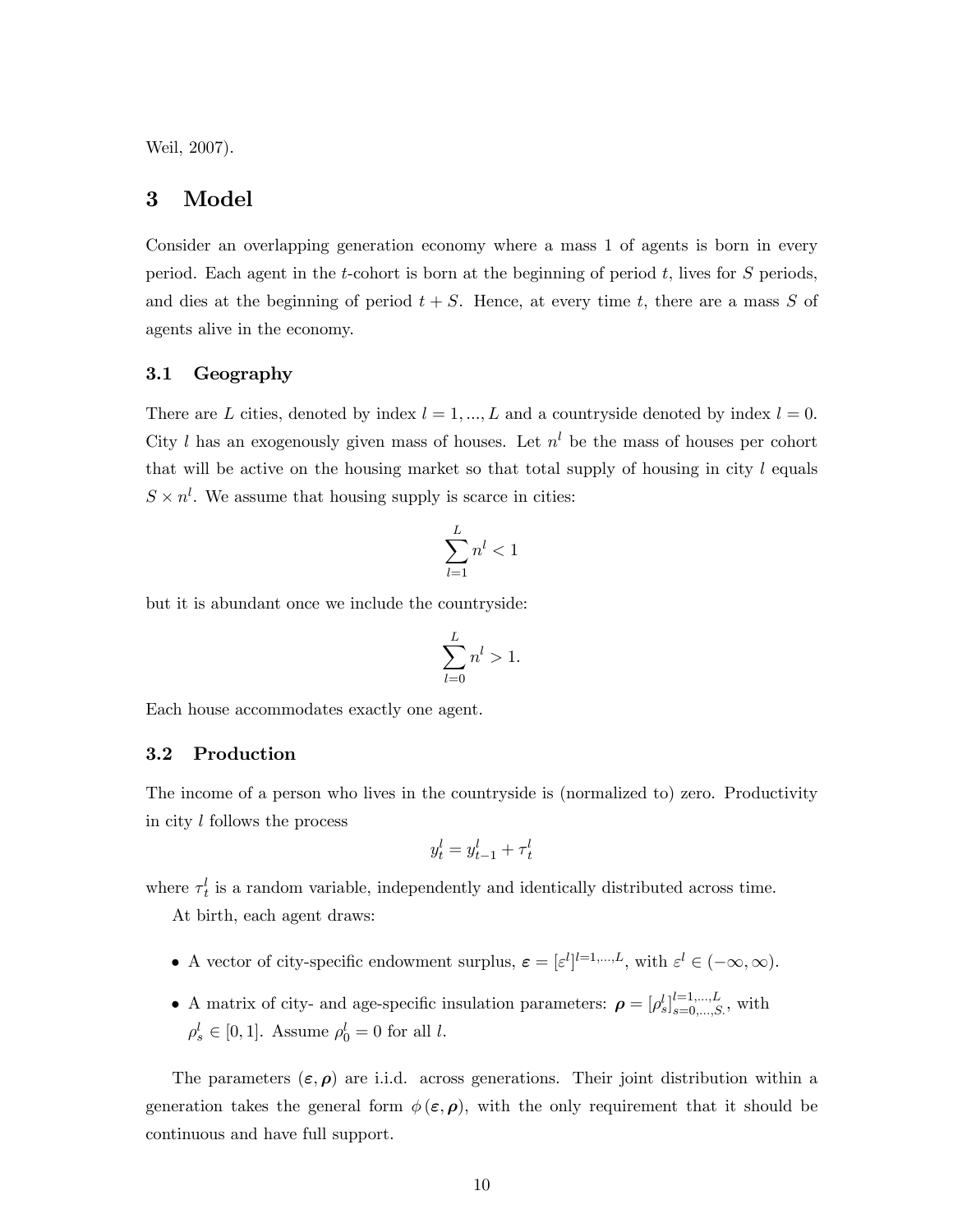At time  $t + s$ , the income of an agent living in city l, born at time t, with parameters  $(\epsilon, \rho)$  is

$$
y_{t,t+s}^l\left(\varepsilon^l,\boldsymbol{\rho}^l\right) = y_{t-1}^l + \varepsilon^l + \sum_{m=0}^s \left(1-\rho_m^l\right)\tau_{t+m}^l
$$

for  $s = 0, ..., S - 1$  (note the difference between  $y_t^l$ , a city-wide variable, and  $y_{t,t+s}^l (\varepsilon^l, \rho^l)$ ) an individual specific variable).

Hence, the income of each agent can be decomposed into a permanent part, which captures the initial productivity of the agent in a location and a time-dependent part, which is determined by the local productivity shocks in the city and that agent's sensitivity to the city's shocks. We call  $\varepsilon^l$  the *city-agent effect* and  $\rho_s^l$  the *shock insulation effect*.

We represent below the income earned by an agent born at time  $t$ , living in city  $l$ , for each of the first three years of life:

$$
y_{t,t}^l \left( \varepsilon^l, \rho^l \right) = \begin{cases} \n\text{city-agent effect} & \text{city-cohort effect} \\ \n\epsilon^l & + \frac{1}{2} \int_t^1 \rho^l \\ \n\text{city-agent effect} & \text{city-cohort effect} \\ \n\epsilon^l & + \frac{1}{2} \int_t^1 \rho^l \\ \n\text{city-agent effect} & \text{city-cohort effect} \\ \n\text{city-cohort effect} & \text{year 1 innovation} \\ \n\text{very-equation} \\ \n\epsilon^l & + \frac{1}{2} \left( \varepsilon^l, \rho^l \right) \n\end{cases} = \begin{cases} \n\text{city-cohort effect} & \text{year 1 innovation} \\ \n\epsilon^l & + \frac{1}{2} \int_t^1 \rho^l \\ \n\epsilon^l & + \frac{1}{2} \left( \frac{1}{2} \rho^l \right) \frac{1}{2} \int_t^1 \rho^l \\ \n\epsilon^l & + \frac{1}{2} \left( \frac{1}{2} \rho^l \right) \frac{1}{2} \int_t^1 \rho^l \\ \n\epsilon^l & + \frac{1}{2} \left( \frac{1}{2} \rho^l \right) \frac{1}{2} \int_t^1 \rho^l \\ \n\epsilon^l & + \frac{1}{2} \left( \frac{1}{2} \rho^l \right) \frac{1}{2} \int_t^1 \rho^l \\ \n\epsilon^l & + \frac{1}{2} \left( \frac{1}{2} \rho^l \right) \frac{1}{2} \int_t^1 \rho^l \\ \n\epsilon^l & + \frac{1}{2} \left( \frac{1}{2} \rho^l \right) \frac{1}{2} \int_t^1 \rho^l \\ \n\epsilon^l & + \frac{1}{2} \left( \frac{1}{2} \rho^l \right) \frac{1}{2} \int_t^1 \rho^l \\ \n\epsilon^l & + \frac{1}{2} \left( \frac{1}{2} \rho^l \right) \frac{1}{2} \int_t^1 \rho^l \\ \n\epsilon^l & + \frac{1}{2} \left( \frac{1}{2} \rho^l \right) \frac{1}{2} \int_t^1 \rho^l \\ \n\epsilon^l & + \frac{1}{2} \left( \frac{1}{
$$

Similar formulations determine the agent's earnings until reaching age  $S-1$ .<sup>9</sup> At age S, the agent does not earn anything. It is mathematically convenient to set  $\rho_S = 0$  for all agents even if it is irrelevant to the agents' earnings.

The city-agent effect,  $\epsilon^l$ , is a standard object in multi-city models with heterogeneous agents. Depending on their human capital, agents face different earning opportunities in different locations.

The shock-insulation effect,  $\rho^l$ , captures two economic phenomena. First, agents may be exposed to a technological cohort-specific effect (documented by Goldin and Katz, 1998). The human capital of certain people, especially the young, may be more flexible. When a technological innovation appears, the income of certain agents will be more affected than the income of others.

Second, certain agents  $\overline{\phantom{a}}$  like senior workers and public sector workers  $\overline{\phantom{a}}$  may be part of an implicit labor insurance agreement. Their wages are more insulated from productivity shocks.

<sup>&</sup>lt;sup>9</sup>The structure of  $\varepsilon$  and  $\rho$  could be more complex and still be amenable to analysis in our mean-variance set-up. For instance, we could say that the city-agent effect is not constant over the life of the agent but rather it follows a random walk. Also, we could assume that the extent to which a shock that occurs at age s affect future incomes depends on the age of the agent.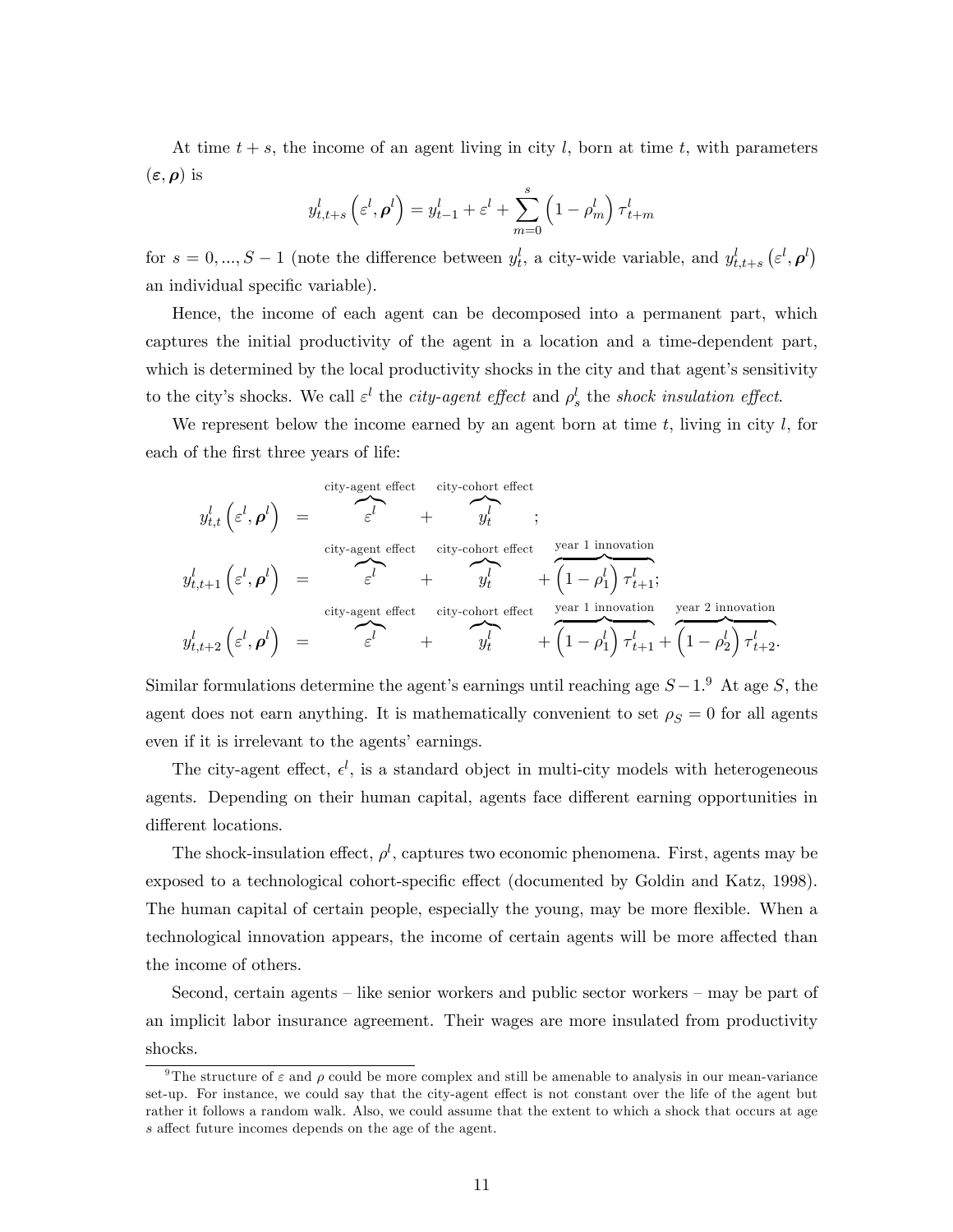It is reasonable  $-$  but not necessary for the analysis  $-$  to assume that the insulation parameter, for a shock that occurs at a given age, increases with in the age of the agent:  $\rho_{s+1}^l > \rho_s^l$ . The two extreme cases are full insulation  $(\rho_s^l = 1)$  and full exposure  $(\rho_s^l = 0)$ . 10

For concreteness, we interpret  $y_{t,t+s}^l$  as monetary income, but there is an alternative interpretation in terms of non-monetary benefits that is equivalent from a mathematical standpoint. The term  $y_{t,t+s}^l$  can be viewed as a money-equivalent of the utility afforded by the amenities present in location  $l$ . The utility can be decomposed in turn into an agentcity effect (a preference for that particular location) and a shock component (perhaps an environmental or a social risk) multiplied by the agent's sensitivity to that type of shock. Of course, the model can also be interpreted as a mix of monetary and non-monetary benefits.

An agent who lives and thus produces in city l, must rent exactly one unit of housing in city l.

#### 3.3 Housing market

The housing market is frictionless. There are no transaction costs associated with renting, buying, or selling property. There is no difference between living in an owned or a rented house.

At birth, every agent chooses in what city (or the countryside) to live. The agent cannot move afterward. Living in city  $l$  at time  $t$  entails paying the market rent, on a unit of housing,  $r_t^l$ . Rents are determined in equilibrium.

Agents may invest in divisible shares of any cityís housing stock and revise their decision at every period. Let  $a_{t,t+s}^l$  denote the amount of housing of city l owned by an agent born at time t of age s.

The market price of a unit of housing in city l at time t is  $p_t^l$ . The agent revises his or her housing investment at the beginning of every period. For accounting purposes, imagine that the agent liquidates all housing assets and then buys the desired amount in each period. At the beginning of period  $t + s$ , the agent acquires  $a_{t,t+s}^l$  units in city l at total cost  $a_{t,t+s}^l p_{t+s}^l$ . During period t, the agent collects rent on the housing investment for a total of  $a_{t,t+s}^l r_{t+s}^l$ . At the beginning of the next period, the agent liquidates the housing investment and receives  $a_{t,t+s}^l p_{t+s+1}^l$ . We denote  $a_{t,t+s}$  the vector of the agent's housing investments,  $\boldsymbol{a}_{t,t+s} = \left[a_{t,t+s}^l\right]_{l=1,\ldots,L}$ .<sup>11</sup>

<sup>&</sup>lt;sup>10</sup>We find it natural to restrict  $\rho_s^l$  to be between zero and one, but our mathematical analysis is valid even if  $\rho_s^l > 1$  (the agent's productivity is negatively correlated with local shocks) and  $\rho_s^l < 0$  (the agent is overexposed to local shocks).

 $11$  Given the frictionless nature of the housing market, derivative securities would be superfluous. In particular, Case-Shiller home price indices for our cities (a security bought at time t which pays a price  $p_{t+1}^l$ at time  $t+1$ ) would be equivalent to purchasing housing for one period, net of the "rent coupon." Given the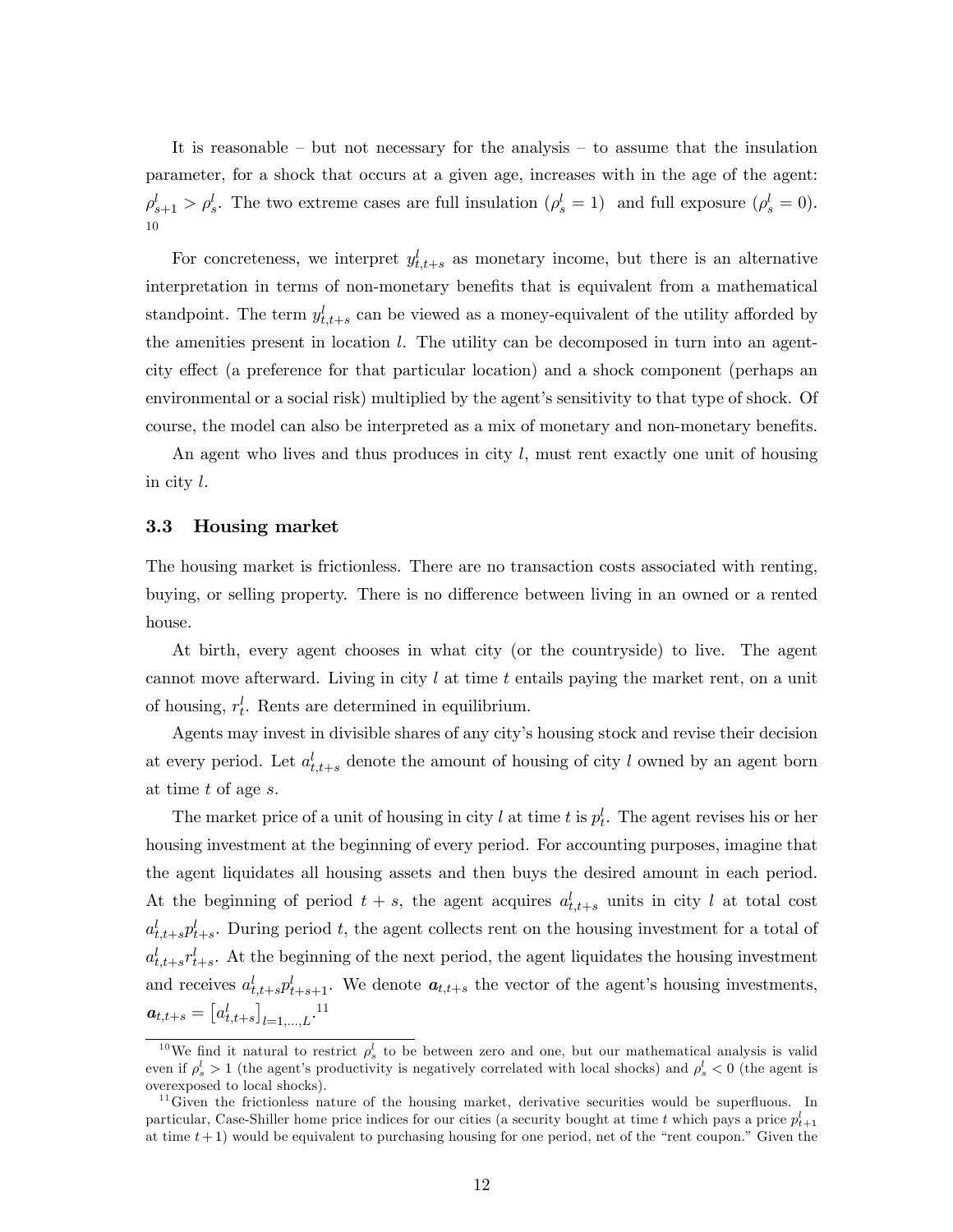#### 3.4 Stock market

Besides housing, there is another class of securities called stocks. These are claims on productive assets, that  $-\infty$  in regular asset pricing models  $-\infty$  produce an exogenous stochastic stream of income. There are  $Sz^k$  units of type-k asset, with  $k \in \{1, ..., K\}$  and  $z^k > 0$ . A unit of stock k produces dividend  $d_t^k$  at time t. The dividend follows the stochastic process:

$$
d_t^k = d_{t-1}^k + \nu_t^k
$$

where  $\nu$  is i.i.d. across time with probability distribution as below.

As is the case for housing, every agent can buy units of every stock and revise portfolio allocations in every period. The market price of stock k at a particular time is  $q_t^k$ . At the beginning of period  $t + s$ , the agent acquires  $b_{t,t+s}^k$  units of stock k at total cost  $b_{t,t+s}^k q_{t+s}^k$ . During period  $t+s$ , the agent receives dividends on investment in k for a total of  $b_{t,t+s}^k$  d<sub> $t+s$ </sub>. At the beginning of the next period, the agent liquidates the stock investment and receives  $b_{t,t+s}^k q_{t+s+1}^k$ . We denote  $\boldsymbol{b}_{t,t+s}$  the vector of the agent's stock investments,  $\bm{b}_{t,t+s} = \left[ b_{t,t+s}^k \right]_{k=1,...,K}.$ 

### 3.5 Distribution of random shocks

There are two sources of exogenous shocks in our economy: a vector  $\tau$  of local productivity shocks, and a vector  $\nu$  of dividend shocks. The shocks are independently and identically distributed over time, according to a normal distribution with mean 0 and covariance matrix  $\Sigma: (\boldsymbol{\tau}_t, \boldsymbol{\nu}_t) \sim N(0, \boldsymbol{\Sigma}).$ 

We do not impose any restriction on the correlation between local productivity shocks and dividends. One industry may be more affected by shocks in a certain market, and vice versa. We also do not impose any restriction on the correlation of productivity shocks across cities.

#### 3.6 Consumption and savings

As our goal is to develop a closed-form expression for asset prices, we assume that agents derive CARA utility  $-\exp(-\gamma w)$  from wealth at the end of their life, w, where  $\gamma$  is the standard risk-aversion parameter.

Agents face no credit constraints and can borrow and lend freely at discount rate  $\beta \in$  $(0, 1)$ . For simplicity, we assume that agents are born with no wealth (this does not affect their decisions, given that they have CARA preferences).

random-walk nature of all our shocks, long-term securities are also redundant because they can be replicated by sequences of short-term investments. This includes long-term rentals or futures on real estate.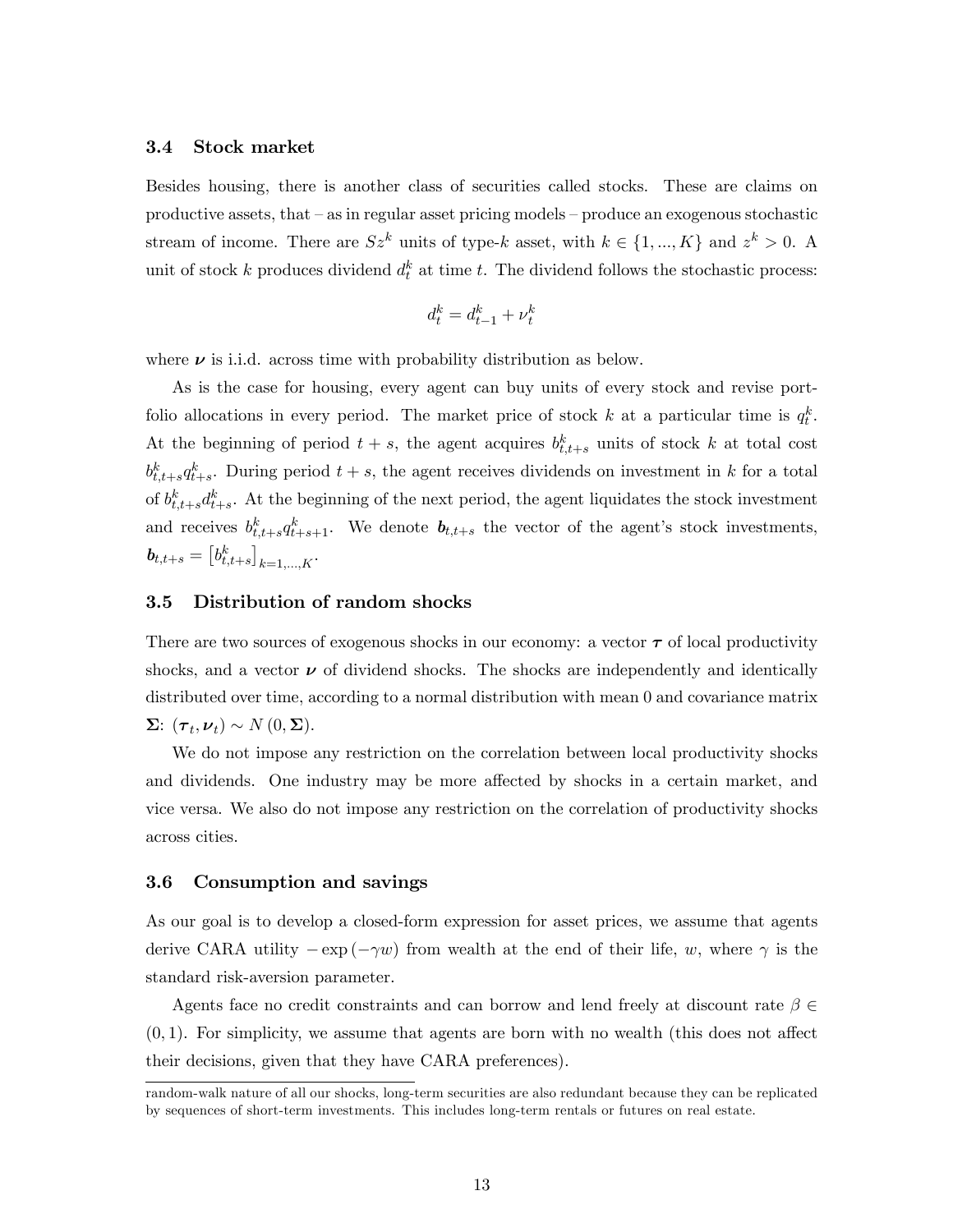#### 3.7 Non-negativity constraints

Asset pricing models with normally distributed shocks suffer from a well-known technical problem. As the value of dividends can become negative, agents may want to dispose of assets they own. If they could, the distribution of asset values would no longer be normal, and the model would not be tractable. Hence, all models in this class assume, implicitly or explicitly, that agents cannot dispose of assets. Typically, this assumption is unrealistic because in practice both agents and Örms are protected by limited liability. Instead, in the model stocks can have negative prices, and their owners must pay to get rid of them.

Our CARA-normal framework inherits this non-negativity problem. That is, productivity in a city could become negative, and house prices there may be negative.<sup>12</sup>

The usual response to this criticism, which applies here as well, is that the unconstrained model should be viewed as an approximation of the model with non-negativity constraints, as long as the starting values are sufficiently far from zero.

### 3.8 Timing

The order of moves for an agent born at time t is as follows:

- 1. At birth, the agent chooses in which location  $l$  to spend the rest of his or her life.
- 2. At the beginning of each period  $t + 0, ..., t + S$ , the agent learns the values of the random shocks for that period,  $\nu_{t+s}$  and  $\tau_{t+s}$ .
- 3. For  $s = 0, ..., S-1$ , the agent revises housing and stock investments  $(a_{t,t+s}$  and  $b_{t,t+s})$ , pays rent  $r_{t+s}^l$  for one unit of housing in the chosen location and collects dividends and rents on the assets owned.
- 4. At time  $t+S$ , the agent liquidates all investments  $(a_{t,t+S-1}$  and  $b_{t,t+S-1})$  and consumes all wealth before death. $^{13}$

## 4 Analysis

An equilibrium is an allocation of households across cities, a vector of optimal portfolio holdings of housing and stocks for each agent, housing rents and prices for each city, and stock prices such that: (1) The location choice and portfolio holdings solve the agents' problem; (2) the housing markets (space and ownership) in each city clear; and (3) the stock markets clear.

<sup>&</sup>lt;sup>12</sup>We assume homeowners have an obligation to rent their property (they pay a fine if it is vacant).

<sup>&</sup>lt;sup>13</sup>The agent does not work or pay rent in the last period of life  $(t + S)$  but rather consumes all wealth at the beginning of the period before death.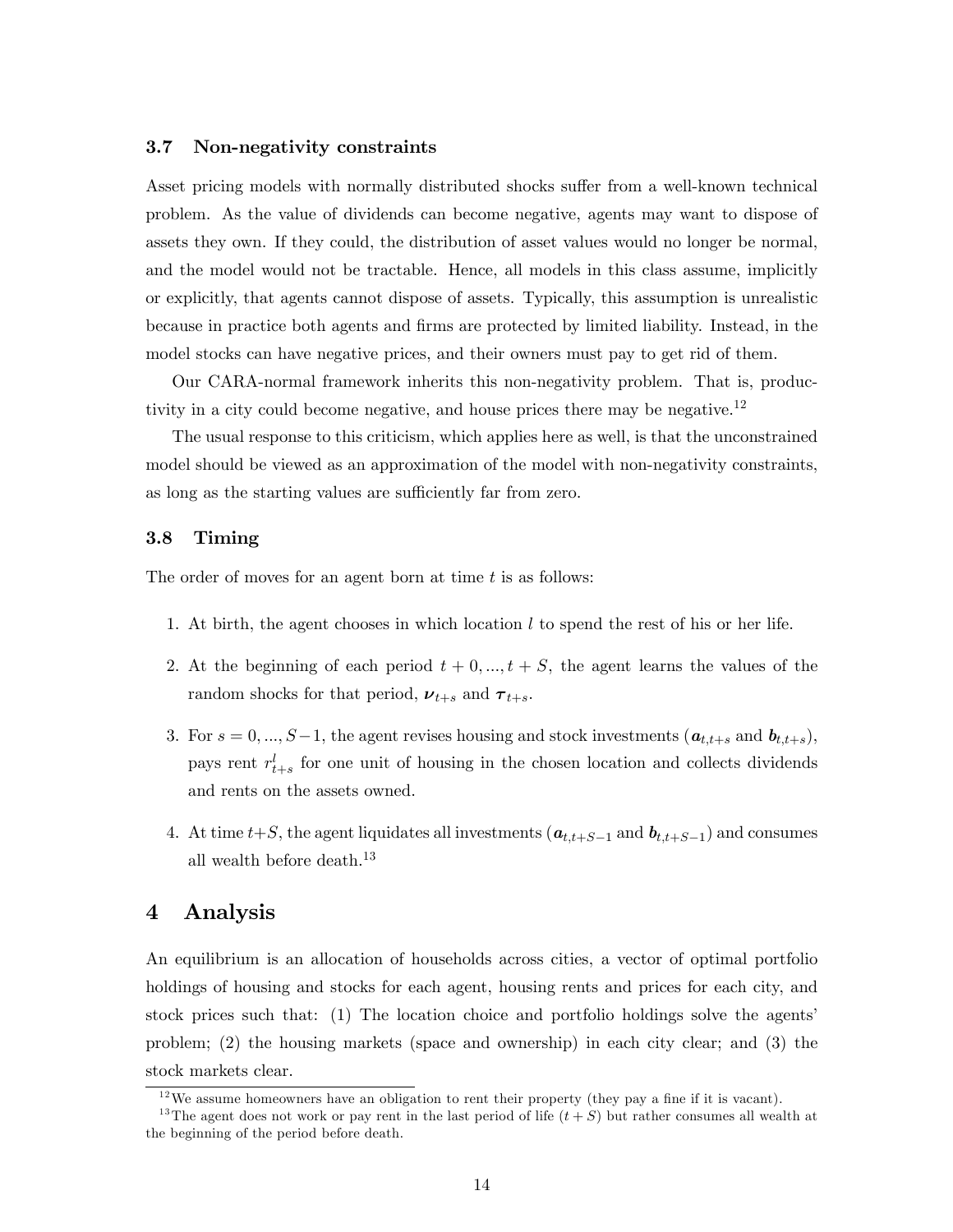A stationary equilibrium is an equilibrium where the mass of agents of a generation  $t$ who live in a given city  $l$  is the same across generations.<sup>14</sup>

A linear equilibrium is an equilibrium where stock prices, rents, and house prices can be expressed, respectively, as:

$$
q_t^k = \frac{1}{1-\beta}d_t^k - \bar{q}^k \tag{1}
$$

$$
r_t^l = y_t^l + \bar{r}^l \tag{2}
$$

$$
p_t^l = \frac{1}{1-\beta}r_t^l - \bar{p}^l \tag{3}
$$

where  $\bar{q} = \left[\bar{q}^k\right]^{k=1,\dots,K}$  and  $\bar{p} = \left[\bar{p}^l\right]^{l=1,\dots,L}$  are price discounts; and  $\bar{r} = \left[\bar{r}^l\right]^{l=1,\dots,L}$  is a rent premium to be determined in equilibrium. The rent is equal to local productivity plus a local constant. House and stock prices are equal to the discounted value of a perpetuity that pays the current rent or dividend minus an asset-specific discount.

Price discounts can also be interpreted as expected returns of zero-cost portfolios.<sup>15</sup> Throughout the analysis we describe  $\bar{p}^l$  and  $\bar{q}^k$  as price discounts or expected returns, depending on the context.

Our strategy for Önding equilibria is as follows. We start by conjecturing that we are in a stationary linear equilibrium. We postulate a feasible allocation of agents to cities, and we solve the portfolio problem of a generic agent living in a given city. As it turns out, solving this agent problem is enough to characterize stock prices and house prices up to a vector of city-specific constants. With this information, we compute the expected utility of every agent, conditional on city choice. We determine aggregate location demand, given any price vector by comparing expected utilities across cities.

Finally, we consider the marginal residents. We show that for every vector of cityspecific constants there are a set of agents who are indifferent among all locations (the hyper-marginal residents), while all others have strict preferences. The characteristics of the hyper-marginal residents are monotonic in the vector of city-specific constants, and we can identify the hyper-marginal residents so that the mass of agents who move to each city equals the local housing supply in each city. This proves that our initial conjecture on linear prices is correct.<sup>16</sup>

$$
E\left[\beta p_{t+1}^l - \left(p_t^l - r_t^l\right)\right] = \frac{\beta}{1-\beta}r_t^l - \beta \bar{p}^l - \frac{\beta}{1-\beta}r_t^l + \bar{p}^l = (1-\beta)\bar{p}^l.
$$

 $16$ It is tempting to consider the two first parts of the analysis (portfolio choice and asset pricing) in

 $14A$  non-stationary equilibrium be structured as follows. As agents cannot move after they locate to city l, the stock of rented accommodation used by the t-cohort will not become available until members of the t-cohort die at the end of  $t + S$ . Hence, if the t-cohort is, say, overrepresented, the  $t + S + 1$ -cohort will be equally overrepresented. The non-stationary equilibria are characterized by cycles of length  $S + 1$ .

<sup>&</sup>lt;sup>15</sup>For instance, the expected return of a zero-cost one-unit portfolio invested in housing in city  $l$  (evaluated in today's dollars) is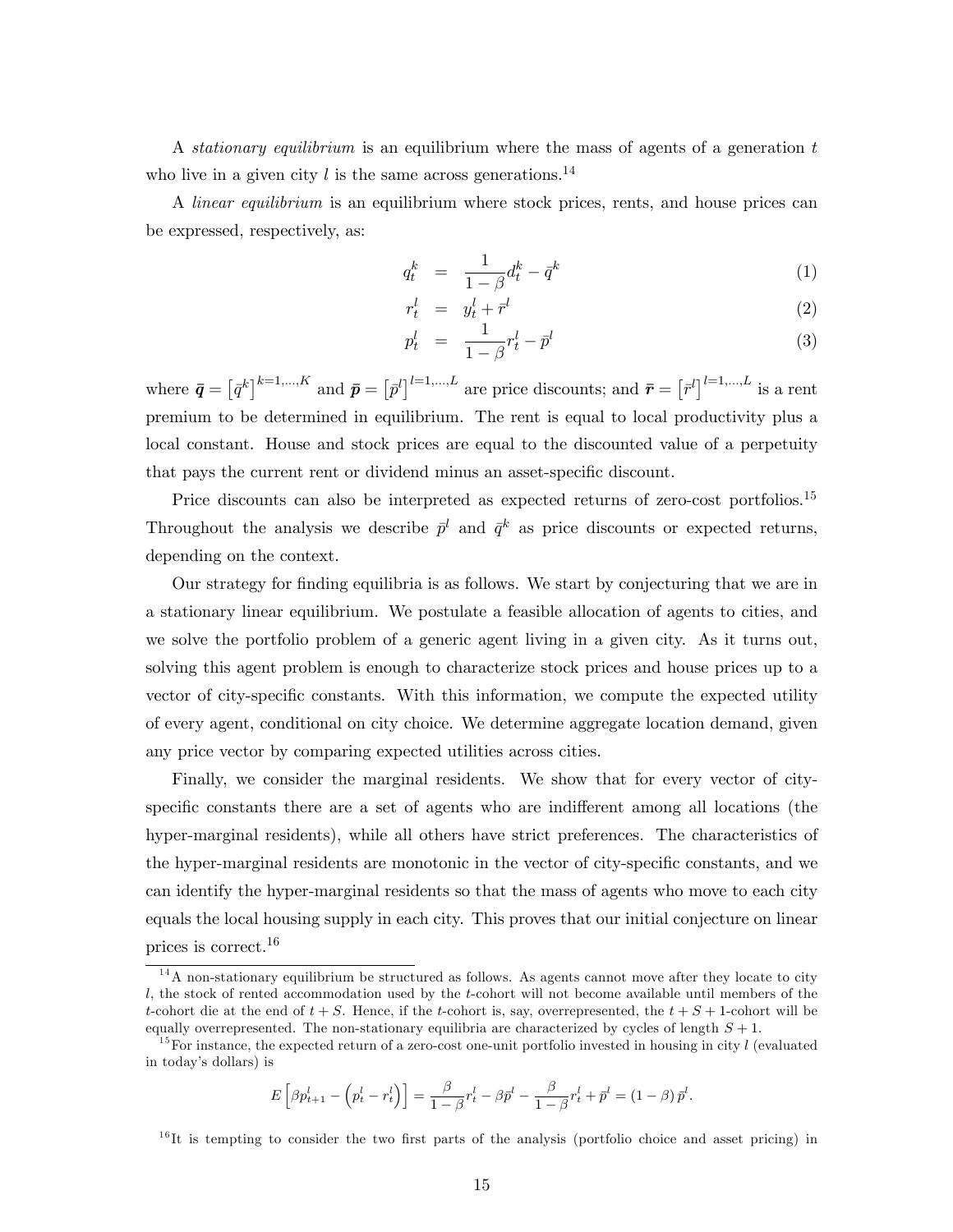As agents have CARA preferences. their lifetime utility can be decomposed into:

$$
E\left[u_t^l\right] = E\left[w_t^l\right] - \gamma V\left[w_t^l\right].
$$

Proposition 1 re-writes the two components of the agents utility and uses them to compute his optimal portfolio choice and his expected utility.

In what follows we focus on one agent and we drop the argument representing the agent-specific characteristics:  $(\epsilon, \rho)$ . All proofs are in appendix.

**Proposition 1 (Portfolio Allocation)** Suppose that prices and rents are given by equations (1), (2), and (3), with given  $\bar{r}$ ,  $\bar{q}$  and  $\bar{p}$ . Consider any allocation of agents to cities. Consider an agent born at period t characterized by a vector  $\varepsilon$  and a matrix  $\rho$ . If this agent lives in l and chooses investment profiles  $[a_{t,t+s}, b_{t,t+s}]_{s=0,\dots,S-1}$ , the expectation and the variance of the agent's end-of-life wealth can be written, respectively, as:

$$
E\left[w_{t}\right] = \sum_{s=0}^{S-1} \beta^{s-S} \left(\varepsilon^{l} - \bar{r}^{l} + (1-\beta) \left( \left(1 - \beta^{S-s-1}\right) \rho_{s+1}^{l} \bar{p}^{l} + \sum_{j=1}^{L} \tilde{a}_{t,t+s}^{j} \bar{p}^{j} + \sum_{k=1}^{K} b_{t,t+s}^{k} \bar{q}^{k} \right) \right)
$$
  
\n
$$
Var\left[w_{t}\right] = \frac{\beta^{2}}{(1-\beta)^{2}} \sum_{s=0}^{S-1} \beta^{2(s-S)} Var\left[\sum_{j=1}^{L} \tilde{a}_{t,t+s}^{j} \tau_{t+s+1}^{j} + \sum_{k=1}^{K} b_{t,t+s}^{k} \nu_{t+s+1}^{k}\right]
$$

where

$$
\tilde{a}_{t,t+s}^j = \begin{cases}\n a_{t,t+s}^l - \left(1 - \beta^{S-s-1}\right) \rho_{s+1}^l & \text{if } j = l \\
 a_{t,t+s}^j & \text{otherwise}\n\end{cases}.
$$

The agent's optimal investment profile is given by

$$
\left[\begin{array}{c} \tilde{a}_{t,t+s} \\ b_{t,t+s} \end{array}\right] = \frac{(1-\beta)^3}{2\gamma\beta^{s+2}}\beta^S\mathbf{\Sigma}^{-1}\left[\begin{array}{c} \bar{p} \\ \bar{q} \end{array}\right],
$$

for  $s = 0, ..., S - 1$ , and expected log-utility is

$$
U^{l} = \frac{1}{\beta^{S}} \sum_{s=0}^{S-1} \beta^{s} \left( \varepsilon^{l} - \bar{r}^{l} + (1-\beta) \left(1 - \beta^{S-s-1}\right) \rho_{s+1}^{l} \bar{p}^{l} \right) + S \frac{(1-\beta)^{4}}{4\gamma \beta^{2}} \left[ \frac{\bar{p}}{\bar{q}} \right] \sum_{s=0}^{I} \left[ \frac{\bar{p}}{\bar{q}} \right].
$$

Proposition 1 says that the optimal portfolio of any agent can be decomposed into:

isolation, but they are valid only if the third part is present too. If one assumes a different location model or an exogenous allocation of agents to cities, the three price processes in equations (1), (2), and (3) would be different, and Propositions 1 and 2 would no longer hold. For instance, if agents could move between cities during their lifetime, it is not clear that the rent the price in city  $l$  would depend only on productivity in city l.

We see this as both a weakness and a strength of spatial asset pricing. On the one hand, one cannot have a meaningful discussion about real estate prices in multiple locations without an underlying spatial model. On the other hand, this opens the door to a wealth of testable implications related to spatial and Önancial variables.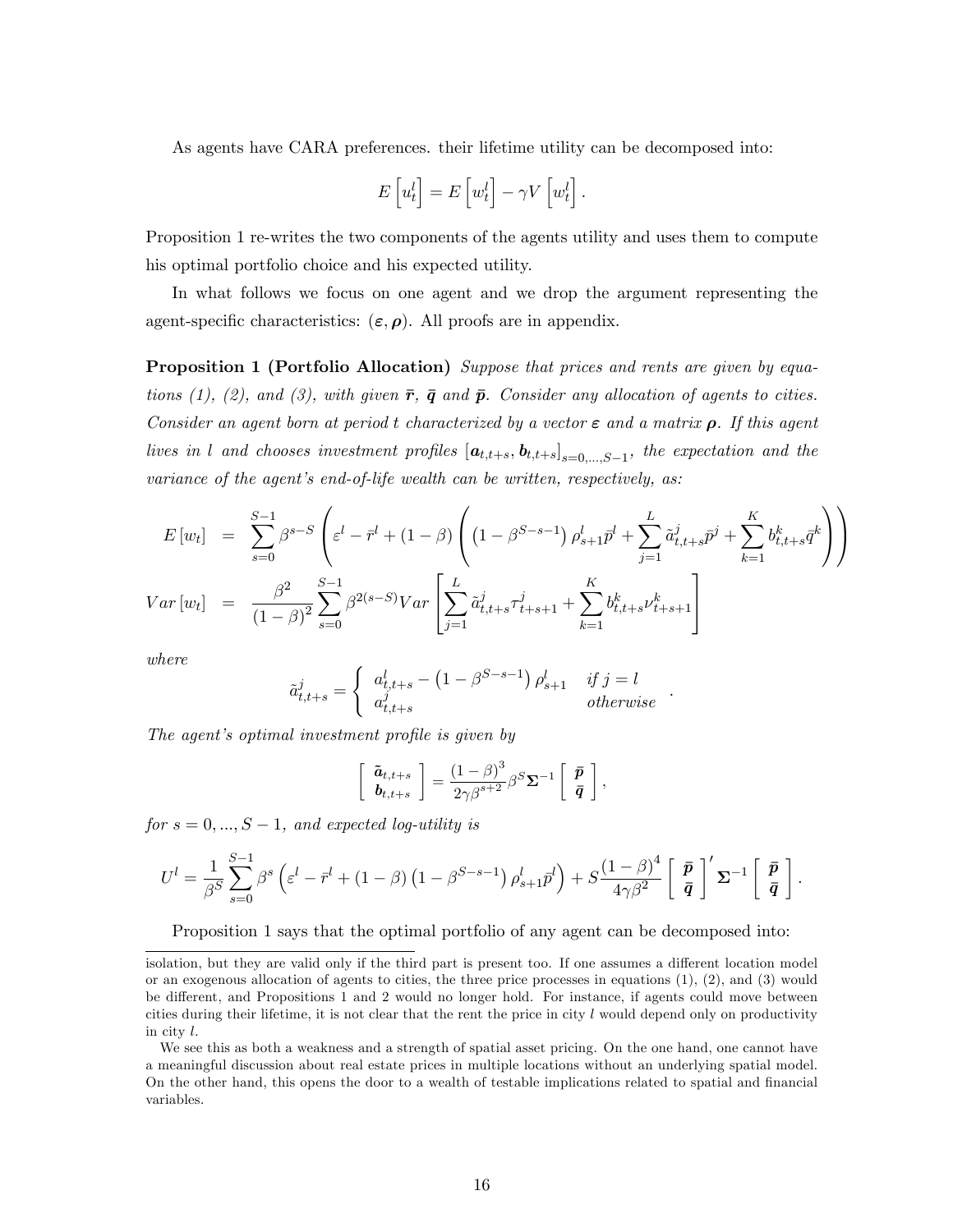- Demand for real estate in the city where the agent lives,  $(a_{t,t+s}^l \tilde{a}_{t,t+s}^l)$ , driven by a desire to hedge shocks to disposable income due to rent áuctuations. As the price of a house is linear in the rent, a house in a certain city is a perfect hedge against rent fluctuations in that city. The hedging demand is given by  $(1 - \beta^{S-s-1}) \rho_{s+1}^l$ . Hence, the hedging demand depends on how well the agent is insulated from local productivity shocks at time t. The hedging demand varies across agents and across time for a given agent, but it does not depend on the expected return of real estate in that city (if a city has a high return, that will be reflected in the mutual fund share only). $17$
- Investment in a mutual fund includes all stocks and houses in all cities, with weights  $(\tilde{a}, b)$ . The mutual fund is the same for all agents. All agents within a cohort buy the same amount of mutual fund shares (but older agents buy more shares, purely because of the discount rate  $\beta$ ). Given a vector of expected returns (which for now is still exogenous), the weights  $(\tilde{a}, b)$  that the mutual fund puts on various stocks and real estate assets are given by a standard CAPM allocation. The portfolio puts more weight on an asset if its returns are less correlated with other assets and have a higher expected value.

Now that we have solved the portfolio allocation problem for any given vector of premiums, we solve for the equilibrium expected returns. Denote any (measurable) allocation of agents to cities with the indicator function  $I_{\epsilon,\rho}^l$ , which takes a value of 1 if agents with personal characteristics  $\epsilon$  and  $\rho$  locate to city l, and zero otherwise (such that  $\sum_{l=0}^{L} I_{\epsilon,\rho}^{l} = 1$ for all  $\varepsilon$  and  $\rho$ ).

**Proposition 2 (Asset Pricing)** Suppose that rents are given by equation  $(2)$ , with given  $\bar{r}$ . Consider any allocation of agents over space so that all cities are populated. Then, prices are given by equations  $(1)$  and  $(3)$  with discounts:

$$
\begin{bmatrix} \bar{p} \\ \bar{q} \end{bmatrix} = 2\gamma S \frac{\beta}{(1-\beta)^2 (1-\beta^S)} \Sigma \begin{bmatrix} n - R \\ z \end{bmatrix},
$$

where  $\mathbf{R} = [R^1, ..., R^l, ..., R^L]'$  and

$$
R^{l} = \frac{1}{S} \sum_{s=0}^{S-1} (1 - \beta^{S-s-1}) \int_{\varepsilon} \int_{\rho} I_{\varepsilon,\rho}^{l} \rho_{s+1}^{l} \phi(\varepsilon,\rho) d\varepsilon d\rho.
$$

 $17$ Davis and Willen (2000) obtain a related result (their Proposition 1) in decomposition of the optimal portfolio of agents who face labor risk into a speculative component and a hedging component.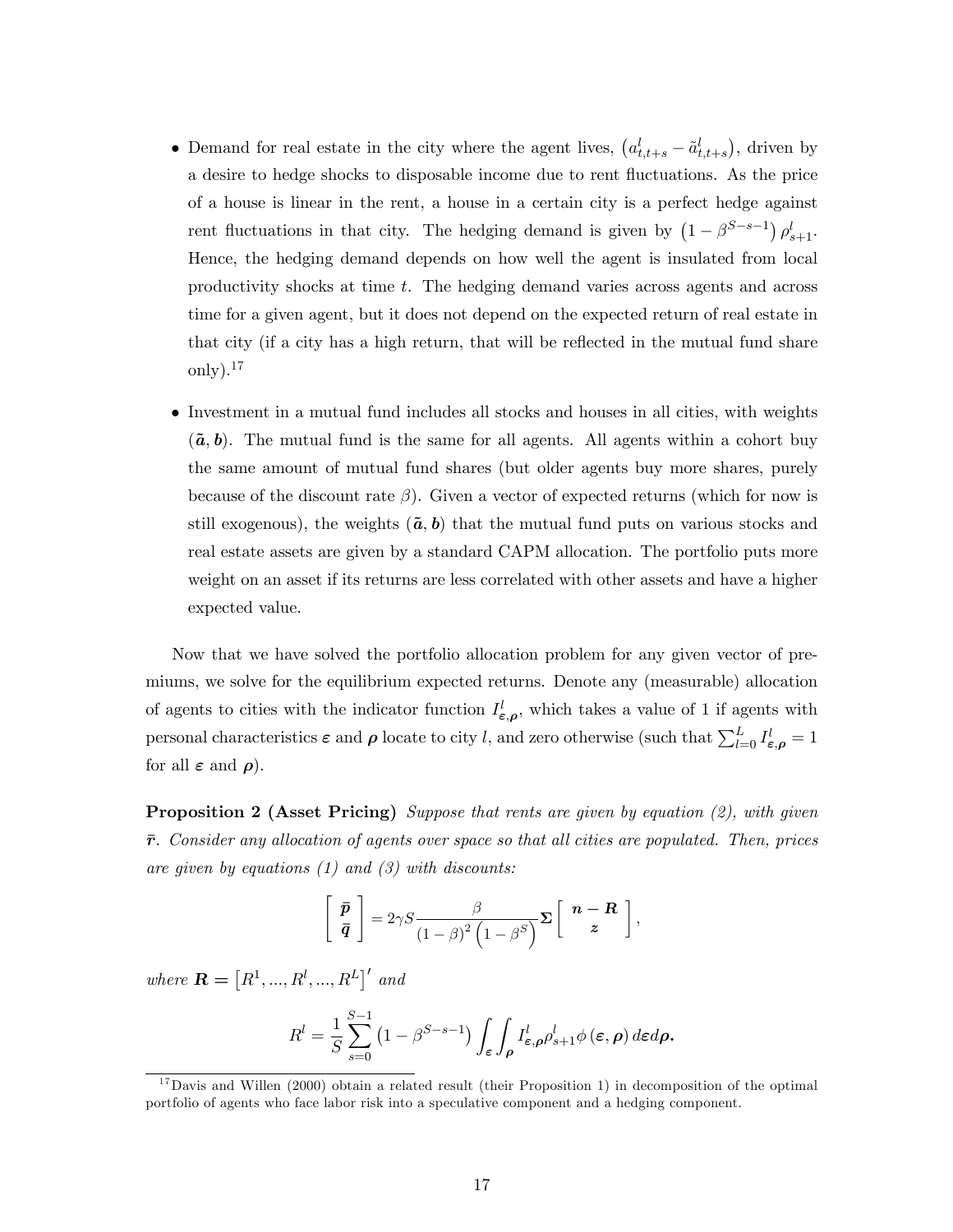Houses and stocks are priced according to their contribution to systematic risk by a classic CAPM formula. Proposition 2 finds the correct definition of systematic risk for this model. The weights of stocks in the market portfolio correspond to the quantity of stocks available, as in the regular CAPM. The weights of real estate, however, are reduced by the total hedging demand. Namely, the weight of houses in city l is equal to the mass of homes  $n^{l}$  minus the integral of the hedging demand by residents of l:  $R^{l}$ .

To explore the pricing expressions in Proposition 2 further, define the *adjusted market* portfolio M as a portfolio allocation that includes

$$
\frac{n^{l} - R^{l}}{Q}
$$
 units of housing in city *l* for every city *l*, and 
$$
\frac{z^{k}}{Q}
$$
 units of stock *k* for every stock *k*

where  $Q = \sum_{l=1}^{L} (n^{l} - R^{l}) + \sum_{k=1}^{K} z^{k}$ . The mutual fund that all agents buy is the adjusted market portfolio.

Denote the expectation and the variance of the adjusted market portfolio, respectively, by  $\bar{p}^M$  and  $Var(M)$ . Define  $Cov(l, M)$  as the covariance between the return of real estate in city l and the return of M. For every stock k, define  $Cov(k, M)$  similarly. Then:

**Corollary 3** The expected return of real estate in city  $l$  is given by

$$
\bar{p}^{l}=\frac{Cov\left(l,M\right)}{Var\left(M\right)}\bar{p}^{M}
$$

and the expected return of stock k is

$$
\bar{p}^k = \frac{Cov(k,M)}{Var(M)} \bar{p}^M.
$$

The expression in the Corollary is akin to the classic CAPM pricing formula where  $Cov(l,M)$  $\frac{\partial v(t,M)}{\partial \alpha r(M)}$  is a beta-factor for housing in city l. The main innovation lies in identification of the adjusted market portfolio, for which this formula is true.<sup>18</sup>

Propositions 1 and 2 are really intermediate results. They rest on a specific conjecture about the stochastic process that determines local market rents, described in equation (2). But rents are not primitives, and we must now check that for the location model used here the conjecture is in fact correct. It is useful to reiterate that the conjecture would in general not extend to other location models, implying that Propositions 1 and 2 are valid only if accompanied by the specific spatial allocation model that we have chosen.

Besides closing the Öxed-point argument, we also need to determine the vector of rent premiums  $\bar{r}$ , and to find the vector of hedging demands **R**.

<sup>&</sup>lt;sup>18</sup>For instance, if one defines the market portfolio without the  $-R$  correction, such a beta representation would not be valid.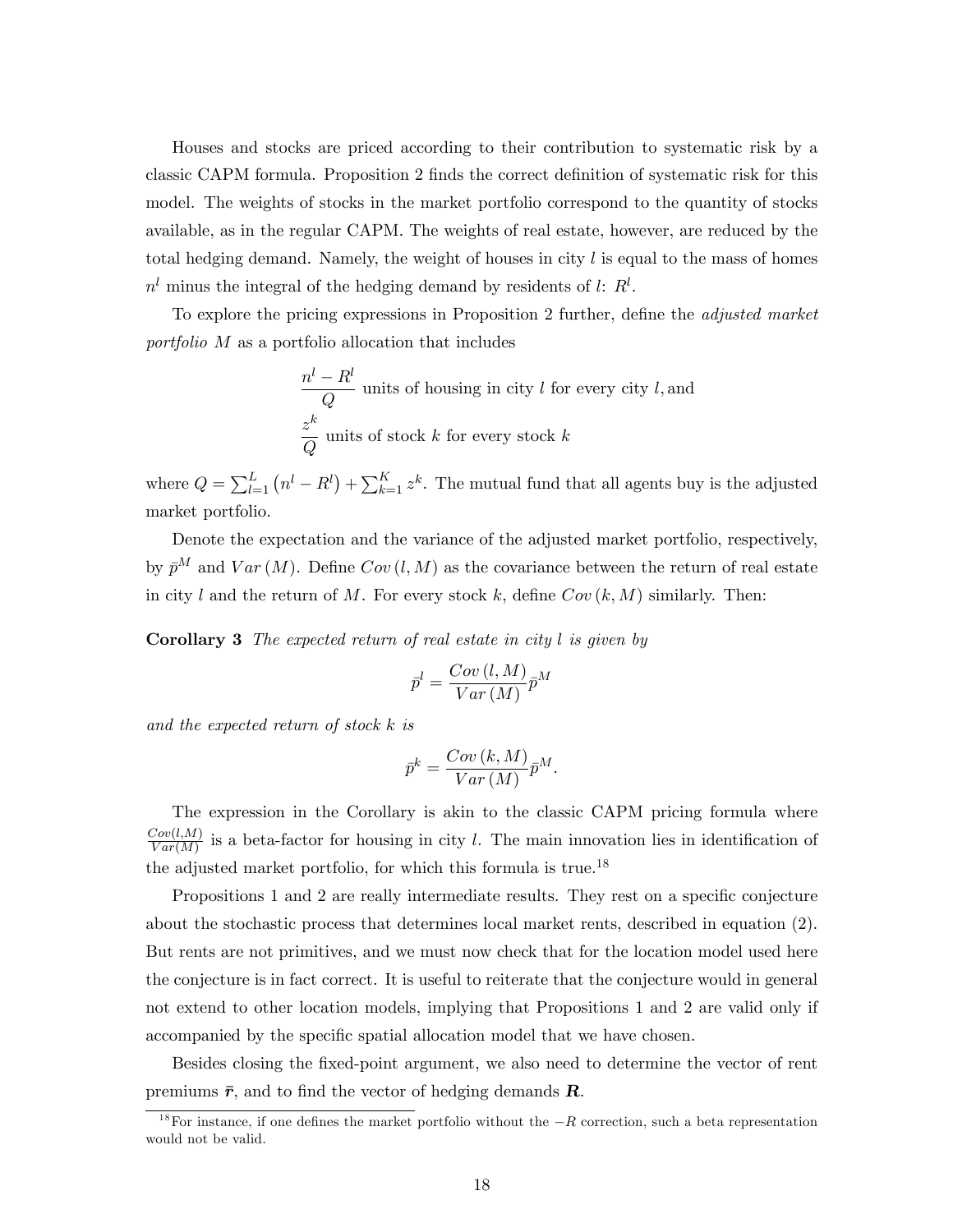For an agent with personal characteristics  $(\epsilon, \rho)$ , the log-utility of locating in city l is given by U in Proposition 1, where now  $\bar{p}$  and  $\bar{q}$  are defined in terms of primitives through Proposition 2. For every  $(\varepsilon, \rho)$ , let

$$
\bar{u}^{l}(\varepsilon,\rho) \equiv \varepsilon^{l} + \frac{(1-\beta)^{2}}{1-\beta^{S}} \bar{p}^{l} \sum_{s=1}^{S} (1-\beta^{S-s-1}) \rho_{s}^{l}.
$$
\n(4)

with the utility of being in the countryside:  $\bar{u}^0(\epsilon,\rho) = \bar{u}^{0.19}$ 

Also let

$$
\bar{U} = S \frac{(1-\beta)^4}{4\gamma \beta^2} \left[ \begin{array}{c} \bar{p} \\ \bar{q} \end{array} \right]' \Sigma^{-1} \left[ \begin{array}{c} \bar{p} \\ \bar{q} \end{array} \right].
$$

Then, we can write the utility of locating in city  $l$  as:  $2^{0}$ 

$$
U^{l} = \bar{U} + \frac{1}{\beta^{S}} \left( \frac{1 - \beta^{S}}{1 - \beta} \left( \bar{u}^{l} \left( \boldsymbol{\varepsilon}, \boldsymbol{\rho} \right) - \bar{r}^{l} \right) \right).
$$

Namely, the agent's utility can be decomposed into a component that is common to all agents (and depends on investment in the mutual fund) and an agent-specific component that depends on the city-agent effect  $\varepsilon^l$  and the shock-insulation vector  $\rho^l$  that the agent faces if the choice is to locate in city  $l$ .

A given agent locates in city l if and only if  $U^l = \max_m U^m$ . For every L-vector  $\hat{r}$ , we can write the aggregate demand for location  $l$  as

$$
\nu^{l}(\hat{\boldsymbol{r}})=\int_{(\boldsymbol{\varepsilon},\boldsymbol{\rho}):\bar{u}^{l}(\boldsymbol{\varepsilon},\boldsymbol{\rho})-\hat{r}^{l}=\max_{m}(\bar{u}^{m}(\boldsymbol{\varepsilon},\boldsymbol{\rho})-\hat{r}^{m})}\phi\left(\boldsymbol{\varepsilon},\boldsymbol{\rho}\right)d\left(\boldsymbol{\varepsilon},\boldsymbol{\rho}\right).
$$

We obtain:

**Proposition 4 (Location Choice)** A linear stationary equilibrium exists. In it, an agent with personal characteristics  $(\epsilon, \rho)$  locates in city l if and only if

$$
\bar{\boldsymbol{u}}^{l}\left(\boldsymbol{\varepsilon},\boldsymbol{\rho}\right)-\bar{r}^{l}=\max_{j=0,...L}\left(\bar{\boldsymbol{u}}^{j}\left(\boldsymbol{\varepsilon},\boldsymbol{\rho}\right)-\bar{r}^{j}\right)
$$

and  $\bar{r}$  is the unique value of the vector  $\hat{r}$  such that  $\nu^l(\hat{r}) = n^l$  in all cities.

The equilibrium rent in city l is

$$
r^l_t = y^j_t + \bar{r}^l.
$$

 $\rm ^{20}To$  see this, note that:

$$
\sum_{s=0}^{S-1} \beta^s \left( \varepsilon^l + (1-\beta) \left( 1 - \beta^{S-s} \right) \rho_{s+1}^l \bar{p}^l \right) = \frac{1-\beta^S}{1-\beta} \left( \varepsilon^l + \frac{(1-\beta)^2}{1-\beta^S} \bar{p}^l \sum_{s=1}^S \left( 1 - \beta^{S-s+1} \right) \rho_s^l \right)
$$

<sup>&</sup>lt;sup>19</sup>Assuming that  $\varepsilon^0 = 0$  is without loss of generality. If it was not, one could redefine all the  $\varepsilon$  as differences with  $\varepsilon^0$ .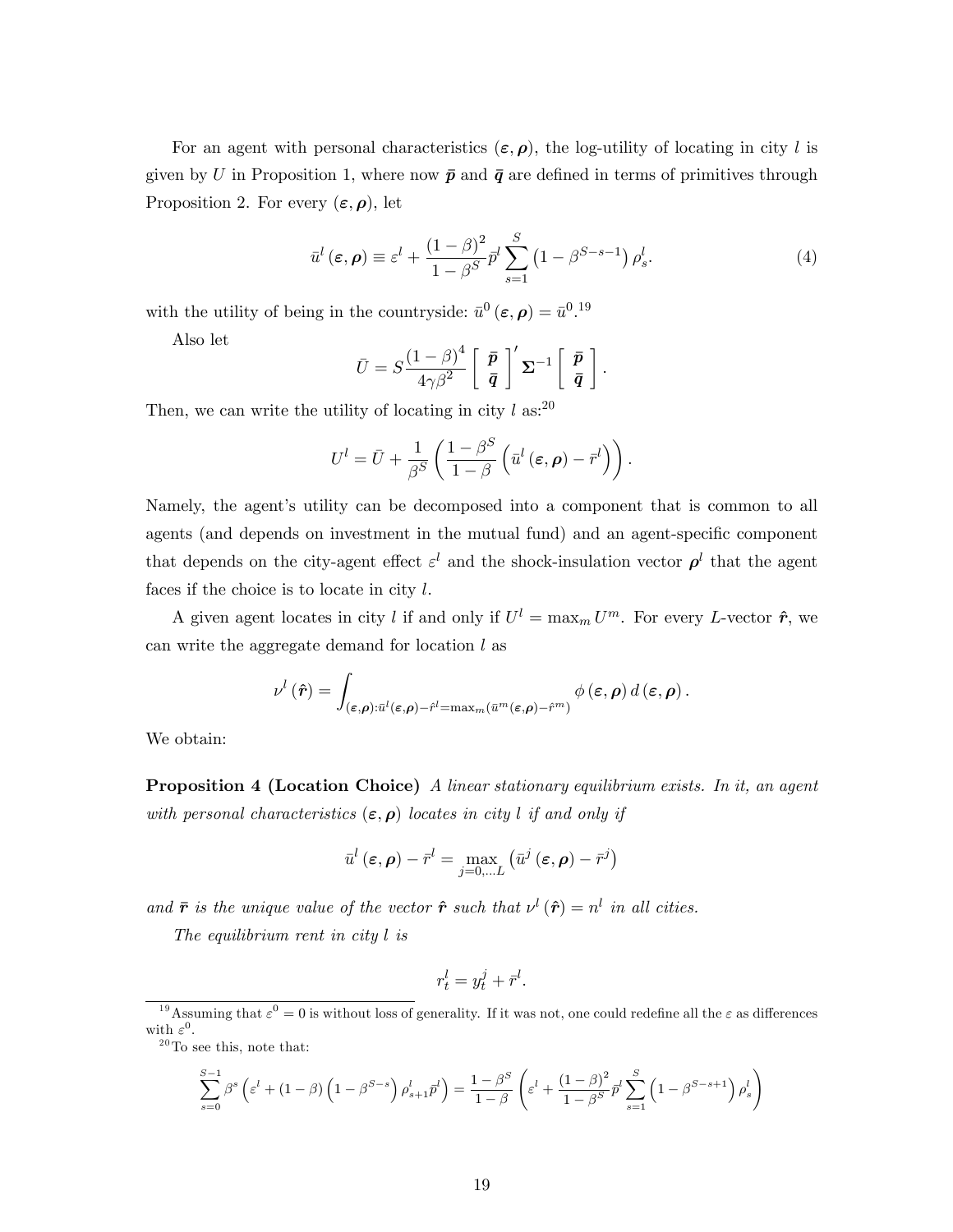Proposition 4 validates the conjectures that allowed us to obtain Propositions 1 and 2. The most important step in Proposition 4 is determination of the identity of hyper-marginal residents (the agents who are indifferent among all locations including the countryside). As we argue below, a key property of our set-up is that the characteristics of the hyper-marginal residents are constant over time. The indifference conditions for these agents determine market rents. This means that the local rent processes are the same, but for a constant term, as the local productivity processes. This validates the linearity assumption for the rent process built into equation (2).

Let us retrace, at an intuitive level, the steps that lead to Proposition 4. Despite the fact that the payoff of an agent in a given city is determined by  $S+1$  parameters ( $\varepsilon^l$  plus the vector  $\rho^l$ ), the expected utility  $U^l$  of the agent in that city can be condensed into a simple expression including  $\bar{u}^l(\epsilon,\rho)$ . For any possible vector of rents  $\hat{r}$ , the demand function  $\nu^l(\hat{r})$ establishes how many agents will live in each location.

Hence, for every vector of rent constants  $\hat{r}$ , we identify a set of measure zero of hypermarginal residents such that their expected utility is the same in every city and in the countryside:

$$
\bar{u}^l\left(\boldsymbol{\varepsilon},\boldsymbol{\rho}\right)-\hat{r}^l=\bar{u}^0 \text{ for all } l.
$$

Note that this correspond to multiple personal characteristic profiles: all the vectors  $(\epsilon, \rho)$ that yield the same  $\bar{u}^l(\epsilon,\rho)$ . One can show that the vector of expected utilities of the hyper-marginal resident in different location is monotonic in the rent constant vector  $\hat{r}$ . This means that the mapping can be inverted. Given the identity of the hyper-marginal resident, there is only one vector of rents that guarantees that the hyper-marginal residents are indeed indifferent across all locations.

The assumption that the distribution of individual characteristics  $\phi(\varepsilon, \rho)$  has full support guarantees that the demand function is continuous. As the hyper-marginal residents determine the vector of location demands, one can find a set of hyper-marginal residents that guarantees that demand equals supply in every location. This set is associated with the rent constant vector  $\bar{r}$ .

In equilibrium, we have that housing demand equals housing supply on the space market in every city:

$$
\boldsymbol{\nu}\left( \boldsymbol{\bar{r}}\right) =\boldsymbol{n};
$$

and that the identity of the hyper-marginal residents is given by the set of values  $(\epsilon, \rho)$  so that, given the equilibrium rent vector, their expected utility is the same in every city and in the countryside:

$$
\bar{u}^l\left(\boldsymbol{\varepsilon},\boldsymbol{\rho}\right)-\bar{r}^l=0\;\mathrm{for}\;\mathrm{all}\;l.
$$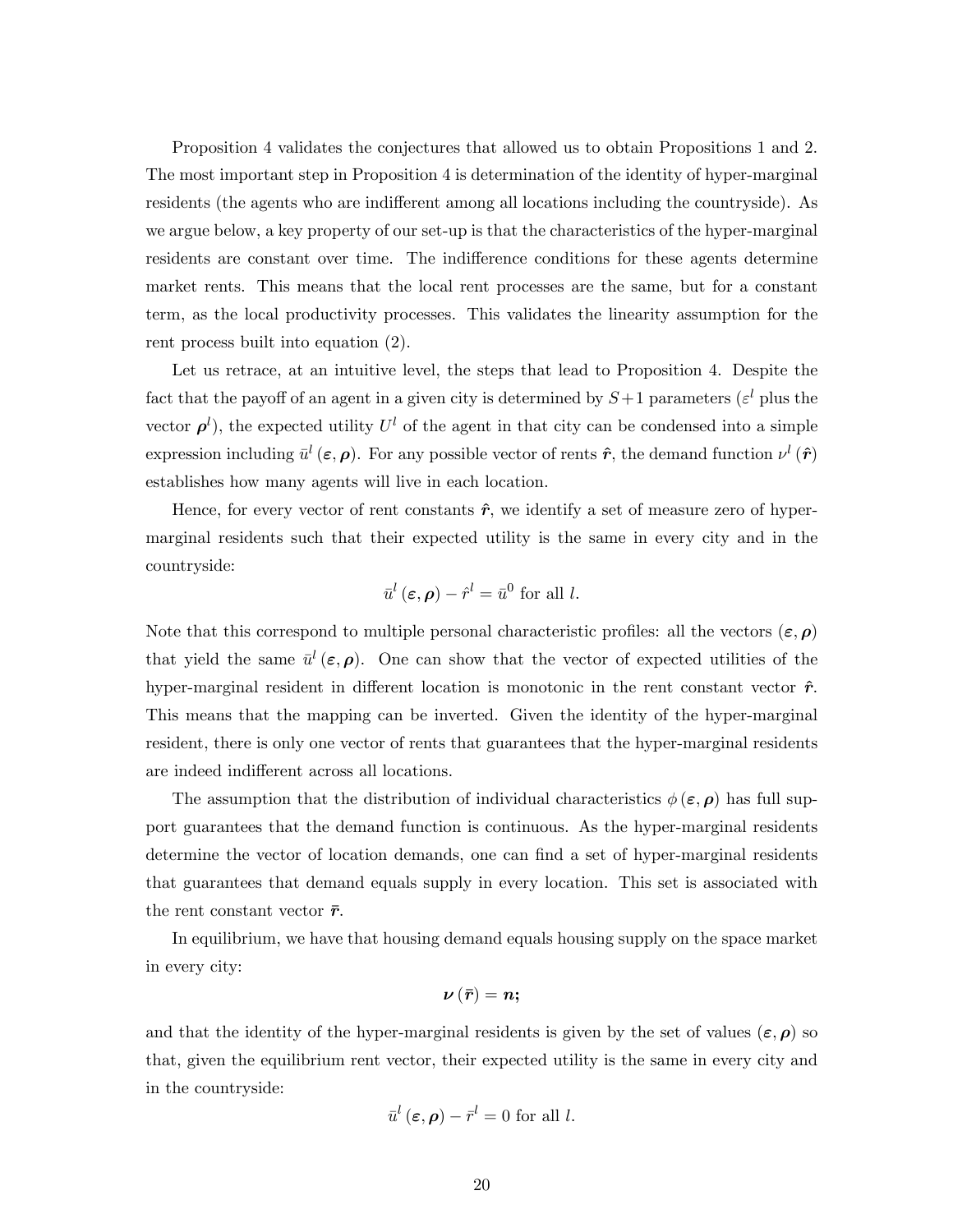A key feature of our location equilibrium is that the characteristics of the hyper-marginal resident are cohort-invariant. It is this feature that guarantees that the rent process is linear and that our equilibrium characterization is valid. If, for instance, agents could change city, the time-invariance property would not hold, and the rent process would not be linear. As a result, the properties of portfolio allocation and asset prices would differ.

We view this as a strength of spatial asset pricing models. The underlying geographic model  $\sim$  which we can potentially observe through demographic and labor data  $\sim$  affects equilibrium in the asset market.

The issue of uniqueness is complex. Obviously, there can be non-linear and/or nonstationary equilibria. Given an allocation of residents to cities, there is only one linear stationary equilibrium. There could be multiple spatial equilibria, however. The agent's expected utility in equation (4) includes a multiplicative term  $\bar{p}^l \rho_s^l$ . As Proposition 2 shows, the real estate return  $\bar{p}^l$  depends on  $R^l$  and hence on who lives in city l, which creates a nontrivial Öxed-point problem. The (economically interesting) possibility remains that there are multiple allocations of residents to cities that give rise to linear stationary equilibrium.

Uniqueness can be achieved under certain functional assumptions, as some examples illustrate.

While we obtained closed-form solutions for portfolio decisions and asset premiums, Proposition 4 does not express rents in closed form. This is natural as the probability distribution over individual characteristics,  $\phi(\varepsilon, \rho)$ , is left in a general form. By making specific assumptions over personal characteristics and geography, one can obtain closed-form expressions for all variables, as the following example illustrates.

Assume that:

- Agents in each cohort draw city-specific endowments  $\varepsilon$  from a uniform distribution defined over  $[0,1]^L$ .
- At each age, all agents face the same city-specific insulation parameter  $[\tilde{\rho}_s^l]_{s=0,\dots,S}^{l=1,\dots,L}$ .
- All cities are of the same size:  $n^l = \frac{1}{L}N$  for every l, with  $N \in (0, 1)$ .

**Proposition 5** An agent with human capital  $\boldsymbol{\varepsilon}$  locates in city l if: (1)  $\varepsilon^l = \max_m \varepsilon^m$ ; and (2)  $\varepsilon^l \ge (1-N)^{\frac{1}{L}}$ . The equilibrium rent in city l is

$$
r^{l} = (1 - N)^{\frac{1}{L}} + \frac{(1 - \beta)^{2}}{1 - \beta^{S}} p^{l} \sum_{s=1}^{S} (1 - \beta^{S - s - 1}) \tilde{\rho}_{s}^{l}.
$$

If there are only two cities  $(L = 2)$ , we can provide a two-dimensional representation of the equilibrium allocation. If, for instance, we assume that  $n^1 = n^2 = \frac{1}{3}$  $\frac{1}{3}$  (and hence  $n^0 \geq \frac{1}{3}$  $(\frac{1}{3}),$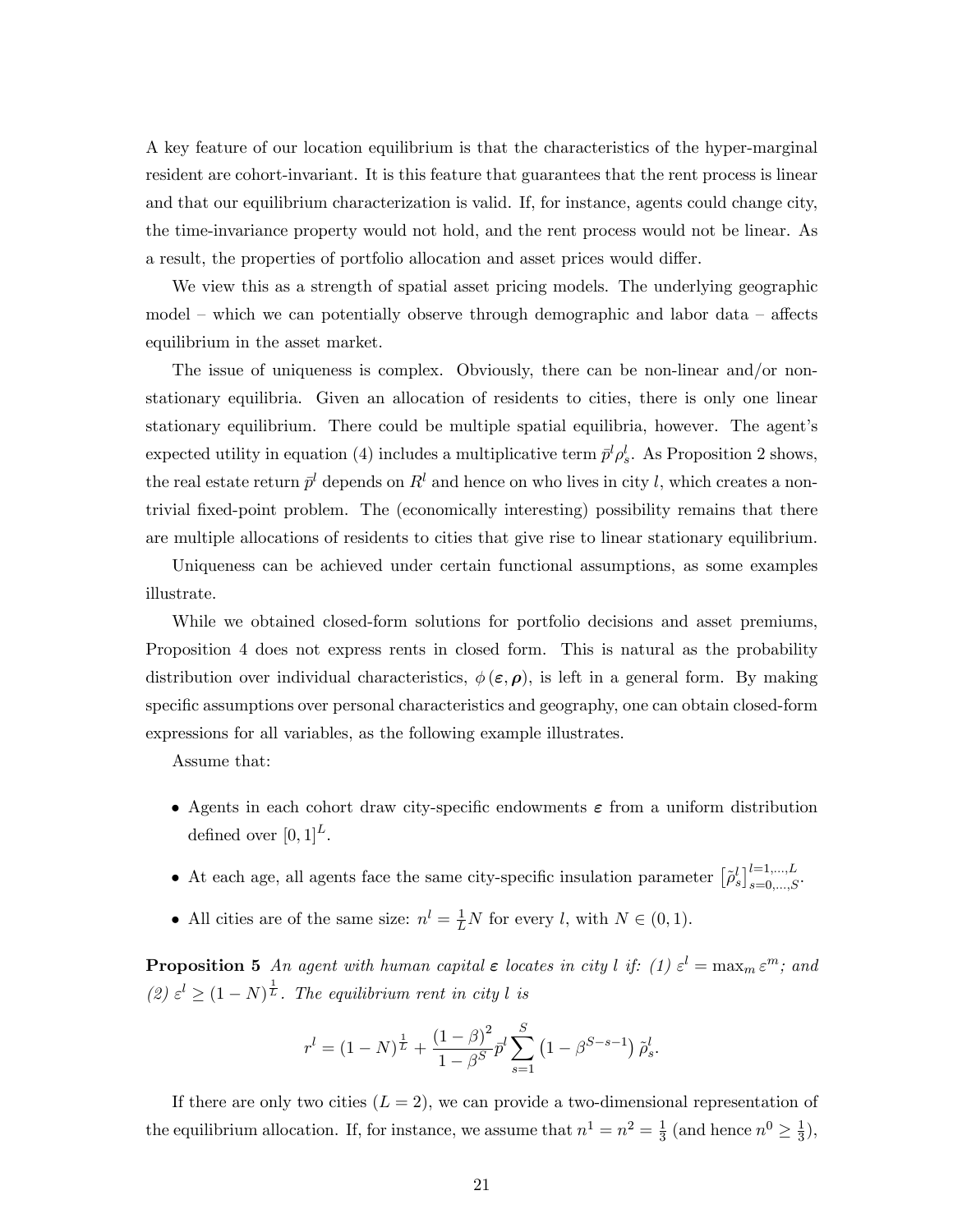we have the situation depicted in Figure 1. The agents who locate in the countryside are those with a low  $\varepsilon^1$  and a low  $\varepsilon^2$  (the bottom left square region). Those who locate in city 1 have  $\varepsilon^1 \ge (1-N)^{\frac{1}{2}}$  and  $\varepsilon^1 \ge \varepsilon^2$  (bottom right trapezoid). Those who locate in city 2 have  $\varepsilon^2 \ge (1-N)^{\frac{1}{2}}$  and  $\varepsilon^2 \ge \varepsilon^1$ . The marginal resident is found at the intersection of those three regions.

We can also see what happens when cities have different sizes. The general characterization is more complex than the one in Proposition 5, but one can work out examples. For instance, if  $n^1 = \frac{2}{9}$  $rac{2}{9}$  and  $n^2 = \frac{4}{9}$  $\frac{4}{9}$  (and a measure  $\frac{1}{3}$  of agents still locate in the countryside), the allocation is depicted in Figure 2. The city-1 region is now smaller and the city-2 region is larger. The hyper-marginal residents are now to the southeast of the hyper-marginal residents of Figure 1.



Another simple case assumes there is only one city, and agents differ on two dimensions:  $\varepsilon$  and  $\rho$ . Suppose both types are uniformly (and independently) distributed on [0,1]. This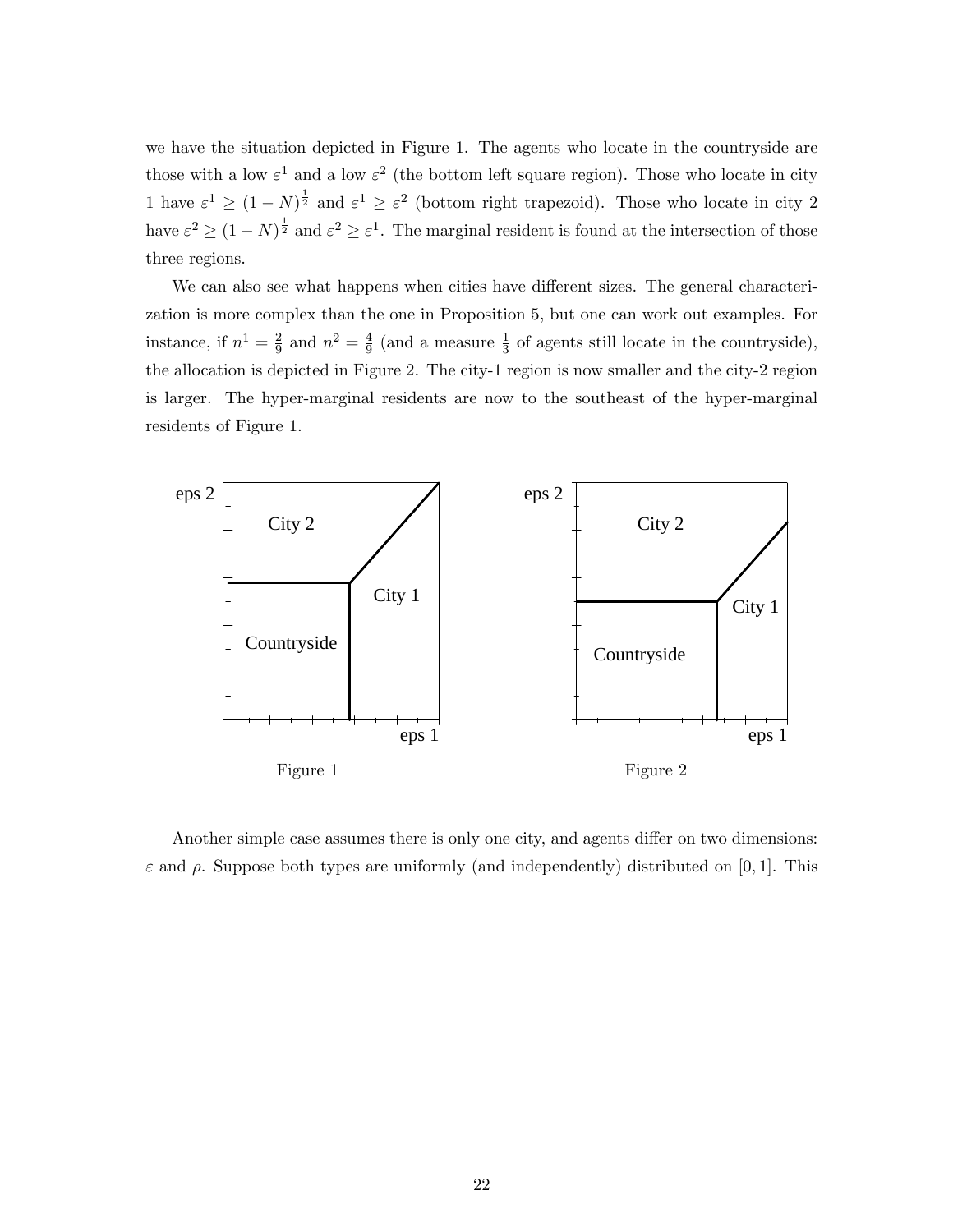equilibrium allocation is represented in Figure 3.



Figure 3

In Figure 3, there are values for  $\epsilon$  so that agents with a low  $\rho$  locate in the countryside, and agents with a high  $\rho$  locate in the city. Agents with a high  $\rho$  are more insulated from city-level technology shocks. They buy more housing for hedging purposes than agents with a low  $\rho$ . They earn the risk premium on their housing investment although for them it provides insurance. This benefit that comes from living in the city is not available to agents with a low  $\rho$  who purchase less housing for hedging purposes.

### 5 Discussion

Our spatial asset pricing model yields a rich set of implications linking spatial and financial variables. We first discuss cross-sectional and life-cycle implications, and then talent allocation across cities. We explore the pricing of portfolios of stocks and portfolios of real estate. We conclude with a short discussion of how the model can be extended to include economies of agglomeration and frictions in the housing market.

#### 5.1 Returns on housing across cities

Our model yields predictions about the cross-sectional differences in real estate returns (Proposition 2 and Corollary 3). To get some understanding of those predictions, consider a simple benchmark. Assume that shocks across cities are uncorrelated, and suppose there are no stocks. Let  $Var(r^l) = \sigma_l^2$ . Proposition 2 yields

$$
\bar{p}^l = 2\gamma \frac{\beta}{\left(1 - \beta\right)^2 \left(1 - \beta^S\right)} \sigma_l^2 \left(n^l - R^l\right).
$$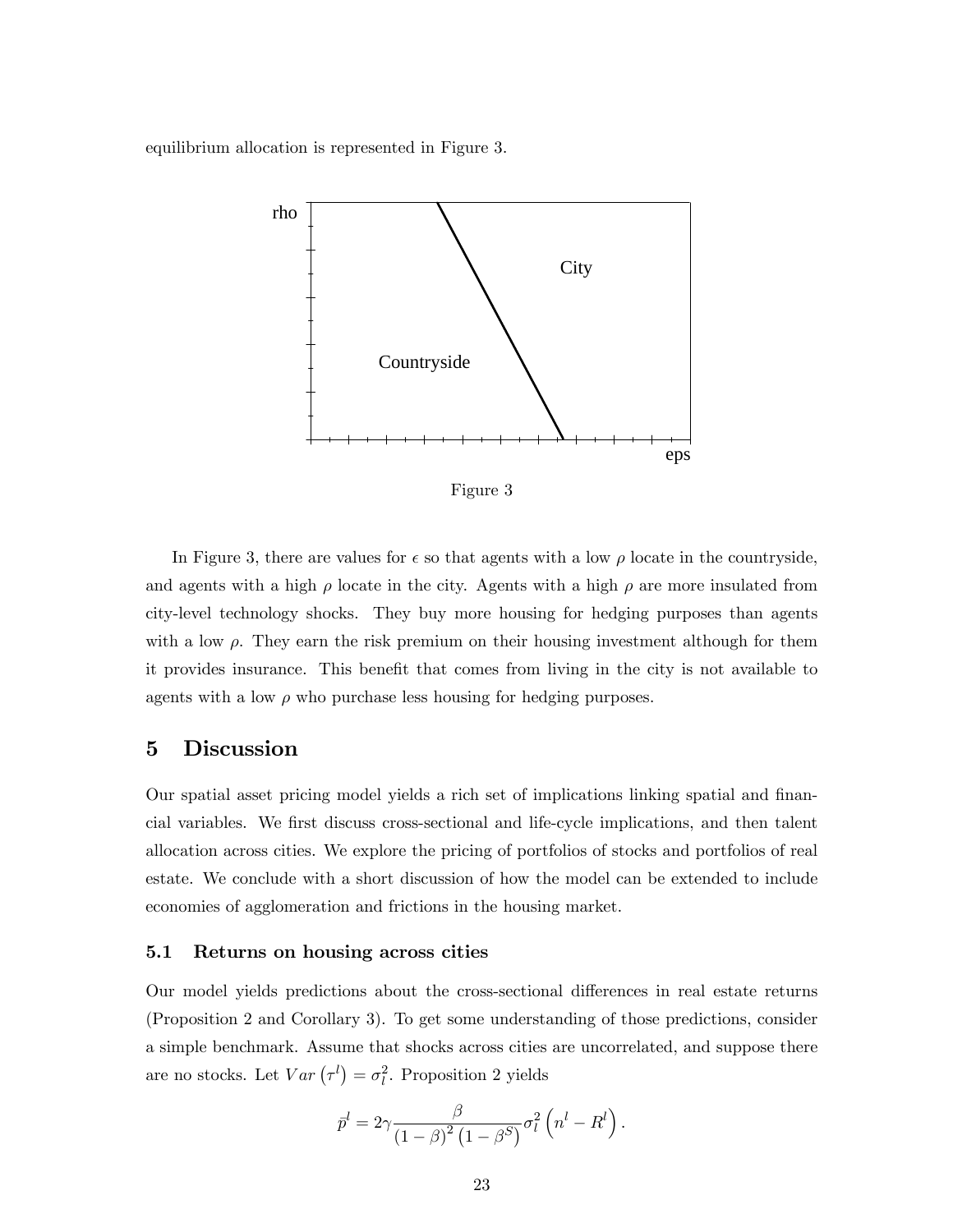The expected return of housing in city  $l$  is an increasing function of the variance of shocks in that city and of the outstanding real estate stock  $n^{l} - R^{l}$ . In turn, the latter is a declining function of the average housing demand for hedging purposes,  $R<sup>l</sup>$ , in that city. The value of  $R<sup>l</sup>$  is determined in equilibrium.

If a location specializes in an industry and thus offers low shock-insulation parameters. All residents, whether old or young, are affected by industry productivity shocks in the same way. The residents have a low demand for housing for hedging purposes. The city's homeownership rate is low, and so are prices. The opposite, a city centered around an industry with high shock-insulation parameters  $-\rho$ erhaps a high-tech industry where older workers struggle to keep up with innovation or a highly protected sector, where older workers face implicit insurance – will display a high hedging demand for housing, high homeownership rates, and high housing prices compared to rents.

#### 5.2 Home ownership over the life-cycle

The model yields intertemporal predictions on individual home ownership rates. We know from Proposition 1 that housing demand for hedging purposes depends on the shockinsulation parameter, which in turn varies with age. The hedging demand by someone at age s anticipating a shock-insulation parameter the following period of  $\rho_{s+1}^l$  is

$$
D_s^l = (1 - \beta^{S - s - 1}) \rho_{s+1}^l.
$$

Suppose the parameters  $\rho_s^l$  are determined by a differentiable function  $g(s)$  defined over the positive real line. Suppose that the covariance of an agent's earnings with the earnings of the young marginal newcomers in that city declines with age; i.e.,  $g'(s) < 0$ . Then, abusing notation for ease of exposition, we write the change in hedging demand for local home ownership with age as follows:

$$
\frac{d}{ds}D_s^l = \left(1 - \beta^{S-s-1}\right)g'(s) + \log \beta \cdot \beta^{S-s-1}g(s)
$$

The first term represents the increasing insurance demand as the agent gets older due to  $\rho$ declining with age. The second term is the effect of the declining number of periods of life as the agent gets older. The first term increases with age; the second term is declines with age.

Next we ask under what conditions do the two effects generate a hump-shaped pattern for homeownership by looking at the second derivative:

$$
\frac{d^2}{ds^2} D_s^l = (1 - \beta^{S-s-1}) g''(s) + 2 \log \beta \cdot \beta^{S-s-1} g'(s) - (\log \beta)^2 \cdot \beta^{S-s-1} g(s)
$$

A sufficient condition for this expression to be negative is that  $g''(s)$  be negative.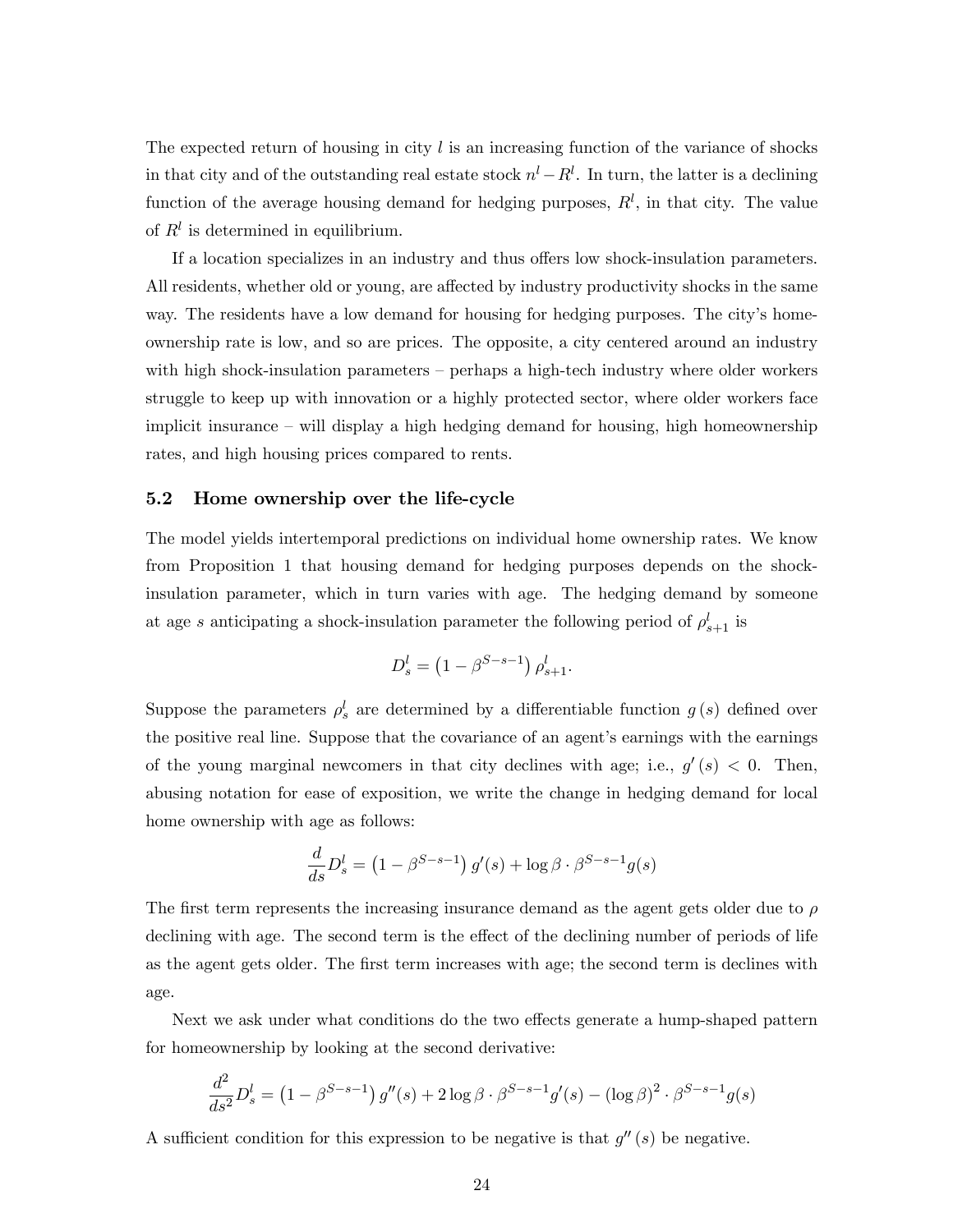Assume that the shock-insulation parameter can be written as  $\rho_s^l = k \frac{s-1}{S-1}$  $\frac{s-1}{S-1}$ , with  $k \in [0, 1]$ (implying  $\rho_1^l = 0$  and  $\rho_s^l$  linearly increasing with age). If  $\beta = 0.95$ ,  $S = 60$ , and  $k = 1$ , the hedging demand over the life-cycle is plotted in Figure 4.



This result offers another explanation  $\sim$  complementary to credit constraints  $\sim$  for why home-ownership rates should be lower for younger people. Younger households do not need much insurance against rent shocks because their earnings provides such insurance. As they get older, earnings provide less insurance, and their hedging demand for home ownership increases. Against this force is the fact that as an agent gets older, there are fewer remaining periods of life, reducing the demand for insurance; this last point is made by Sinai and Souleles (2005) who provide evidence of its empirical relevance.

### 5.3 Talent allocation

Does our market equilibrium have the potential to attain productive inefficiency?

Let us begin by defining and characterizing productive efficiency. The economy's total product at time t is

$$
Y_t = \sum_{l=1}^L \int_{(\boldsymbol{\varepsilon}, \boldsymbol{\rho}): \bar{u}^l(\boldsymbol{\varepsilon}, \boldsymbol{\rho}) - \bar{r}^l = \max_m(\bar{u}^m(\boldsymbol{\varepsilon}, \boldsymbol{\rho}) - \bar{r}^m)} y_{t,t+s}^l(\boldsymbol{\varepsilon}^l, \boldsymbol{\rho}^l) \phi(\boldsymbol{\varepsilon}, \boldsymbol{\rho}) d(\boldsymbol{\varepsilon}, \boldsymbol{\rho}).
$$

Suppose a planner wishes to maximize the expected discounted sum of future total products:

$$
Y = \sum_{s=0}^{\infty} \beta^s E\left[Y_{t+s}\right].
$$

We begin by characterizing the solution of the production maximization problem: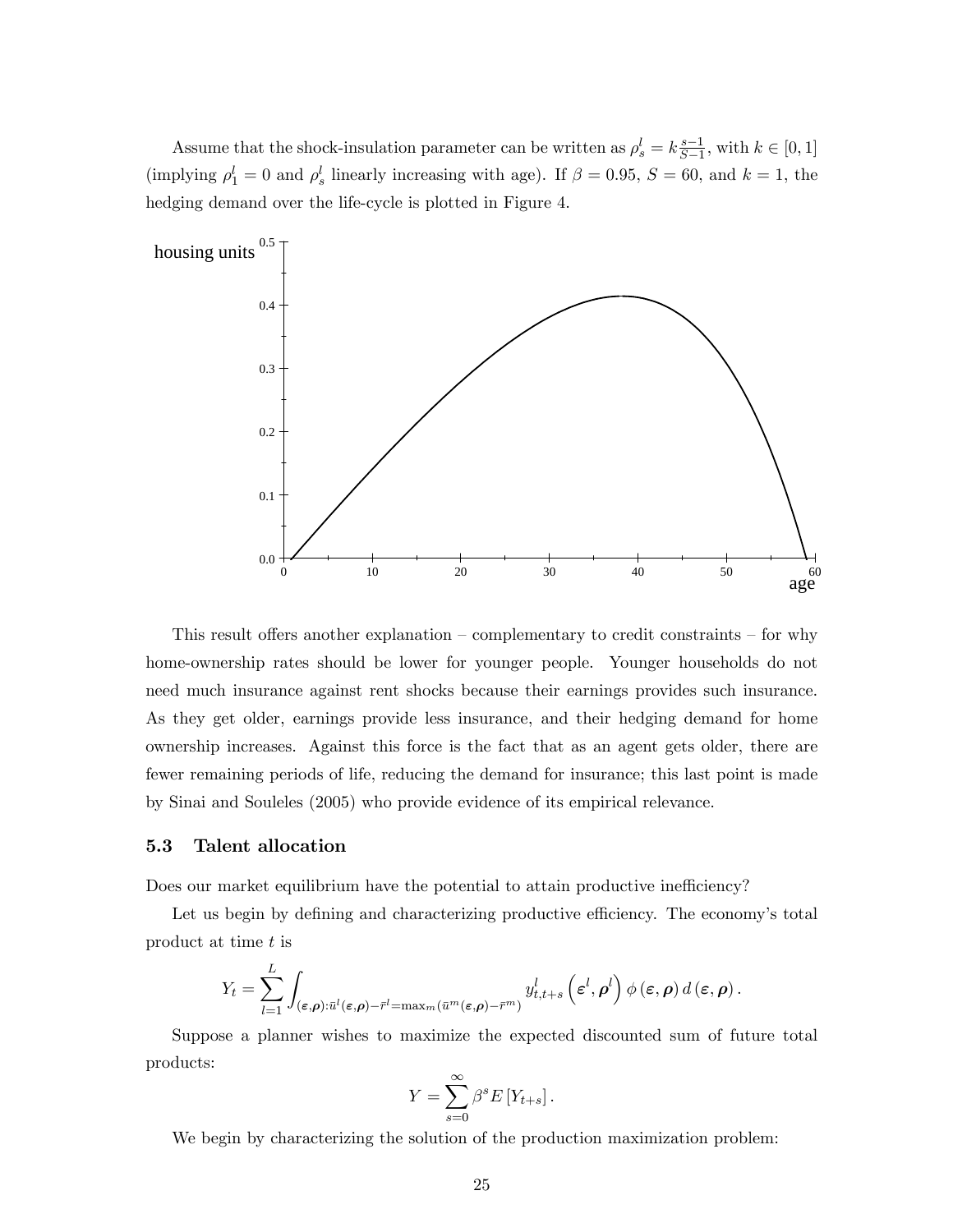**Proposition 6** The allocation of agents to cities that maximizes Y depends only on  $\varepsilon$ , not on  $\rho$ . An agent with  $\varepsilon$  locates in city l if  $\varepsilon^l - \bar{\varepsilon}^l = \max_m \varepsilon^m - \bar{\varepsilon}^m$ , where  $\bar{\varepsilon}$  is the unique vector that guarantees that the mass of agents in every city equals the housing supply.

We can show that productive efficiency is typically not achieved, except in very special circumstances:

Proposition 7 Exactly one of the following statements is true:

- (1) For all cities,  $\bar{p}^l = 0$ .
- (2) The linear stationary equilibrium does not maximize Y.

Proposition 7 says that productive efficiency is reached if and only if the expected return on real estate is zero in every city. In that case, insurance against rent risk is available at a cost of zero instead of a negative cost if the return is positive. Agents base their location decisions exclusively on  $\varepsilon$ , and output is maximized.

Expected returns on real estate are zero when: (1) The covariance matrix  $\Sigma$  is such that there is no systematic risk; (2) the local productivity shocks are uncorrelated and the number of cities goes to infinity (there is still systematic risk coming from stocks). Outside these restrictive conditions, the distribution of  $\rho$  matters for location choices, and the equilibrium allocation does not maximize expected product.

Of course, productive inefficiency does not imply overall inefficiency. Our market equilibrium may be constrained-efficient, given the insurance options available in the model. Full insurance is offered only if local labor shocks  $-$  and hence local house prices  $-$  are uncorrelated with systematic risk. Beyond that special case, local real estate prices carry systematic risk, and location choices are affected by the desire of agents to cash in on risk premiums.<sup>21</sup>

To reinforce the point of Proposition 7, we fully solve an example in closed-form. For ease of exposition, we let  $S = 2$ , and restrict the stock market to a single stock. We assume agents enjoy a constant insulation parameter  $\rho$  over life. Each cohort is equally divided into two types of agent: Type 0 agents have no insulation  $(\rho = 0)$ , and type 1 agents have full insulation,  $\rho = 1.22$  The distribution of agent-city match parameter is independent of agent type,  $\varepsilon$ , and uniform over the unit interval.

 $21$ Proving welfare theorems in our case is difficult because the allocation space includes a discrete variable, the allocation of agents to cities.

 $^{22}$ This example is not, strictly speaking, included in our model because it violates the assumption that the distribution of types is continuous and has full support. It demonstrates that the full-support assumption is sufficient but not necessary for equilibrium existence.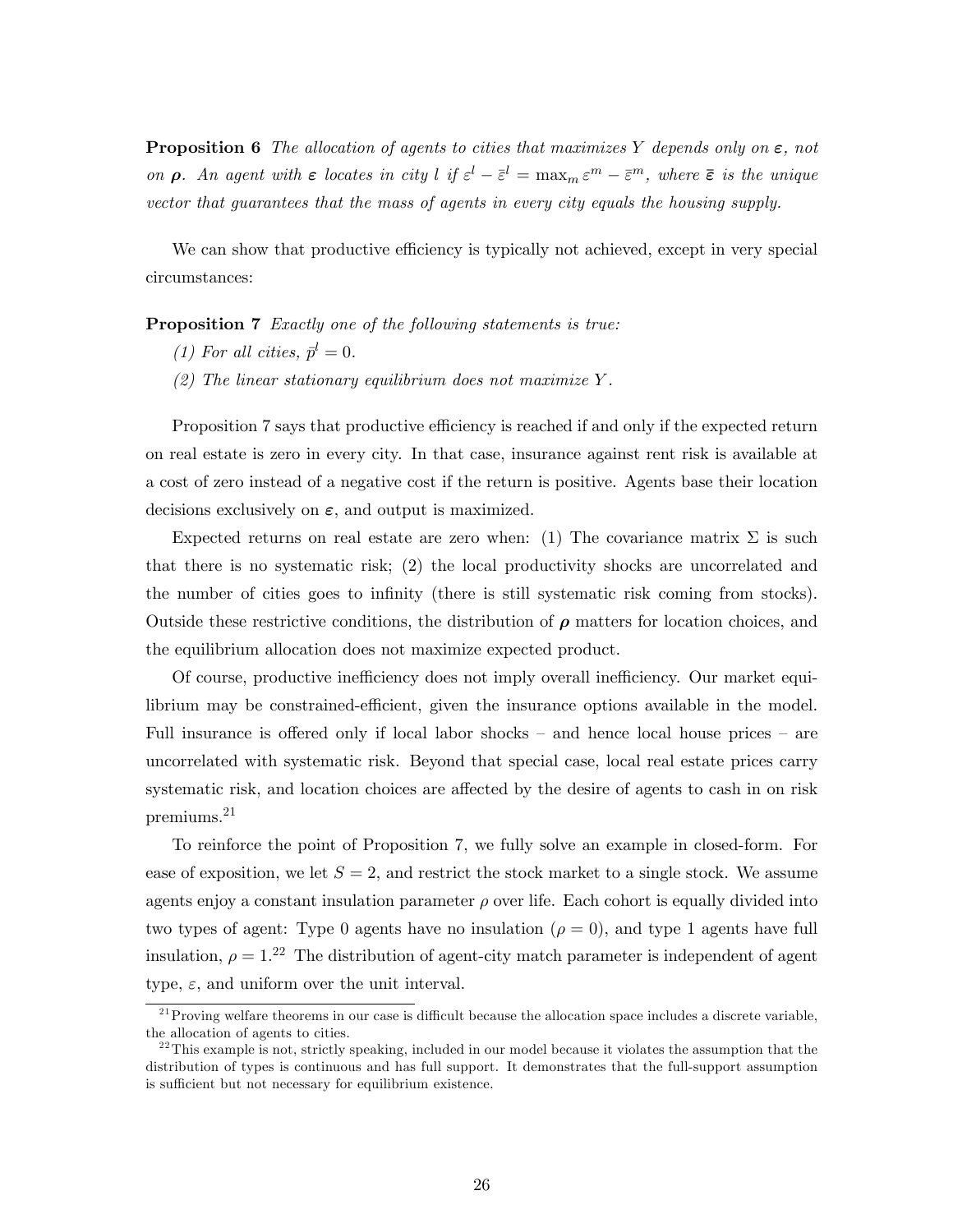An agent  $(\varepsilon, \rho)$  locates in the city if and only if:

$$
\frac{1}{\beta^2} \sum_{s=0}^{1} \beta^s \left( \varepsilon - \bar{r} + (1 - \beta) \left( 1 - \beta^{1-s} \right) \rho \bar{p} \right) \ge 0.
$$

The marginal city dwellers of type 0,  $\hat{\varepsilon}^0$ , and type 1,  $\hat{\varepsilon}^1$ , satisfy:

$$
\begin{cases} \hat{\varepsilon}^0 = \bar{r} \\ \hat{\varepsilon}^1 = \bar{r} - \frac{(1-\beta)^2 \bar{p}}{1+\beta} \end{cases}.
$$

The market clearing condition on the spatial market is  $\frac{(1-\hat{\varepsilon}^1+1-\hat{\varepsilon}^0)}{2} = n$ , which yields a solution for the rent premium as a function of the housing price discount:

$$
\bar{r} = 1 - n + \frac{(1 - \beta)^2}{2(1 + \beta)}\bar{p}.
$$

The asset market clearing conditions are

$$
\begin{bmatrix} 2n \\ 2z \end{bmatrix} = \left(1 + \frac{1}{\beta}\right) \frac{(1-\beta)^3}{2\gamma} \Sigma^{-1} \left[\begin{array}{c} \bar{p} \\ \bar{q} \end{array}\right] + \left[\begin{array}{c} (1-\beta)\left(n - \frac{1}{2} + \frac{\bar{r}}{2}\right) \\ 0 \end{array}\right],
$$

$$
\left(1 + \frac{1}{\beta}\right) \frac{(1-\beta)^3}{2\gamma} \Sigma^{-1} \left[\begin{array}{c} \bar{p} \\ \bar{q} \end{array}\right] = \left[\begin{array}{c} 2n \\ 2z \end{array}\right] - \left[\begin{array}{c} (1-\beta)\left(n - \frac{1}{2} + \frac{\bar{r}}{2}\right) \\ 0 \end{array}\right],
$$

$$
\left[\begin{array}{c} \bar{p} \\ \bar{q} \end{array}\right] = \frac{2\gamma}{\left(1 + \frac{1}{\beta}\right)\left(1 - \beta\right)^3} \Sigma \left[\begin{array}{cc} 2n - (1-\beta)\left(n - \frac{1}{2} + \frac{\bar{r}}{2}\right) \\ 2z \end{array}\right].
$$

Let 
$$
\Sigma = \begin{bmatrix} \sigma_h^2 & \sigma_{hs} \\ \sigma_{hs} & \sigma_s^2 \end{bmatrix}
$$
. We now have  
\n
$$
\bar{p} = \frac{2\gamma}{\left(1 + \frac{1}{\beta}\right)\left(1 - \beta\right)^3} \left( \left(2n - (1 - \beta)\left(n - \frac{1}{2} + \frac{\bar{r}}{2}\right)\right) \sigma_h^2 + 2z\sigma_{hs} \right)
$$

which yields

$$
\bar{p} = \frac{4\gamma\beta\left(1+\beta\right)}{\left(1-\beta\right)^3\left(2\left(1+\beta\right)^2 + \gamma\beta\right)} \frac{\left(\left(2 - \frac{(1-\beta)}{2}\right)n\sigma_h^2 + 2z\sigma_{hs}\right)}{\sigma_h^2}
$$

The last equation provides a solution for  $\bar{p}$  as a function of parameters only. It is then easy to obtain  $\bar{r}$  and  $\bar{q}$  from the equations above. In particular,

$$
\bar{q} = \frac{2\gamma}{\left(1 + \frac{1}{\beta}\right)\left(1 - \beta\right)^3} \left( \left(2n - \left(1 - \beta\right)\left(n - \frac{1}{2} + \frac{\bar{r}}{2}\right)\right) \sigma_{hs} + 2z\sigma_s^2 \right).
$$

We therefore obtain a full characterization of the equilibrium.

Assume numerical values  $\beta = n = z = -\sigma_{hs} = 0.5$  and  $\sigma_h = \sigma_s = \gamma = 1$ ; the equilibrium solution is  $\bar{r} = \hat{\varepsilon}^0 = 0.65$ ;  $\hat{\varepsilon}^1 = 0.35$ ;  $\bar{p} = 1.8$ ; and  $\bar{q} = 3.1$ . Maximizing output would have required  $\hat{\epsilon}^0 = \hat{\epsilon}^1 = 0.5$ ; i.e., not enough type 0 agents locate in the city (agents with  $\varepsilon^0 \in [0.5, 0.65]$  are in the countryside instead of the city) and too many type 1 agents locate in the city (agents with  $\varepsilon^1 \in [0.35, 0.5]$  are in the city instead of the countryside).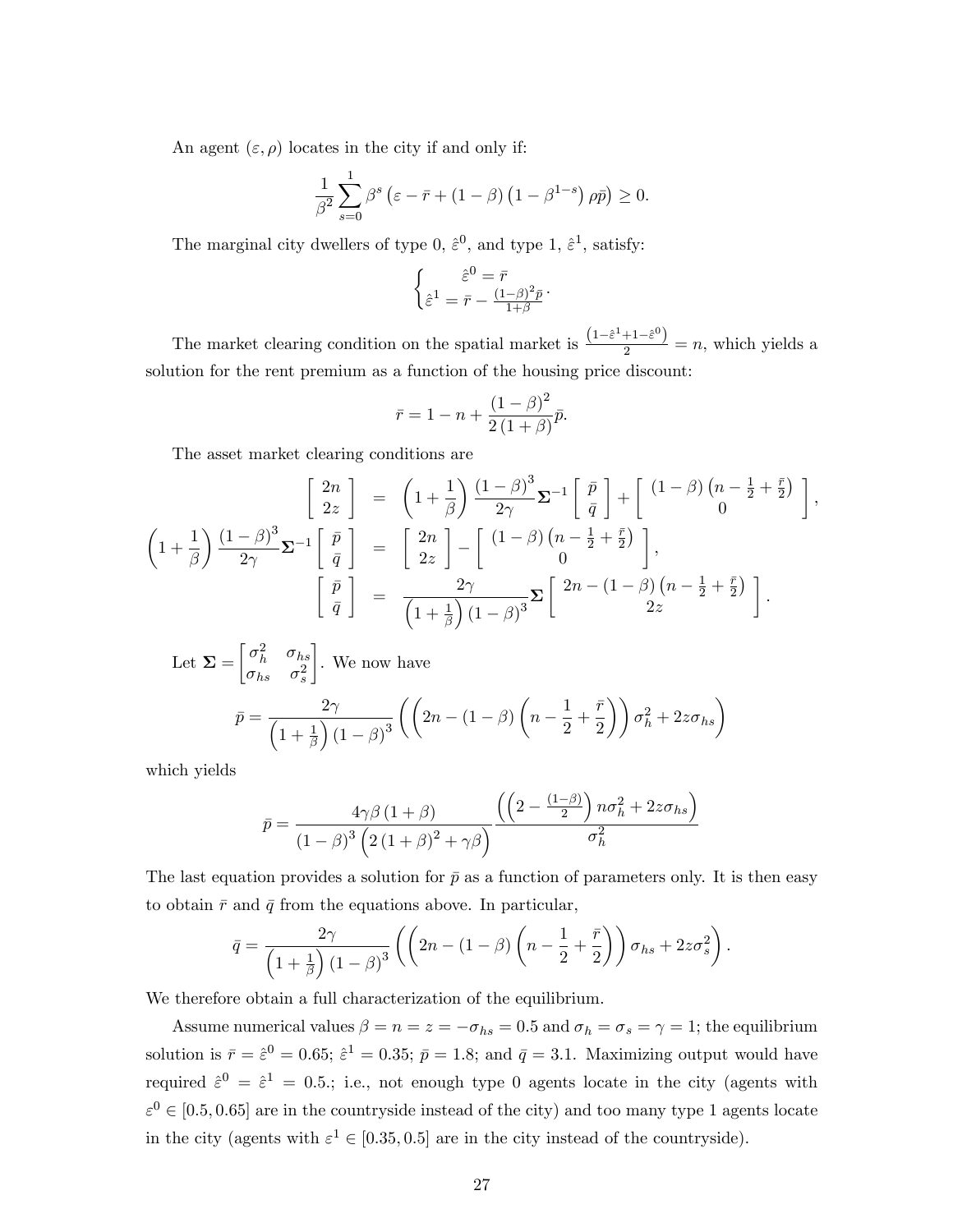#### 5.4 Housing and stock indices

As in the CAPM, one can price any portfolio with respect to the market. In this model, the relevant market is defined by the adjusted market portfolio  $M$ , discussed in Corollary 3.

We can price a housing-only index with weights  $\frac{n-R}{1\cdot[n-R]}$  (called H) and a stock-only index with weights  $\frac{z}{1-z}$  (called S). We have:

$$
\begin{array}{rcl} \bar{p}^H & = & \displaystyle \frac{Cov\left(H,M\right)}{Var\left(M\right)}\bar{p}^M, \\ \bar{p}^S & = & \displaystyle \frac{Cov\left(S,M\right)}{Var\left(M\right)}\bar{p}^M. \end{array}
$$

Note that  $H$  can be interpreted as an index tracking the market portfolio of REITs. It is the housing demand vector that is the same for all agents. It includes all houses that are not owned by local residents for hedging purposes. The result in Corollary 8 is immediate (by putting together the two return expressions above):

Corollary 8 The relative returns of the housing index and the stock index are given by

$$
\bar{p}^H = \frac{Cov(H, M)}{Cov(S, M)} \bar{p}^S.
$$

The corollary implies that, ceteris paribus, the difference between real estate returns and stock returns is related to home-ownership rates. The higher the percentage of residential property owned by local residents, the lower the returns on real estate.

Our model can also be used for predictions on stock returns. Often, the return of a stock is computed according to a CAPM formula that takes into account stocks only. Namely, the return of stock  $k$  is assumed to be

$$
\tilde{q}^k = \frac{Cov(k, S)}{Var(S)} \bar{p}^S.
$$

In our setting, this expression is of course incorrect, because it does not take into account the presence of housing. The correct expression is  $\bar{q}^k = \frac{Cov(k,M)}{Var(M)}$  $\frac{Cov(k,M)}{Var(M)} \bar{p}^M$ . The ratio between the wrong expression and the correct one is

$$
\frac{\tilde{q}^k}{\bar{q}^k} = \frac{Cov(k, S)}{Cov(k, M)} \frac{Var(M)}{Var(S)} \frac{\bar{p}^S}{\bar{p}^M}
$$

:

### 5.5 Economies of agglomeration

So far we have assumed no production externalities (or amenity externalities, if one embraces the amenity interpretation of our model). The model can be easily extended to incorporate externalities. Most results still hold, except possibly uniqueness.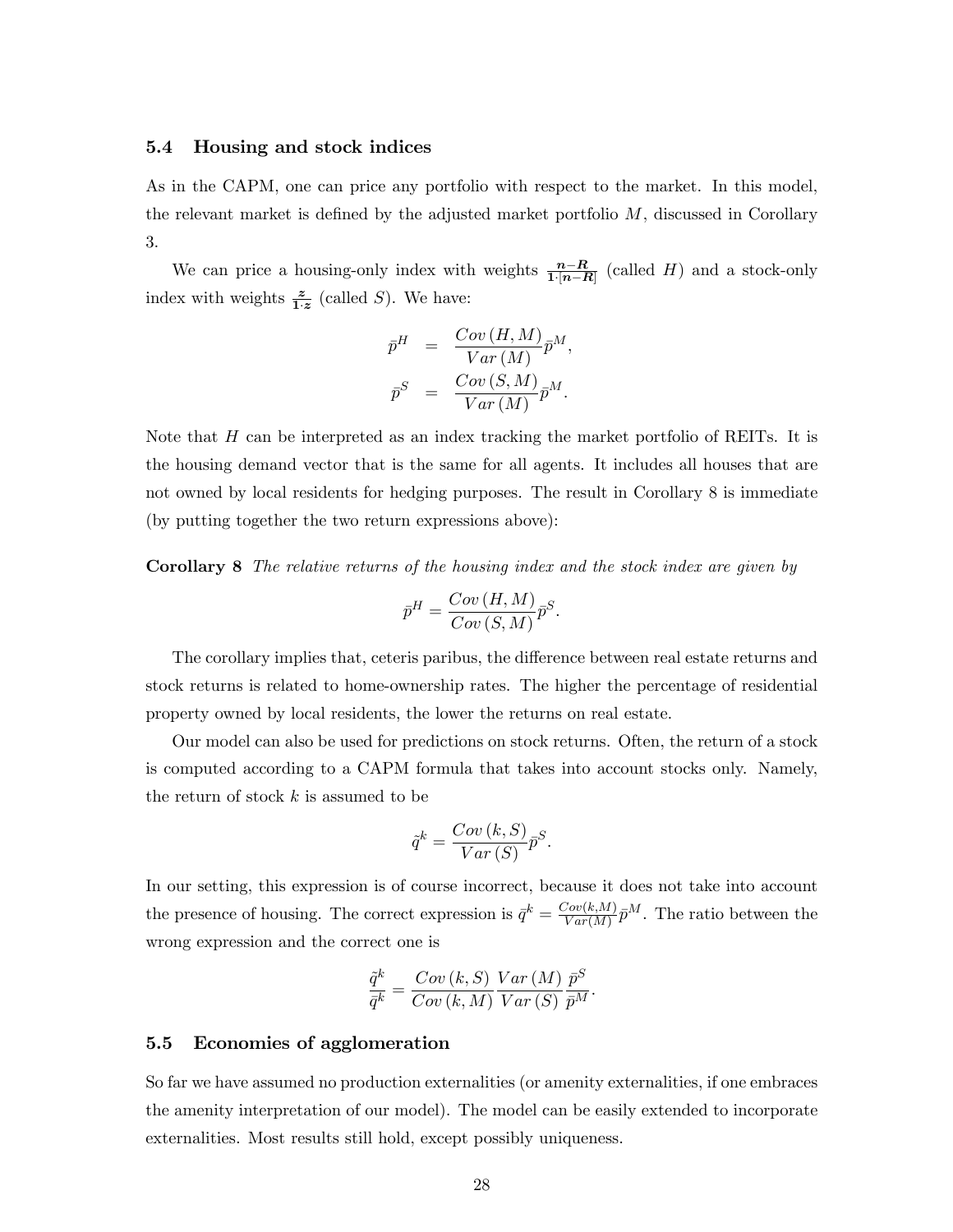Assume that the income of an agent if he or she locates in  $l$  is now given by

$$
y_{t,t+s}^l\left(\varepsilon^l,\boldsymbol{\rho}^l\right)=y_{t-1}^l+\varepsilon^l\left(\boldsymbol{E}^l\right)+\sum_{m=0}^s\left(1-\rho_m^l\right)\tau_{t+m}^l,
$$

where  $\mathbf{E}^{l}$  is the collection of  $\varepsilon^{l}$  of other agents living in city l.

It is easy to see that Propositions 1 and 2 hold as stated. Proposition 4 can be restated as follows. For every  $(\boldsymbol{\varepsilon}, \boldsymbol{\rho}, \boldsymbol{E}^l)$ , let

$$
\bar{u}^{l}\left(\boldsymbol{\varepsilon},\boldsymbol{\rho},\boldsymbol{E}^{l}\right)=\varepsilon^{l}\left(\boldsymbol{E}^{l}\right)+\frac{\left(1-\beta\right)^{2}}{1-\beta^{S}}\bar{p}^{l}\sum_{s=1}^{S}\left(1-\beta^{S-s-1}\right)\rho_{s}^{l}.
$$

As before, an agent locates in city l if and only if  $U^l = \max_m U^m$ .

An allocation of agents to cities is described by  $\mathbf{E} = (\mathbf{E}^1, ..., \mathbf{E}^L)$ . Hold  $\mathbf{E}$  constant. For every L-vector  $\hat{r}$ , the aggregate demand for location l is

$$
\nu^l\left(\hat{\bm{r}}, \bm{E}\right) = \int_{(\bm{\varepsilon},\bm{\rho}): \bar{u}^l\left(\bm{\varepsilon},\bm{\rho},\bm{E}^l\right) - \hat{r}^l = \max_{m}\left(\bar{u}^m(\bm{\varepsilon},\bm{\rho},\bm{E}^m)-\hat{r}^m\right)} \phi\left(\bm{\varepsilon},\bm{\rho}\right) d\left(\bm{\varepsilon},\bm{\rho}\right).
$$

**Proposition 9** An allocation **E** is part of a linear stationary equilibrium if and only if: (1) for all  $(\epsilon, \rho)$ , an agent with personal characteristics  $(\epsilon, \rho)$  locates in city l if and only if

$$
\bar{\boldsymbol{u}}^{l}\left(\boldsymbol{\varepsilon},\boldsymbol{\rho},\boldsymbol{E}^{l}\right)-\bar{r}^{l}=\max _{m}\left(\bar{\boldsymbol{u}}^{m}\left(\boldsymbol{\varepsilon},\boldsymbol{\rho},\boldsymbol{E}^{m}\right)-\bar{r}^{m}\right)
$$

and (2)  $\bar{r}$  is the unique value of the vector  $\hat{r}$  such that  $\nu^l(\hat{r}, E) = n^l$  in all cities.

Thus, the equilibrium characterization part of Proposition 4 is still valid. Existence of an equilibrium will depend on the properties of the functions  $\varepsilon^l(\cdot)$ . Moreover, as is well known, agglomeration economies tend to lead to multiple equilibria.

### 5.6 Ownership only

In our frictionless model, there are no intrinsic advantages to owning or renting, and households are free to own any divisible amount of their home. Consider instead the extreme case where renting is impossible. An agent can move to city  $l$  only if he or she buys one house there. In this world, all houses are owned by residents, and all residents own exactly one house. Agents can still invest in stocks.

Note that the covariance matrix can be written as

$$
\Sigma = \left[ \begin{array}{cc} \Sigma_{\tau\tau} & \Sigma_{\tau\nu} \\ \Sigma_{\nu\tau} & \Sigma_{\nu\nu} \end{array} \right].
$$

We first characterize the optimal portfolio allocation: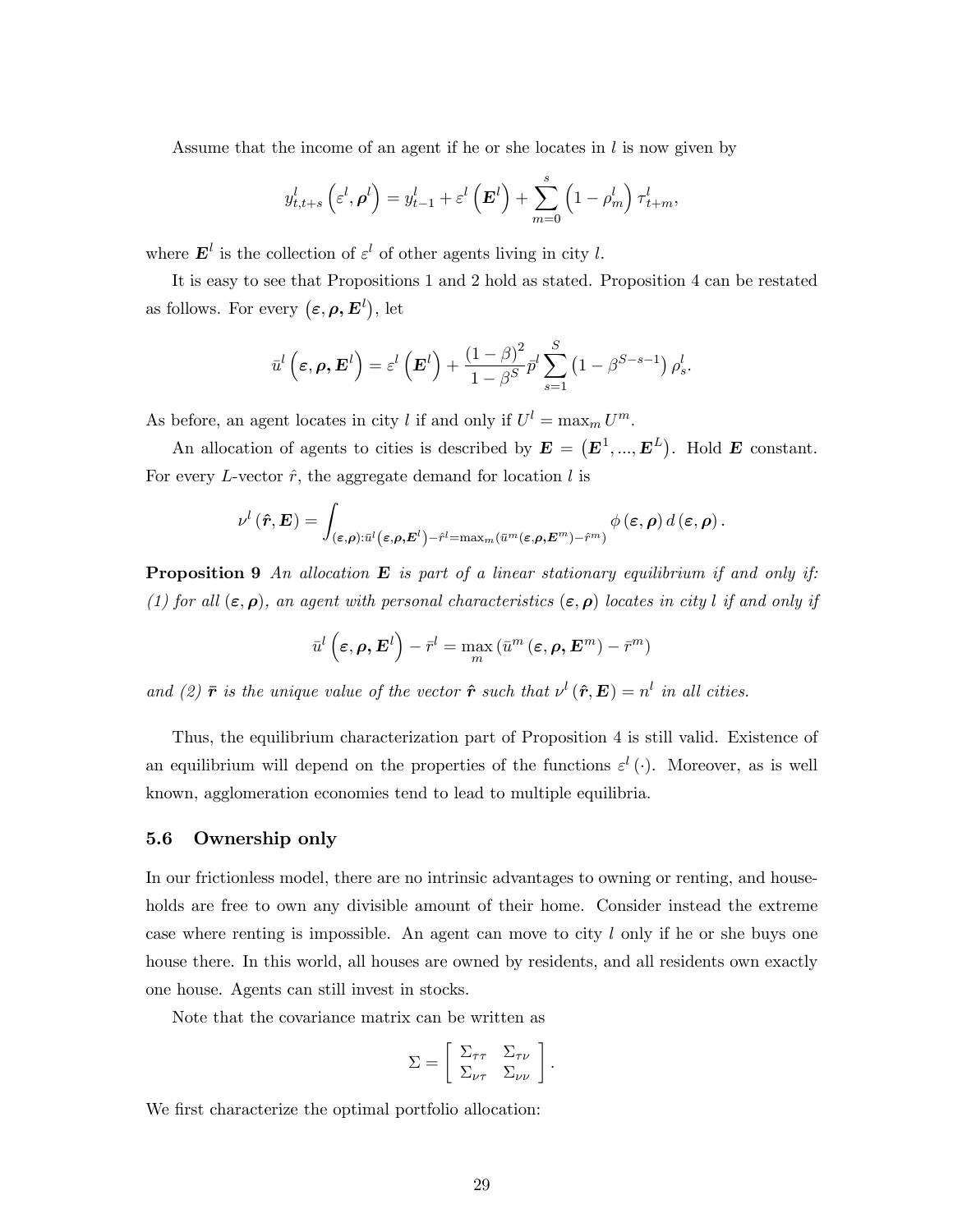**Proposition 10** Given a vector of stock premiums  $\bar{q}$ , the optimal portfolio allocation for an agent with parameters  $(\epsilon, \rho)$  is

$$
\begin{bmatrix} b_{t,t+s}^1 \\ \vdots \\ b_{t,t+s}^K \end{bmatrix} = \Sigma_{\nu\nu}^{-1} \left( \frac{1}{H} \begin{bmatrix} \bar{q}^1 \\ \vdots \\ \bar{q}^K \end{bmatrix} - \begin{bmatrix} cov(\nu^1, \tau^l) \\ \vdots \\ cov(\nu^k, \tau^l) \end{bmatrix} \omega_s \left( \rho_{s+1}^l \right) \right)
$$

where  $H = 2\gamma \frac{\beta^{s-S+2}}{(1-\beta)^3}$  $\frac{6^{2}}{(1-\beta)^{3}}$  and

$$
\omega_s \left( \rho_{s+1}^l \right) = \left( 1 - \rho_{s+1}^l \right) \left( 1 - \beta^{S-s-1} \right) + \beta^{S-s-1}.
$$

The expected utility of an agent with parameters  $(\epsilon, \rho)$  if he or she locates in city l can be expressed as

$$
U^{l}(\boldsymbol{\varepsilon},\boldsymbol{\rho})=\kappa_0+\kappa_1\bar{p}^{l}+\kappa_2\varepsilon^{l}+\sum_{s=1}^{S}\xi_s\rho_s^{l}+\zeta_s\left(\rho_s^{l}\right)^2,
$$

where  $\kappa_0$ ,  $\kappa_1$ ,  $\kappa_2$ ,  $\xi_s$ , and  $\zeta_s$  do not depend on  $(\epsilon, \rho)$  or on  $\bar{p}^l$ , and  $\kappa_1 > 0$ ,  $\kappa_2 > 0$ .

The optimal portfolio allocation is different from the allocation in the frictionless case. Agents can no longer choose their real estate investment. They resort to stocks to insure against the risk created by local productivity shocks. The extent to which stocks are helpful in providing insurance depends on the covariance matrix  $\Sigma$ .

The amount of stock  $k$  that a certain agent demand is determined by two components:

- A classic speculative element (the same as in Proposition 1).
- A hedging element, which is a function of  $-cov(\nu^k, \tau^l) \omega(\rho_{s+1}^l)$ , where  $\omega_s(\rho_{s+1}^l)$  is a measure of hedging demand and  $-cov(\nu^k, \tau^l)$  determines the value of stock k as a hedge for homes in city l. If dividend shocks are positively correlated with local productivity shocks, the hedging demand is negative.

Proposition 11 characterizes asset pricing in the ownership only economy:

**Proposition 11** For a given allocation of agents to cities, the excess return on stocks is given by

$$
\bar{\boldsymbol{q}} = H\Sigma_{\nu\nu}\boldsymbol{z} + \frac{H}{S}\Sigma_{\nu\tau}\boldsymbol{\Omega},
$$

where  $\mathbf{\Omega} = \begin{bmatrix} \Omega^1 & \cdots & \Omega^L \end{bmatrix}^T$  and

$$
\Omega^l = \sum_{s=0}^{S-1} \int_{\hat{l}(\boldsymbol{\varepsilon},\boldsymbol{\rho})=l} \omega_s\left(\rho_{s+1}^l\right) \phi\left(\boldsymbol{\varepsilon},\boldsymbol{\rho}\right) d\left(\boldsymbol{\varepsilon},\boldsymbol{\rho}\right).
$$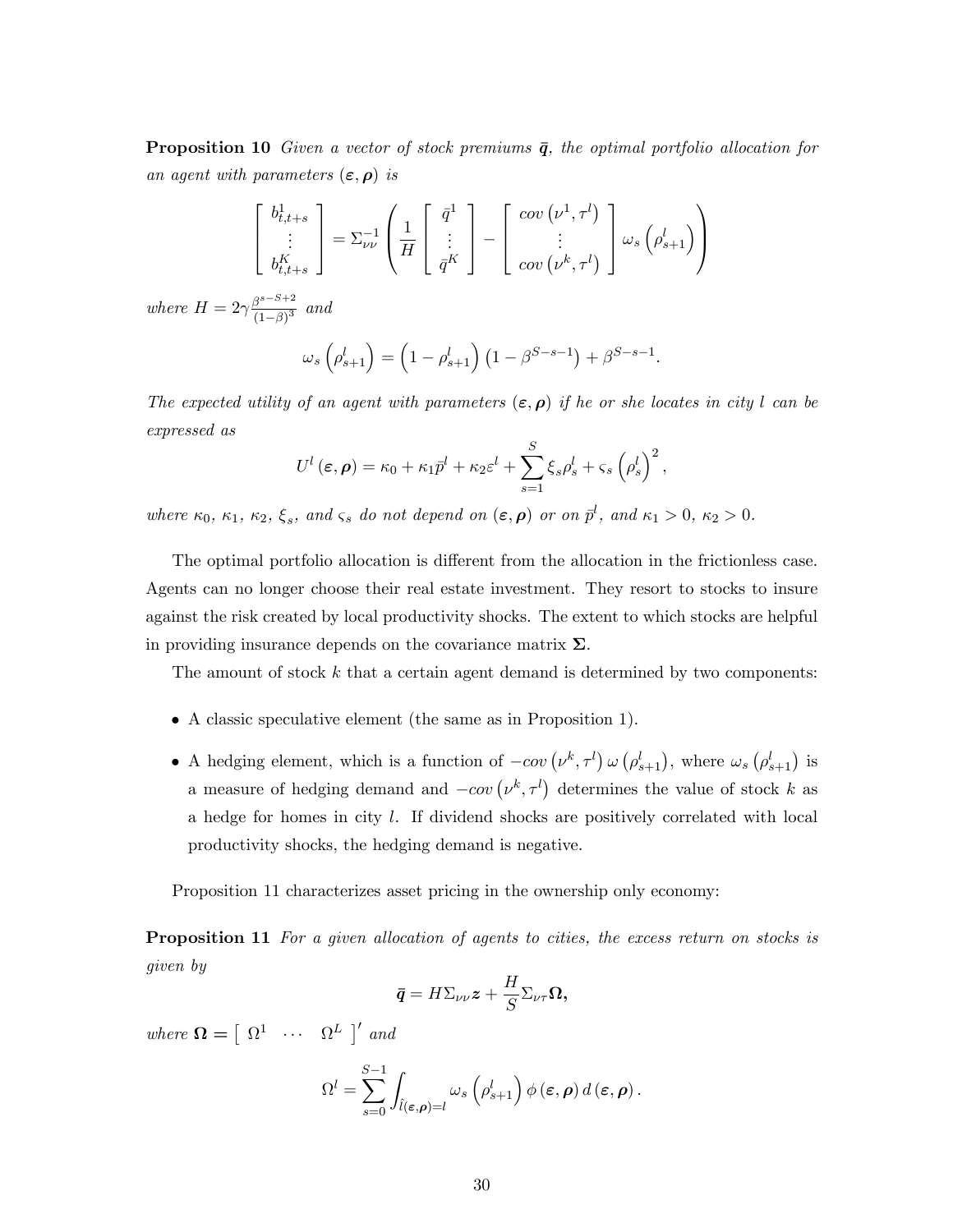Our asset pricing characterization now refers only to stocks. As real estate investment is fully determined by location decisions, nothing can be said about house prices until location decisions are discussed. Stock prices have two components: a classic beta-pricing element,  $H\Sigma_{\nu\nu}z$ , and an additional part that depends on their use for hedging against local productivity risk. This hedging component is proportional to  $\Sigma_{\nu\tau}\Omega$ .

To understand the hedging component of the stock price, note that  $\Omega$  is a vector of aggregate hedging demands, one for every city. The total hedging demand  $\Omega^l$  in city l depends on the size of the city and how low the average shock-insulation parameter is for residents of that city. The price of stock k depends on how its dividend shocks covary with productivity shocks in all cities, weighted by the total hedging demand in every city.

To discuss the optimal location, let

$$
\bar{u}^{l}(\boldsymbol{\varepsilon},\boldsymbol{\rho})=\frac{1}{\kappa_{1}}\left(\kappa_{2}\varepsilon^{l}+\sum_{s=1}^{S}\xi_{s}\rho_{s}^{l}+\zeta_{s}\left(\rho_{s}^{l}\right)^{2}\right).
$$

For every L-vector  $\hat{p}$ , we can write the aggregate demand for location l as

$$
\nu^l\left(\hat{\bm{p}}\right) = \int_{\bar{u}^l\left(\bm{\varepsilon},\bm{\rho}\right) - \bar{p}^l = \max_{j=0,...L} (\bar{u}^j\left(\bm{\varepsilon},\bm{\rho}\right) - \bar{p}^j)} \phi\left(\bm{\varepsilon},\bm{\rho}\right) d\left(\bm{\varepsilon},\bm{\rho}\right).
$$

Then, we have

**Proposition 12** There is a linear stationary equilibrium. An agent with characteristics  $(\epsilon, \rho)$  locates in city l if and only if

$$
\bar{u}^{l}\left(\boldsymbol{\varepsilon},\boldsymbol{\rho}\right)+\bar{p}^{l}=\max_{j=0,...L}\left(\bar{u}^{j}\left(\boldsymbol{\varepsilon},\boldsymbol{\rho}\right)+\bar{p}^{j}\right)
$$

and  $\bar{p}$  is the unique value of the vector  $\hat{p}$  such that  $\nu^l(\hat{p}) = n^l$  in all cities.

The equilibrium price in city l is

$$
p_t^l = \frac{1}{1-\beta}y_t^j - \bar{p}^l.
$$

As in the frictionless case, the equilibrium housing price is ultimately determined by the preferences of the hyper-marginal residents. As before, the expected utility of an agent who locates in city l depends only on the value of parameters for city l (i.e.  $\varepsilon^l$  and  $\rho_s^l$ , for all s).<sup>23</sup> As in Proposition 4, there is a unique price vector for which aggregate demand equals aggregate supply.

<sup>&</sup>lt;sup>23</sup>However, now the expected utility of an agent who locates in city l takes a different form (quadratic in  $\rho_s^l$ .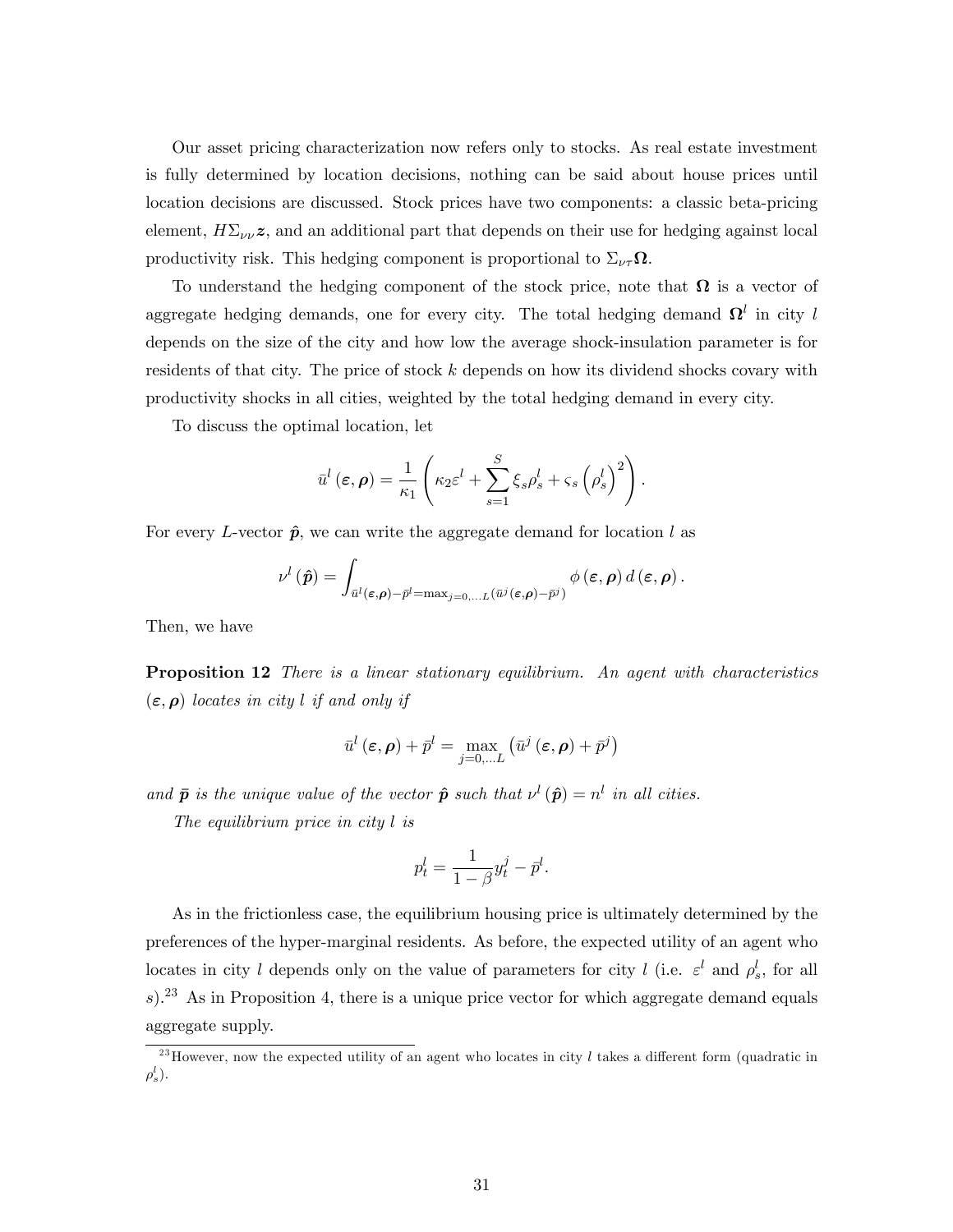# 6 Conclusion

Choosing where to live amounts to choosing a zero-net price combination of a positive stream of dividends (income, access to local amenities) and a negative stream of dividends (housing costs). With this insight in mind, we approach the pricing of residential properties with a model that combines a standard spatial equilibrium framework with a standard portfolio choice and asset pricing framework. Housing rents are determined by market clearing in the space market; every home is occupied in all populated cities. The pricing of homes in each city and the pricing of all other assets in the economy are determined by market clearing in the asset market; all assets are held by investors.

Our model highlights signiÖcant interactions between the space market and the asset market. For one, the location choice of households depends not only on expected income minus rent (as in standard spatial equilibrium models) but also on the risk premium embedded in the price of local homes and the risk each household faces as measured by the covariance of its income with that of other city residents.

The pricing of assets depends on the location choices of the households. Who lives where determines (1) the expected rents for residential properties everywhere, (2) their volatility and covariance with other assets, and (3) the weight of residential properties from each location in the adjusted market portfolio that is relevant for the pricing of all assets in the economy.

Our results show the cost of ignoring the spatial nature of the economy when one studies the allocation of households over space and the pricing of all assets. The theory also generates new empirical questions with regard to the cross-sectional and time series variations of households' portfolios and returns to housing, and invites further refinements to standard practices in the pricing of financial assets.

This represents just a first step toward a theory of spatial asset pricing. Our goal has been to obtain a simple, tractable set-up to illustrate the links between location decisions on the one hand and investment decisions and asset prices on the other. Future research should explore, analytically or numerically, richer models of spatial asset pricing. Clearly, it would be interesting to move beyond CARA utility functions. It would also be useful to study real estate prices when moving costs are finite. Finally, it would be useful to allow for an elastic housing supply, perhaps even one that is determined endogenously through the political process (see Ortalo-Magné and Prat, 2009, for a first step in this direction).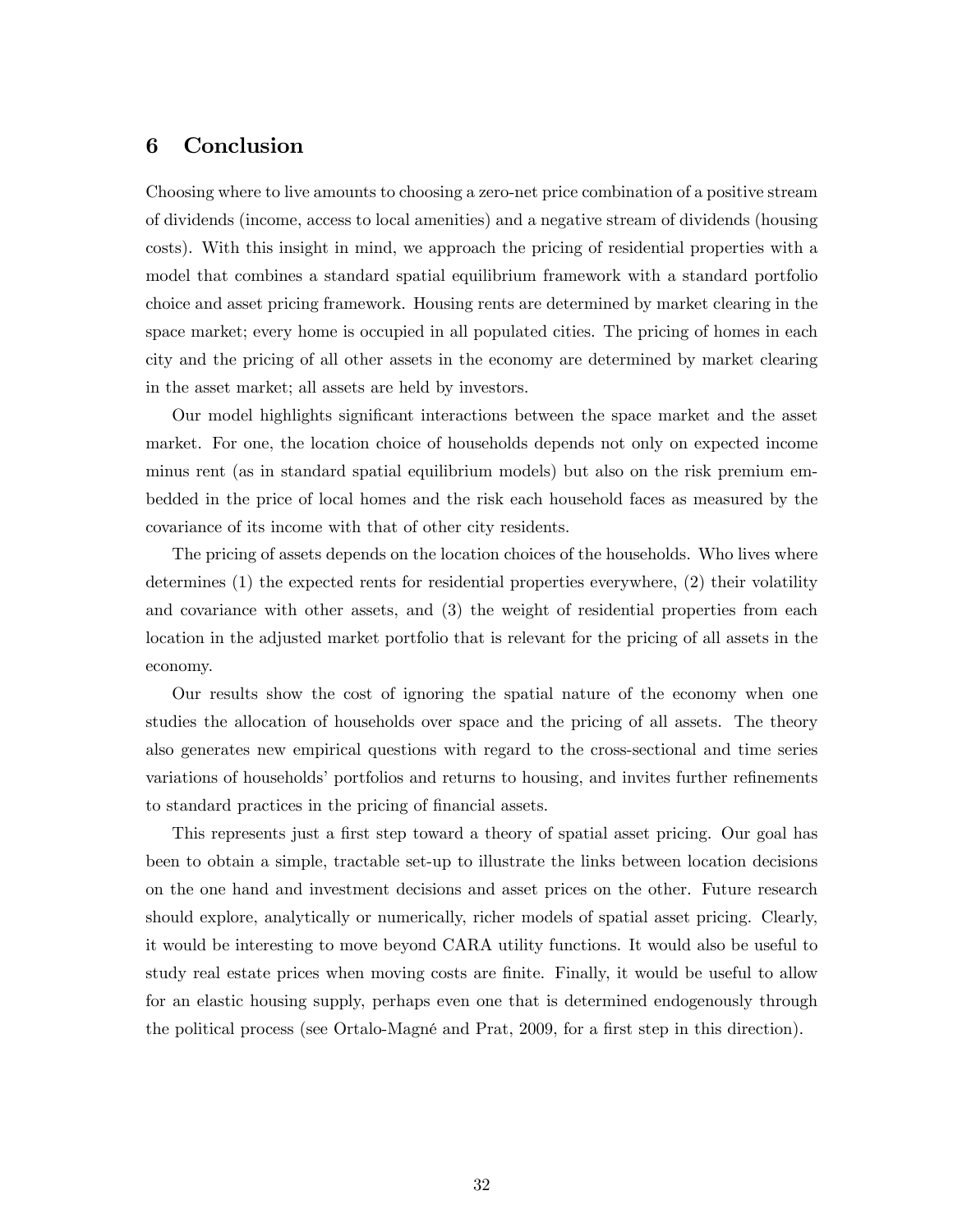# References

- [1] Brueckner, Jan K., 1997, "Consumption and Investment Motives and the Portfolio Choices of Homeowners," Journal of Real Estate Finance and Economics, 16:159–180.
- [2] Campbell, Sean D., Morris A. Davis, Joshua Gallin, and Robert F. Martin, 2009, "What Moves Housing Markets: A Variance Decomposition of the Rent-Price Ratio," Journal of Urban Economics, 66:90–102.
- [3] Cocco, João F., 2004, "Portfolio Choice in the Presence of Housing," The Review of Financial Studies, 18:535–567.
- [4] Davidoff, Thomas, 2006, "Labor Income, Housing Prices and Homeownership," Journal of Urban Economics,  $59:209-235$ .
- [5] Davis, Morris, and Jonathan Heathcote, 2005, "Housing and the Business Cycle," International Economic Review, 46:751-784.
- [6] Davis, Morris, and François Ortalo-Magné, forthcoming,"Household Expenditures, Wages, Rents," Review of Economic Dynamics.
- [7] Davis, Steven J., and Paul Willen, 2000, "Using Financial Assets to Hedge Labor Income Risk: Estimating the Benefits," Working paper, University of Chicago, March 2000.
- [8] DeMarzo, Peter M., Ron Kaniel, and Ilan Kremer, 2004, "Diversification as a Public Good: Community Effects in Portfolio Choices," Journal of Finance, 54:1677–1715.
- [9] Englund, Peter, Min Hwang, and John M. Quigley, 2002, "Hedging Housing Risk," Journal of Real Estate Finance and Economics, 24:163–197.
- [10] Flavin, Marjorie, and Shinobu Nakagawa, 2008, "A Model of Housing in the Presence of Adjustment Costs: A Structural Interpretation of Habit Persistence," American Economic Review,  $98:474-495$ .
- [11] Flavin, Marjorie, and Takashi Yamashita, 2002, "Owner-Occupied Housing and the Composition of the Household Portfolio over the Life Cycle," American Economic Review, 92:345–362.
- [12] Glaeser, Edward, and Joseph Gyourko, 2005, "Urban Decline and Durable Housing," Journal of Political Economy, 113:345–375.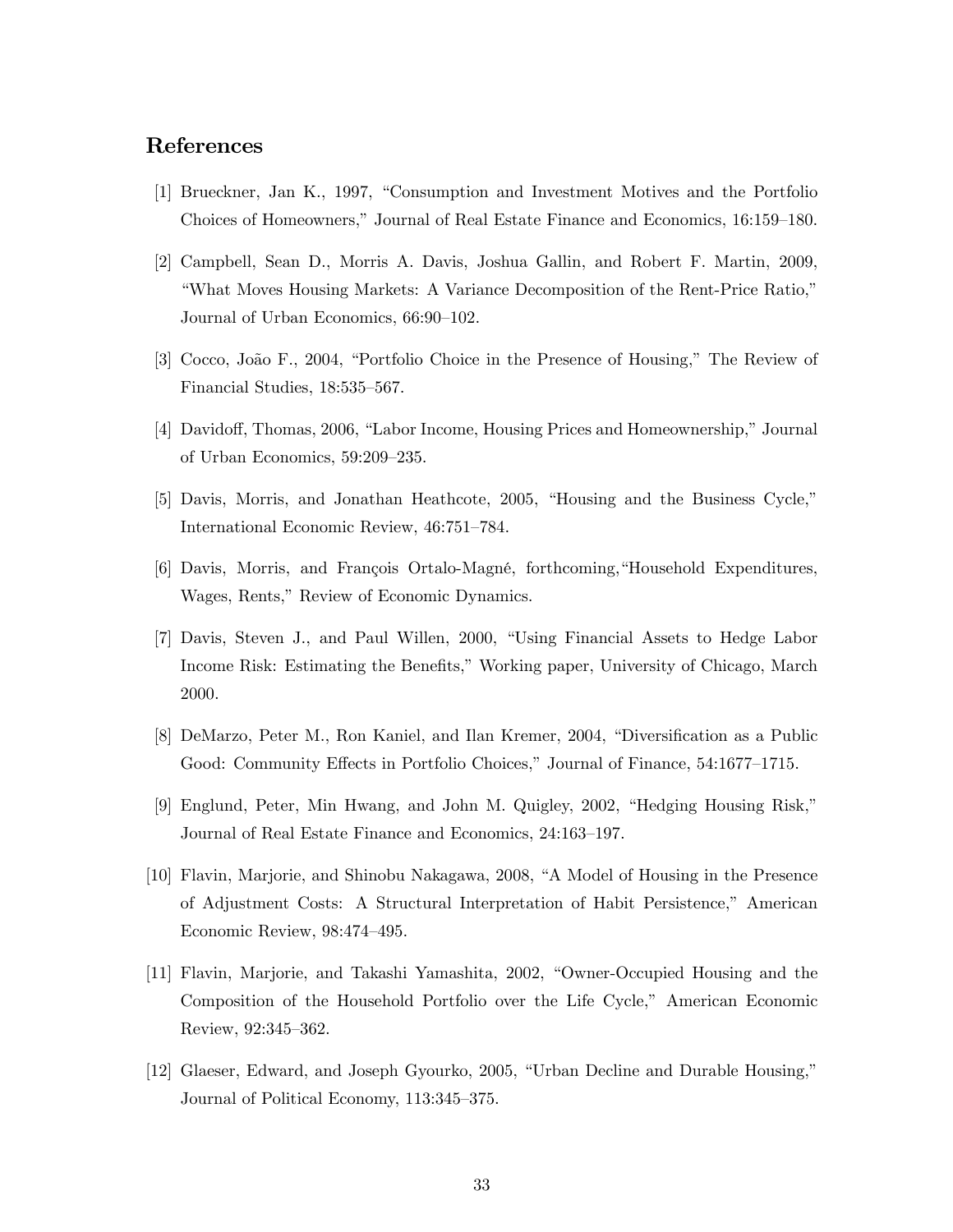- [13] Goetzmann, W. N., 1993, "The Single Family Home in the Investment Portfolio," Journal of Real Estate Finance and Economics, 6, 201–222.
- [14] Goldin Claudia, and Lawrence Katz, 1998, "The Origins of Technology-Skill Complementarity," The Quarterly Journal of Economics, 113:693–732.
- [15] Grimaud, Andre, and Jean-Jacques Laffont, 1989, "Existence of a Spatial Equilibrium," Journal of Urban Economics, 25:213-218.
- [16] Grossman, Sanford J., and Guy Laroque, 1991, "Asset Pricing and Optimal Portfolio Choice in the Presence of Illiquid Durable Consumption Goods," Econometrica, 58:25 51.
- [17] Gyourko, Joseph, and Joseph Tracy, 1991, "The Structure of Local Public Finance and the Quality of Life," Journal of Political Economy 99:774–806.
- [18] Henderson, J. Vernon, and Yannis M. Ioannides, 1983, "A Model of Housing Tenure Choice," American Economic Review, 73:98–111.
- [19] Hilber, Christian A.L., 2005, "Neighborhood Externality Risk and the Homeownership Status of Properties," Journal of Urban Economics, 57:213-241.
- [20] Iacoviello, Matteo, and François Ortalo-Magné, 2003, "Hedging Housing Risk in London," Journal of Real Estate Finance and Economics, 27:191-209.
- [21] Kahn, Matthew E., 1995, "A Revealed Preference Approach to Ranking City Quality of Life," Journal of Urban Economics 38:221-235.
- [22] Kiyotaki, Nobuhiro, Alexander Michaelides, and Kalin Nikolov, 2007, "Winners and Losers in Housing Markets," Journal of Money, Credit and Banking, April 2011, Vol. 43, 2-3, pp. 255-296.
- [23] LeBlanc, David, and Christine Lagarenne, 2004, "Owner-Occupied Housing and the Composition of the Household Portfolio: The Case of France," The Journal of Real Estate Finance and Economics, 29:259–275.
- [24] Lustig, Hanno, and Stijn Van Nieuwerburgh, 2005, "Housing Collateral, Consumption Insurance and Risk Premia: an Empirical Perspective," Journal of Finance, 60:1167– 1219.
- [25] Lustig, Hanno, and Stijn Van Nieuwerburgh, 2007, "Can Housing Collateral Explain Long-Run Swings in Asset Returns?" New York University, mimeo.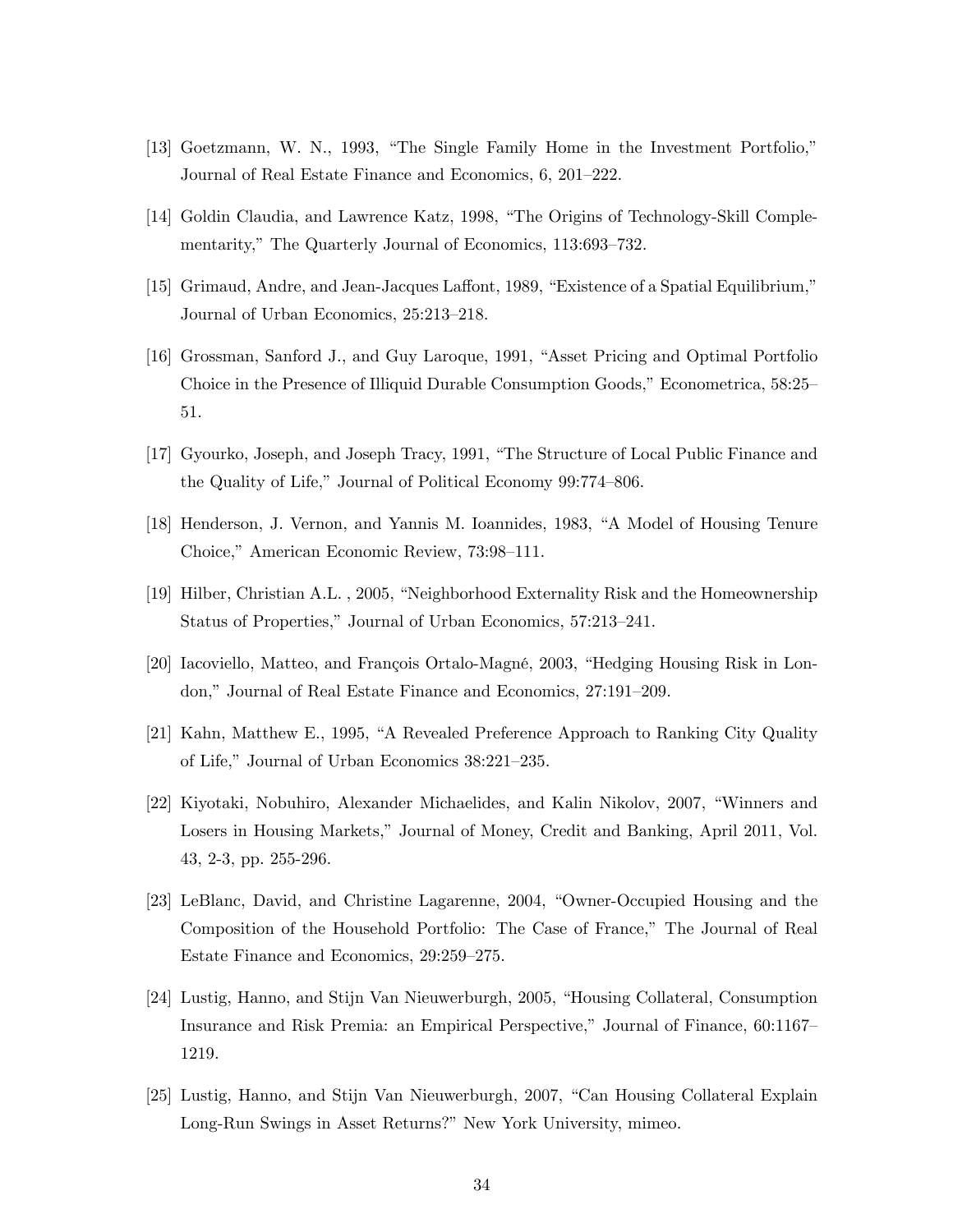- [26] Lustig, Hanno, and Stijn Van Nieuwerburgh, 2010, "How Much Does Household Collateral Constrain Regional Risk Sharing," Review of Economic Dynamics, 13:265–294.
- [27] Ortalo-Magné, François, and Andrea Prat, 2009, "The Political Economy of Housing Supply," London School of Economics and Political Science, mimeo.
- [28] Ortalo-Magné, François, and Sven Rady, 2002, "Tenure Choice and the Riskiness of Non-Housing Consumption," Journal of Housing Economics, 11:266–279.
- [29] Piazzesi, Monika, Martin Schneider, and Selale Tuzel, 2007, "Housing, Consumption, and Asset Pricing," Journal of Financial Economics, 83:531–569.
- [30] Roback, Jennifer, 1982, "Wages, Rents, and the Quality of Life," Journal of Political Economy,  $90:1257-1278$ .
- [31] Rosen, Sherwin, 1979, "Wage Based Indices of Urban Quality of Life," in Current Issues in Urban Economics, edited by P. Mieszkowski and M. Straszheim, Johns Hopkins University Press, Baltimore, MD.
- [32] Sinai, Todd, and Nicholas Souleles, 2005, "Owner-Occupied Housing as a Hedge Against Rent Risk," Quarterly Journal of Economics, 120:763–789.
- [33] Sinai, Todd, and Nicholas Souleles, 2009, "Can Owning a Home Hedge the Risk of Moving?" University of Pennsylvania, mimeo.
- [34] Stockman, Alan C., and Harris Dellas, 1989, "International Portfolio Diversification and Exchange Rate Variability," Journal of International Economics, 26:271-290.
- [35] Van Nieuwerburgh, Stijn, and Pierre-Olivier Weill, 2006, "Why Has House Price Dispersion Gone Up?" Review of Economic Studies, October 2010, Vol. 77 (4), pp. 1567-1606.
- [36] Yao, Rui, and Harold H. Zhang, 2005, "Optimal Consumption and Portfolio Choices with Risky Housing and Borrowing Constraints," The Review of Financial Studies, 18:197-239.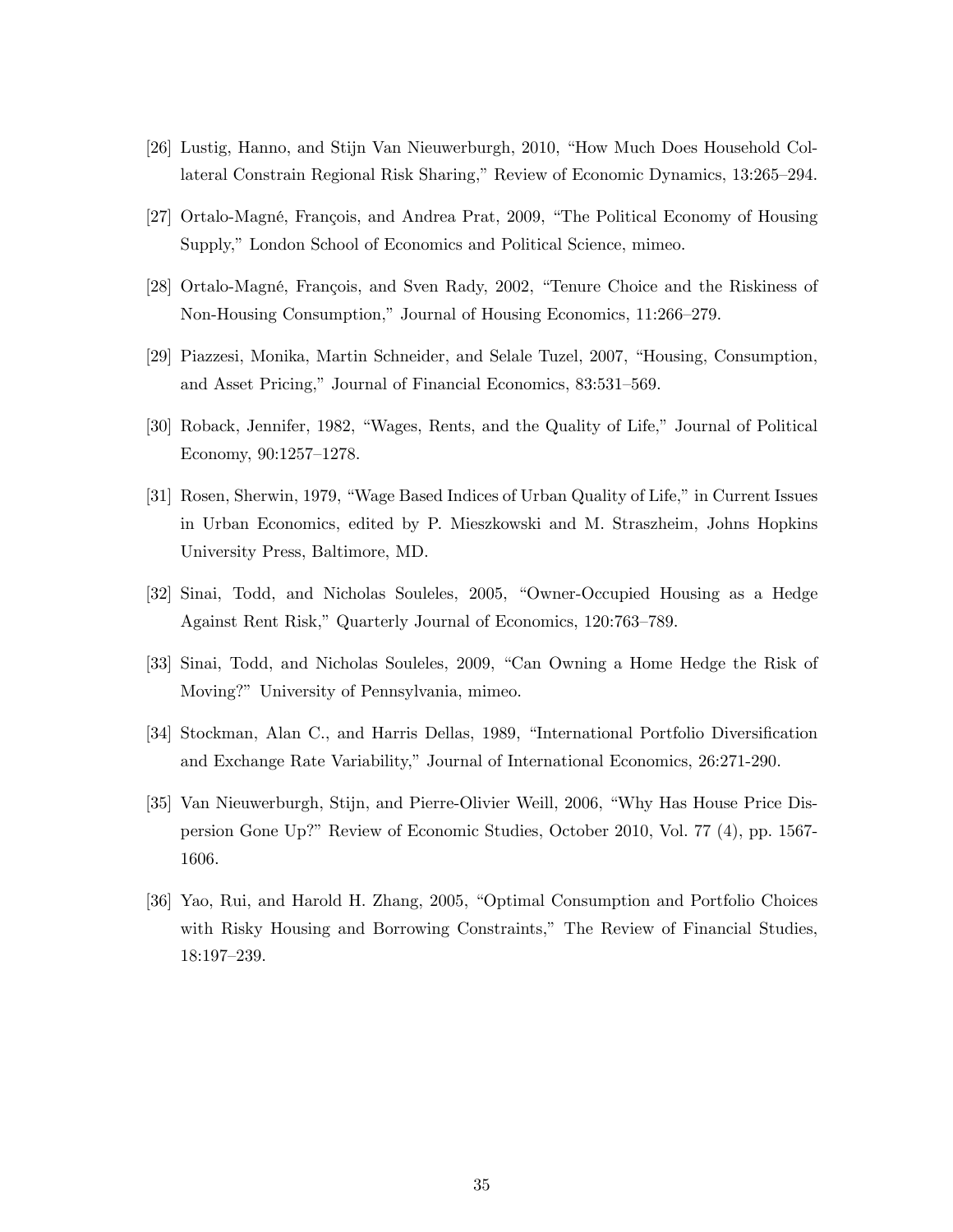# Appendix

### Proof of Proposition 1

The cash flow at period  $t + s$  for agent born at t, living in city l is

$$
v_{t,t+s} = y_{t,t+s}^l - r_{t+s}^l
$$
  
-
$$
\sum_{j} \left( \left( p_{t+s}^j - r_{t+s}^j \right) a_{t,t+s}^j - p_{t+s}^j a_{t,t+s-1}^j \right)
$$
  
-
$$
\sum_{k} \left( \left( q_{t+s}^k - d_{t+s}^k \right) b_{t,t+s}^k - q_{t+s}^k b_{t,t+s-1}^k \right)
$$

for  $s = 0, ..., S - 1$  and

$$
v_{t,t+S} = \sum_{j} p_{t+S}^j a_{t,t+S-1}^j + \sum_{k} q_{t+S}^k b_{t,t+S-1}^k.
$$

The end-of-life wealth of an agent born in  $t$  (evaluated at the beginning of his or her life) is:

$$
w_t = \frac{1}{\beta^S} \sum_{s=0}^{S} \beta^s v_{t,t+s}
$$

Plug in the income process and the linear prices:

$$
w_{t} = \frac{1}{\beta^{S}} \sum_{s=0}^{S-1} \beta^{s} \left( y_{t-1}^{l} + \varepsilon^{l} + \sum_{m=0}^{s} (1 - \rho_{m}^{l}) \tau_{t+m}^{l} - y_{t-1}^{l} - \sum_{m=0}^{s} \tau_{t+m}^{l} - \bar{r}^{l} \right)
$$
  
+ 
$$
\frac{1}{\beta^{S}} \sum_{j} \sum_{s=0}^{S-1} \beta^{s} a_{t,t+s}^{j} \left( \frac{\beta}{1 - \beta} \tau_{t+s+1}^{j} + (1 - \beta) \bar{p}^{j} \right)
$$
  
+ 
$$
\frac{1}{\beta^{S}} \sum_{k} \sum_{s=0}^{S-1} \beta^{s} b_{t,t+s}^{k} \left( \frac{\beta}{1 - \beta} \nu_{t+s+1}^{k} + (1 - \beta) \bar{q}^{k} \right)
$$
  
= 
$$
\frac{1}{\beta^{S}} \sum_{s=0}^{S-1} \beta^{s} \left( \varepsilon^{l} - \bar{r}^{l} \right) - \frac{1}{\beta^{S}} \sum_{s=0}^{S-1} \beta^{s} \sum_{m=0}^{s} \rho_{m}^{l} \tau_{t+m}^{l}
$$
  
+ 
$$
\frac{1}{\beta^{S}} \sum_{j} \sum_{s=0}^{S-1} \beta^{s} a_{t,t+s}^{j} \left( \frac{\beta}{1 - \beta} \tau_{t+s+1}^{j} + (1 - \beta) \bar{p}^{j} \right)
$$
  
+ 
$$
\frac{1}{\beta^{S}} \sum_{k} \sum_{s=0}^{S-1} \beta^{s} b_{t,t+s}^{k} \left( \frac{\beta}{1 - \beta} \nu_{t+s+1}^{k} + (1 - \beta) \bar{q}^{k} \right)
$$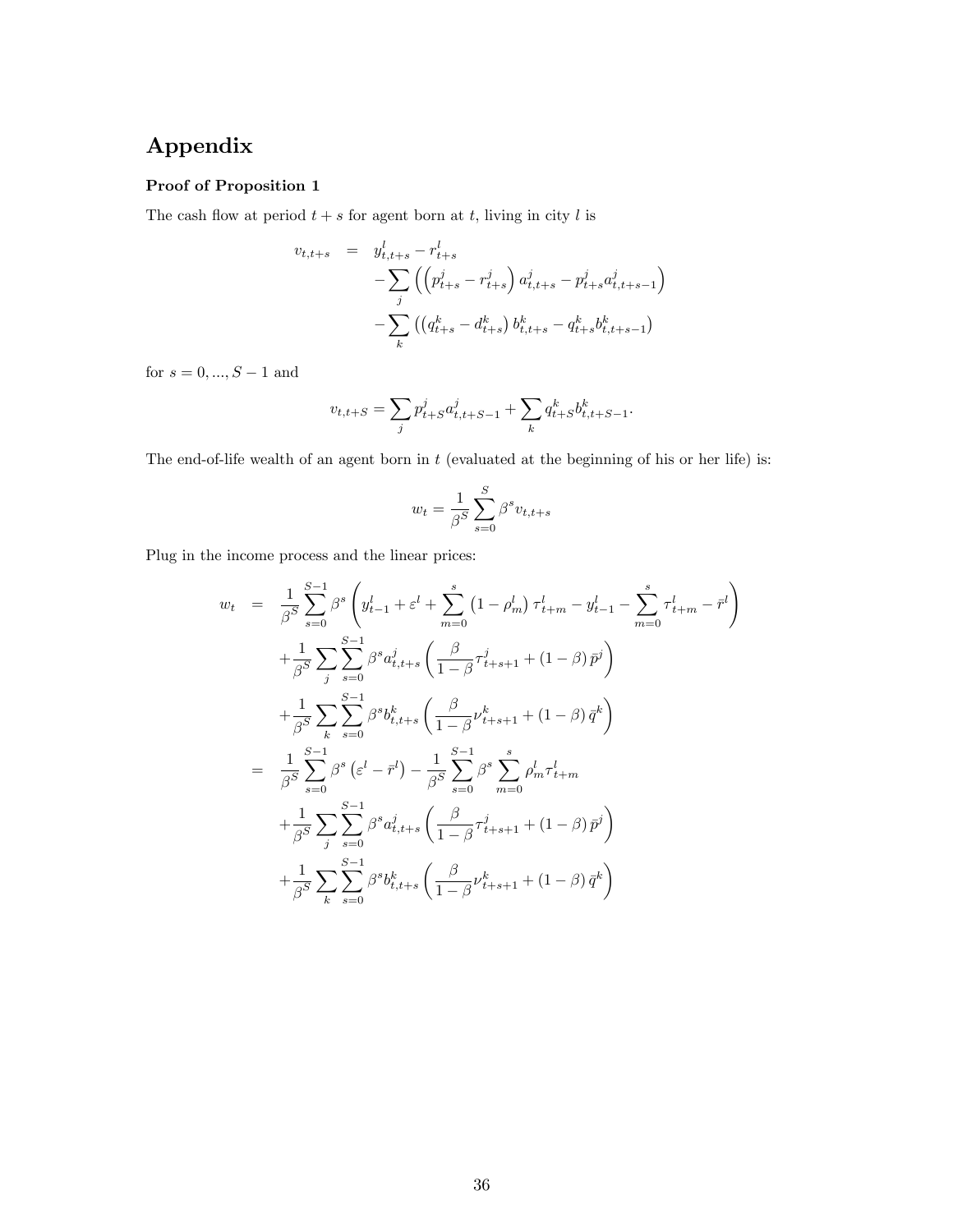because  $\rho_0^l = 0$ . Note that

$$
\sum_{s=0}^{S-1} \beta^s \sum_{m=0}^{s} \rho_m^l \tau_{t+m}^l = \sum_{s=0}^{S-1} \rho_s^l \tau_{t+s}^l \sum_{m=s}^{S-1} \beta^m = \sum_{s=0}^{S-1} \rho_s^l \tau_{t+s}^l \beta^s \sum_{m=0}^{S-1-s} \beta^m
$$
  
\n
$$
= \sum_{s=0}^{S-1} \rho_s^l \tau_{t+s}^l \frac{\beta^s (1-\beta^{S-s})}{1-\beta}
$$
  
\n
$$
= \sum_{s=1}^{S-1} \rho_s^l \tau_{t+s}^l \frac{\beta^s (1-\beta^{S-s})}{1-\beta} \text{ because } \rho_0 = 0
$$
  
\n
$$
= \sum_{s=0}^{S-2} \beta^s (1-\beta^{S-s-1}) \rho_{s+1}^l \frac{\beta}{1-\beta} \tau_{t+s+1}^l
$$
  
\n
$$
= \sum_{s=0}^{S-1} \beta^s (1-\beta^{S-s-1}) \rho_{s+1}^l \frac{\beta}{1-\beta} \tau_{t+s+1}^l \text{ because } \rho_S \equiv 0
$$

Then,

$$
w_{t} = \sum_{s=0}^{S-1} \beta^{s-S} \left( \left( \varepsilon^{l} - \bar{r}^{l} \right) - \left( 1 - \beta^{S-s-1} \right) \rho_{s+1}^{l} \frac{\beta}{1-\beta} \tau_{t+s+1}^{l} \right) + \sum_{s=0}^{S-1} \beta^{s-S} \sum_{j} a_{t,t+s}^{j} \left( \frac{\beta}{1-\beta} \tau_{t+s+1}^{j} + (1-\beta) \bar{p}^{j} \right) + \sum_{s=0}^{S-1} \beta^{s-S} \sum_{k} b_{t,t+s}^{k} \left( \frac{\beta}{1-\beta} \nu_{t+s+1}^{k} + (1-\beta) \bar{q}^{k} \right)
$$

Hence,

$$
E\left[w_{t}\right] = \sum_{s=0}^{S-1} \beta^{s-S} \left(\varepsilon^{l} - \bar{r}^{l} + (1-\beta) \left( \left( 1 - \beta^{S-s-1} \right) \rho_{s+1}^{l} \bar{p}^{l} + \sum_{j=1}^{L} \tilde{a}_{t,t+s}^{j} \bar{p}^{j} + \sum_{k=1}^{K} b_{t,t+s}^{k} \bar{q}^{k} \right) \right)
$$
  
\n
$$
Var\left[w_{t}\right] = \frac{\beta^{2}}{(1-\beta)^{2}} \sum_{s=0}^{S-1} \beta^{2(s-S)} Var\left[\sum_{j=1}^{L} \tilde{a}_{t,t+s}^{j} \tau_{t+s+1}^{j} + \sum_{k=1}^{K} b_{t,t+s}^{k} \nu_{t+s+1}^{k}\right]
$$

where  $\tilde{a}^l_{t,t+s} = a^l_{t,t+s}$  –  $\left(1 - \beta^{S-s-1}\right) \rho_{s+1}^l$  and  $\tilde{a}_{t,t+s}^j = a_{t,t+s}^j$  for all  $j \neq l$ . In a matrix form, this is rewritten as

$$
E\left[w_{t}\right] = \sum_{s=0}^{S-1} \beta^{s-S} \left(\varepsilon^{l} - \bar{r}^{l} + (1-\beta) \left( \left(1 - \beta^{S-s-1}\right) \rho_{s+1}^{l} \bar{p}^{l} + \left[\begin{array}{c} \tilde{a}_{t,t+s} \\ b_{t,t+s} \end{array}\right]'\left[\begin{array}{c} \bar{p} \\ \bar{q} \end{array}\right] \right) \right)
$$
  
\n
$$
Var\left[w_{t}\right] = \frac{\beta^{2}}{(1-\beta)^{2}} \sum_{s=0}^{S-1} \beta^{2(s-S)} \left[\begin{array}{c} \tilde{a}_{t,t+s} \\ b_{t,t+s} \end{array}\right]'\Sigma\left[\begin{array}{c} \tilde{a}_{t,t+s} \\ b_{t,t+s} \end{array}\right]
$$

The first-order conditions yield

$$
\left[\begin{array}{c} \tilde{a}_{t,t+s} \\ b_{t,t+s} \end{array}\right] = \frac{\left(1-\beta\right)^3}{2\gamma\beta^{s+2}}\beta^S\mathbf{\Sigma}^{-1}\left[\begin{array}{c} \bar{p} \\ \bar{q} \end{array}\right],
$$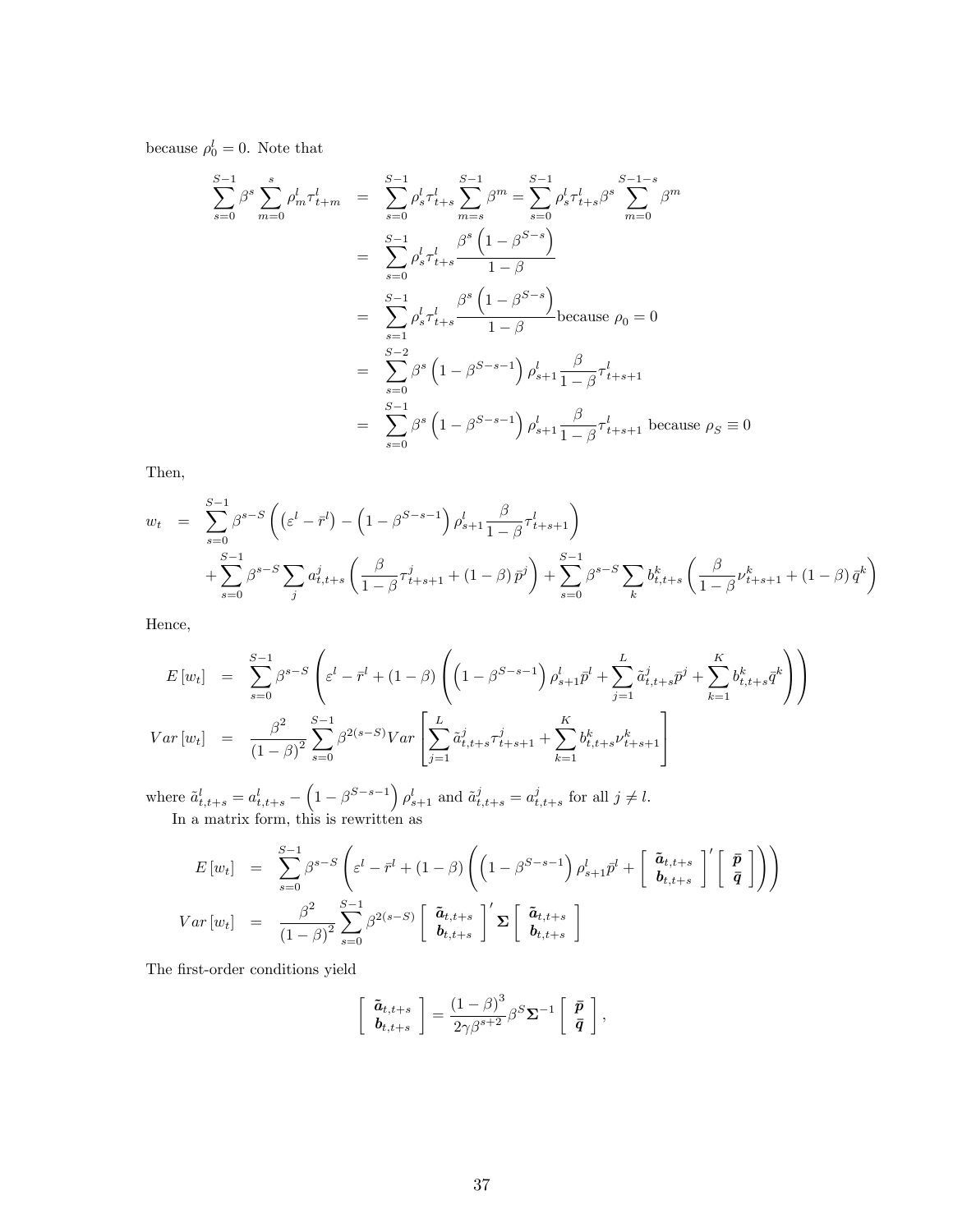Plug back into the utility function:

$$
U = \frac{1}{\beta^{S}} \sum_{s=0}^{S-1} \beta^{s} (\varepsilon^{l} - \bar{r}^{l}) + \frac{1}{\beta^{S}} \sum_{s=0}^{S-1} \beta^{s} (1 - \beta^{S-s-1}) \rho_{s+1}^{l} (1 - \beta) \bar{p}^{l} + \frac{1}{\beta^{S}} \sum_{s=0}^{S-1} \beta^{s} (1 - \beta) \left( \frac{(1 - \beta)^{3}}{2\gamma\beta^{s+2}} \beta^{S} \left[ \frac{\bar{p}}{\bar{q}} \right] \sum_{s=1}^{S-1} \left[ \frac{\bar{p}}{\bar{q}} \right] \right) - \gamma \frac{1}{\beta^{2S}} \frac{\beta^{2}}{(1 - \beta)^{2}} \sum_{s=0}^{S-1} \beta^{2s} \frac{(1 - \beta)^{3}}{2\gamma\beta^{s+2}} \frac{(1 - \beta)^{3}}{2\gamma\beta^{s+2}} \beta^{2S} \left[ \frac{\bar{p}}{\bar{q}} \right] \sum_{s=1}^{S-1} \sum_{s=1}^{S-1} \left[ \frac{\bar{p}}{\bar{q}} \right] = \frac{1}{\beta^{S}} \sum_{s=0}^{S-1} \beta^{s} (\varepsilon^{l} - \bar{r}^{l} + (1 - \beta) (1 - \beta^{S-s-1}) \rho_{s+1}^{l} \bar{p}^{l}) + S \frac{(1 - \beta)^{4}}{4\gamma\beta^{2}} \left[ \frac{\bar{p}}{\bar{q}} \right] \sum_{s=1}^{S-1} \left[ \frac{\bar{p}}{\bar{q}} \right]
$$

 $\blacksquare$ 

П

#### Proof of Proposition 2

The demands for assets beyond a hedging motive can be written as

$$
\begin{bmatrix}\n\tilde{a}_{t-s,t} \\
b_{t-s,t}\n\end{bmatrix} = \frac{(1-\beta)^3}{2\gamma\beta^{s+2}} \beta^S \Sigma^{-1} \begin{bmatrix}\n\bar{p} \\
\bar{q}\n\end{bmatrix}
$$

for  $s = 0, ..., S - 1$ . Since all agents have the same portfolio and there is a measure one of agents in each cohort, the aggregate portfolio demand for assets (excluding the hedging motive), is

$$
\sum_{s=0}^{S-1} \left[ \begin{array}{c} \tilde{a}_{t-s,t} \\ \tilde{b}_{t-s,t} \end{array} \right] = \left( 1 + \frac{1}{\beta} + \frac{1}{\beta^2} + \ldots + \frac{1}{\beta^{S-1}} \right) \left[ \begin{array}{c} \tilde{a}_{t,t} \\ \tilde{b}_{t,t} \end{array} \right] = \frac{1-\beta^S}{(1-\beta)\beta^{S-1}} \left[ \begin{array}{c} \tilde{a}_{t,t} \\ \tilde{b}_{t,t} \end{array} \right].
$$

The housing demand in city  $l$  by people with age  $s$  due to the hedging motive is

$$
\left(1-\beta^{S-s-1}\right)\int_{\varepsilon}\int_{\rho}I^l_{\varepsilon,\rho}\rho^l_{s+1}\phi\left(\varepsilon,\rho\right)d\varepsilon d\rho.
$$

It is then easy to see that the total housing demand in city l due to the hedging motive is  $SR<sup>l</sup>$ , where  $R^l$  is defined as in the proposition.

The supply of houses minus the hedging demand in every city is  $S(n - R)$ . The housing market clearing condition is therefore

$$
\frac{1-\beta^{S}}{(1-\beta)\beta^{S-1}}\mathbf{\tilde{a}}_{t,t}=S(\mathbf{n}-\mathbf{R}).
$$

Hence

$$
\mathbf{\tilde{a}}_{t,t} = S \frac{\left(1 - \beta\right) \beta^{S-1}}{\left(1 - \beta^S\right)} \left(\mathbf{n} - \mathbf{R}\right)
$$

and by analogy

$$
\boldsymbol{b}_{t,t} = S \frac{\left(1 - \beta\right) \beta^{S-1}}{\left(1 - \beta^S\right)} \boldsymbol{z}.
$$

Plugging in the demand function yields a solution to the housing and stock risk premiums:

$$
S\frac{(1-\beta)\beta^{S-1}}{(1-\beta^S)}\left[\begin{array}{c} (n-\mathbf{R}) \\ z \end{array}\right] = \frac{(1-\beta)^3}{2\gamma\beta^2}\beta^S\Sigma^{-1}\left[\begin{array}{c} \bar{p} \\ \bar{q} \end{array}\right]
$$

$$
2\gamma S\frac{\beta}{(1-\beta)^2(1-\beta^S)}\Sigma\left[\begin{array}{c} n-\mathbf{R} \\ z \end{array}\right] = \left[\begin{array}{c} \bar{p} \\ \bar{q} \end{array}\right].
$$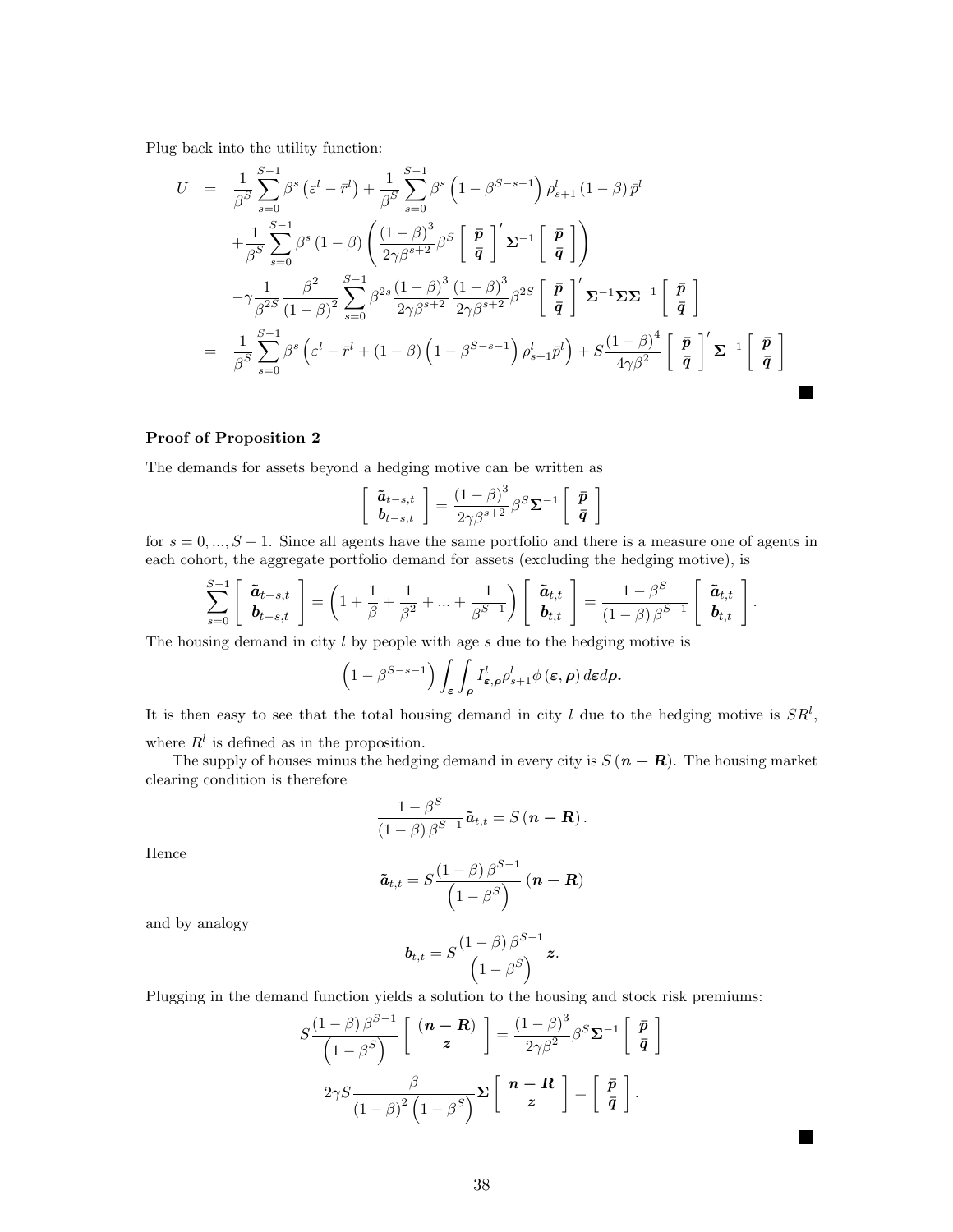#### Proof of Corollary 3

Note that

$$
Cov(l, M) = \frac{1}{Q} \left( \sum_{m=1}^{L} (nm - Rm) Cov(rl, \taum) + \sum_{k=1}^{K} zk Cov(rl, \nuk) \right)
$$
  
Var(M) =  $\frac{1}{Q^2} \begin{bmatrix} n - R \\ z \end{bmatrix}' \Sigma \begin{bmatrix} n - R \\ z \end{bmatrix}$ 

The expected return of a zero-cost market portfolio containing one unit of  $M$  is given by

$$
\bar{p}^M = \frac{\sum_{l=1}^L (n^l - R^l) \bar{p}^l + \sum_{k=1}^K z^k \bar{q}^k}{\sum_{l=1}^L (n^l - R^l) + \sum_{k=1}^K z^k} = \frac{1}{Q} \left[ \begin{array}{c} \boldsymbol{n} - \boldsymbol{R} \\ \boldsymbol{z} \end{array} \right]^\prime \left[ \begin{array}{c} \bar{\boldsymbol{p}} \\ \bar{\boldsymbol{q}} \end{array} \right]
$$
\n
$$
= 2\gamma \frac{\beta}{(1-\beta)^2 \left(1-\beta^S\right)} S \frac{1}{Q} \left[ \begin{array}{c} \boldsymbol{n} - \boldsymbol{R} \\ \boldsymbol{z} \end{array} \right]^\prime \boldsymbol{\Sigma} \left[ \begin{array}{c} \boldsymbol{n} - \boldsymbol{R} \\ \boldsymbol{z} \end{array} \right] = 2\gamma \frac{\beta}{(1-\beta)^2 \left(1-\beta^S\right)} SQVar(M).
$$

Similarly

$$
\begin{array}{rcl}\n\bar{p}^l & = & 2\gamma \frac{\beta}{\left(1-\beta\right)^2 \left(1-\beta^S\right)} S\left(\sum_{m=1}^L \left(n^m - R^m\right) Cov\left(\tau^l, \tau^m\right) + \sum_{k=1}^K z^k Cov\left(\tau^l, \nu^k\right)\right) \\
& = & 2\gamma \frac{\beta}{\left(1-\beta\right)^2 \left(1-\beta^S\right)} SQCov\left(l, M\right)\n\end{array}
$$

Hence, we can write

$$
\frac{\bar{p}^l}{\bar{p}^M} = \frac{Cov(l, M)}{Var(M)}.
$$

Ш

The proof for k follows similar lines and is omitted.

#### Proof of Proposition 4

It is immediate to see that a solution to  $\nu(\hat{r}) = n$  constitutes a linear stationary equilibrium; no agent wants to change location, by definition  $r_t^l = y_t^j + \bar{r}^l$ , and the conditions for Propositions 1 and 2 are satisfied.

To prove existence, note that  $\nu^l(\hat{\mathbf{r}})$  is continuous in  $\hat{r}$  and that  $\lim_{\hat{r}^l \to \infty} \nu^l(\hat{r}) = 1$  and  $\lim_{\hat{r}^l \to \infty} \nu^l \left( \hat{r} \right) = 0.$ 

To prove that prices and rents are uniquely determined given an allocation of agents to cities, suppose that the system  $\nu(\hat{r}) = n$  has two distinct solutions  $\bar{r}$  and  $\bar{r}'$ . Assume without loss of generality that there are a non-empty set of cities  $\tilde{L}$  for which  $(\bar{r}')^l < \bar{r}^l$ . The set of agents who locate in a city in  $L$  is given by

$$
\left\{(\varepsilon,\rho):\max_{l\in\tilde{L}}\left(\bar{u}^l\left(\varepsilon,\rho\right)-\hat{r}^l\right)\geq\max_{j\notin\tilde{L}}\left(\bar{u}^j\left(\varepsilon,\rho\right)-\hat{r}^j\right)\right\}
$$

Note, however, that this set must become strictly larger when  $\bar{r}$  is replaced by  $\bar{r}'$ , because all elements  $\bar{u}^l(\epsilon,\rho) - \hat{r}^l$  on one side become strictly larger and all elements  $\bar{u}^j(\epsilon,\rho) - \hat{r}^j$  on the other side do not become larger. Hence, more agents will want to locate in cities in  $\tilde{L}$ , but this is impossible as the mass of agents who locate in  $\tilde{L}$  must sum up to  $\sum_{l\in\tilde{L}} n^l$  in both solutions. H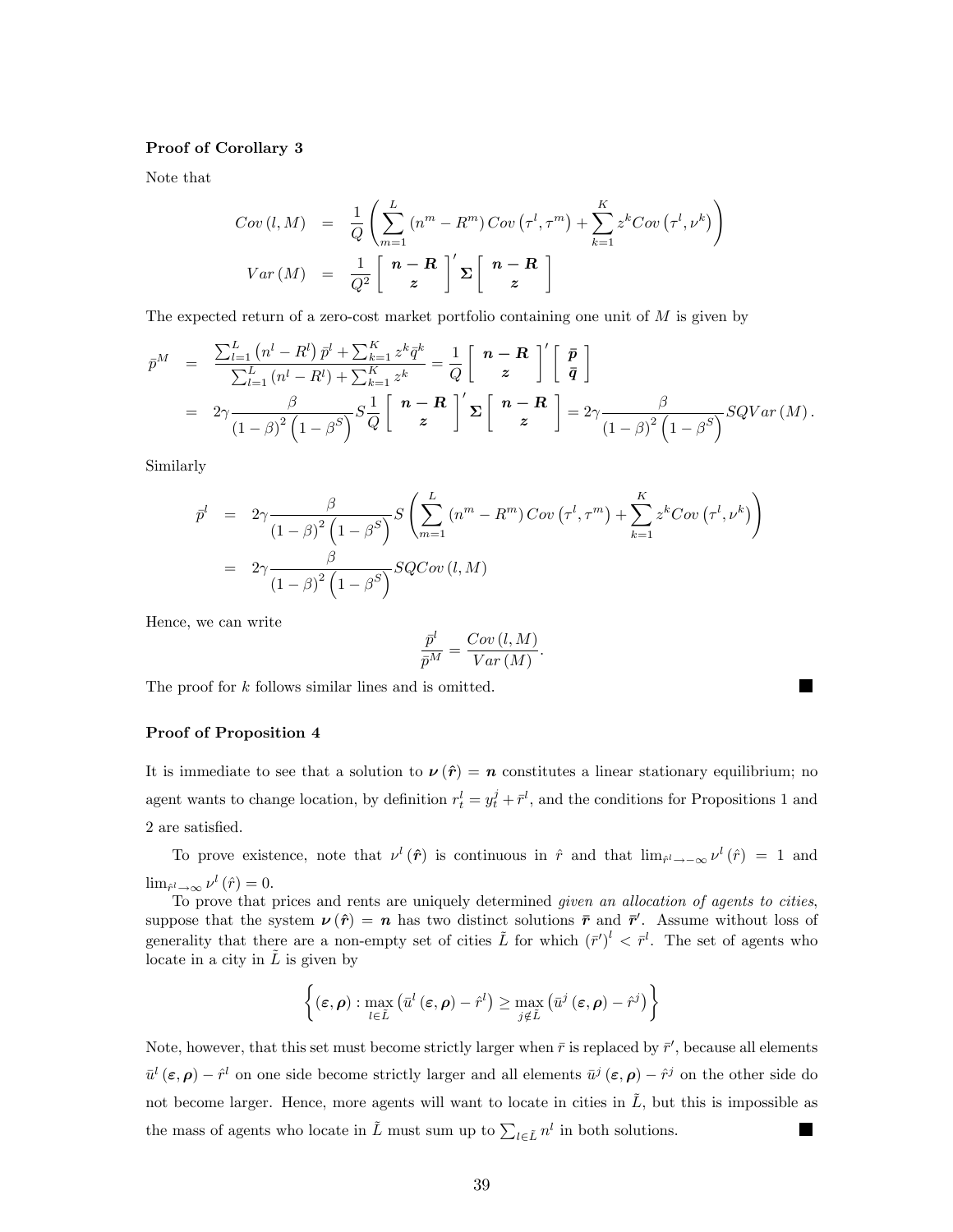#### Proof of Proposition 5

Note that

$$
\bar{u}^l = \varepsilon^l + \frac{1-\beta}{1-\beta^S} \left( 1 - (S+1)\beta^S + S\beta^{S+1} \right) \bar{p}^l \tilde{\rho}_{s+1}^l.
$$

As  $\tilde{\rho}_{s+1}^l$  are the same for all agents and the  $\tilde{\varepsilon}$  are uniformly distributed, we write

$$
\nu^l\left(\hat{r}\right)=\int_{\tilde{\pmb{\varepsilon}}:\tilde{\pmb{\varepsilon}}^l-\hat{r}^l=\max_{m}\left(\tilde{\pmb{\varepsilon}}^m-\hat{r}^m\right)}d\tilde{\pmb{\varepsilon}}
$$

This problem is symmetric in l. Hence, the unique solution to  $\nu^l(\hat{r}) = \frac{1}{L}N$  for  $l = 1, ..., L$  must be symmetric in l, namely  $\bar{r}^l = \bar{r}$ . This means that in every period, the mass of young agent who locates in the countryside is  $\nu^0(\hat{r}) = \bar{r}^L$ . This implies  $\bar{r} = (1 - N)^{\frac{1}{L}}$ . According to equation (4),the equilibrium rent is given by

$$
r^{l} = \bar{r} + \frac{\left(1 - \beta\right)^{2}}{1 - \beta^{S}} \bar{p}^{l} \sum_{s=1}^{S} \left(1 - \beta^{S-s-1}\right) \tilde{\rho}_{s}^{l}.
$$

#### Proof of Proposition 6

Consider any allocation of agents to cities. Suppose an agent with  $(\varepsilon^l, \varepsilon^m)$  is allocated to city l and another agent with  $((\varepsilon^{l})', (\varepsilon^{m})')$  is allocated to m. Swapping agents does not increase total expected production if and only if

$$
\varepsilon^{l} - (\varepsilon^{l})' \ge \varepsilon^{m} - (\varepsilon^{m})'.
$$

If this holds true for every agent, one can find a unique vector  $\bar{\epsilon}$  such that the condition in the statement is satisfied.

#### Proof of Proposition 7

According to Proposition 4, in a linear stationary equilibrium agents are assigned to cities according to

$$
\bar{u}^{l}(\boldsymbol{\varepsilon},\boldsymbol{\rho})=\varepsilon^{l}+\frac{\left(1-\beta\right)^{2}}{1-\beta^{S}}\bar{p}^{l}\sum_{s=1}^{S}\left(1-\beta^{S-s-1}\right)\rho_{s}^{l}.
$$

Suppose that an agent with a certain  $(\epsilon, \rho)$  locates in city l. The next preferred city is m, and the utility difference between the two cities is given by

$$
D=\bar{u}^{l}\left(\boldsymbol{\varepsilon},\boldsymbol{\rho}\right)-\bar{u}^{m}\left(\boldsymbol{\varepsilon},\boldsymbol{\rho}\right),\,
$$

where D is sufficiently low. Consider another agent with  $(\epsilon', \rho')$  that is identical to  $(\epsilon, \rho)$  except that  $(\varepsilon')^l = \varepsilon^l + \delta$  and  $\sum_{s=1}^S \left(1 - \beta^{S-s-1}\right) (\rho')_s^l = \sum_{s=1}^S \left(1 - \beta^{S-s-1}\right) \rho_s^l - \alpha$ . Given a positive  $\bar{p}^l$ , it is always possible to find  $\alpha$  and  $\delta$  such that  $\bar{u}^l(\epsilon', \rho') < \bar{u}^m(\epsilon', \rho')$ . By the assumption that  $\phi$  has full support, agents with  $(\epsilon, \rho)$  and  $(\epsilon', \rho')$  exist. The sum of expected outputs of the two agents would be higher if the agents switch cities.

The only time this cannot be done is when  $\bar{p}^l$  is the same for all cities. In that case, it is easy to see that agents choose location in order to maximize  $\varepsilon^l$ . H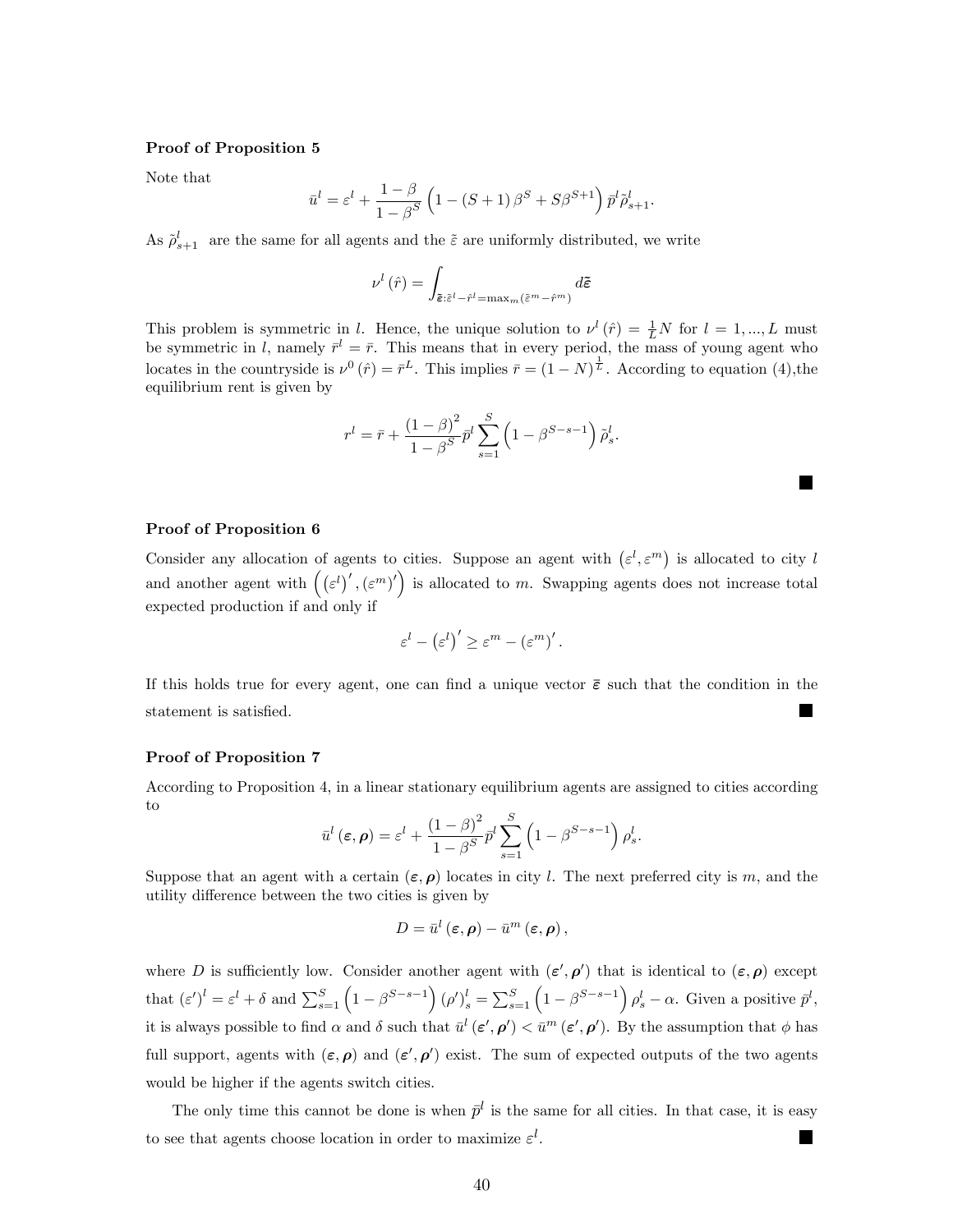#### Proof of Proposition 9

The first part is immediate. If  $E$  is an allocation and prices are linear, then every agent is using  $\bar{u}^l\left(\varepsilon,\rho,E^l\right)-\bar{r}^l$  as a criterion to locate and rents must equate demand and supply. The argument for the uniqueness of  $\bar{r}^l$  (given **E**) is unchanged from the proof of Proposition 4.  $\blacksquare$ 

#### Proof of Proposition 10

Consider an agent born in period t with parameters  $(\varepsilon, \rho)$  who locates in city l. His or her wealth at the end of life is

$$
w_{t} = \sum_{s=0}^{S-1} \beta^{s-S} \left( y_{t-1}^{l} + \varepsilon^{l} + \sum_{m=0}^{s} \left( 1 - \rho_{m}^{l} \right) \tau_{t+m}^{l} + \sum_{k} b_{t,t+s}^{k} \left( \frac{\beta}{1 - \beta} \nu_{t+s+1}^{j} + (1 - \beta) \bar{q}^{k} \right) \right) - \frac{1}{\beta^{S}} p_{t}^{l} + p_{t+S}^{l}.
$$

Conjecture  $p_t^l = \frac{1}{1-\beta}y_t^l - \bar{p}^l$ . This implies  $p_{t+S}^l = \frac{1}{1-\beta}y_{t+S}^l - \bar{p}^l = \frac{1}{1-\beta}(y_t^l + \tau_{t+1} + \ldots + \tau_{t+S-1} + \tau_{t+S}) \bar{p}^l = p_t^l + \frac{1}{1-\beta} \left( \sum_{s=0}^{S-1} \tau_{s+1} \right)$ . Replacing in the above equation yields

$$
w_{t} = \sum_{s=0}^{S-1} \beta^{s-S} \left( y_{t-1}^{l} + \varepsilon^{l} + \sum_{m=0}^{s} (1 - \rho_{m}^{l}) \tau_{t+m}^{l} + \sum_{k} b_{t,t+s}^{k} \left( \frac{\beta}{1 - \beta} \nu_{t+s+1}^{j} + (1 - \beta) \bar{q}^{k} \right) \right) + \left( 1 - \frac{1}{\beta^{S}} \right) p_{t}^{l} + \sum_{s=1}^{S} \frac{1}{1 - \beta} \tau_{t+s}^{l} w_{t} = \sum_{s=0}^{S-1} \beta^{s-S} \left( y_{t-1}^{l} + \varepsilon^{l} + \sum_{k} b_{t,t+s}^{k} \left( \frac{\beta}{1 - \beta} \nu_{t+s+1}^{j} + (1 - \beta) \bar{q}^{k} \right) \right) + \sum_{s=0}^{S-1} \beta^{s-S} \sum_{m=0}^{s} (1 - \rho_{m}^{l}) \tau_{t+m}^{l} + \left( 1 - \frac{1}{\beta^{S}} \right) p_{t}^{l} + \sum_{s=0}^{S-1} \frac{1}{1 - \beta} \tau_{t+s+1}^{l}.
$$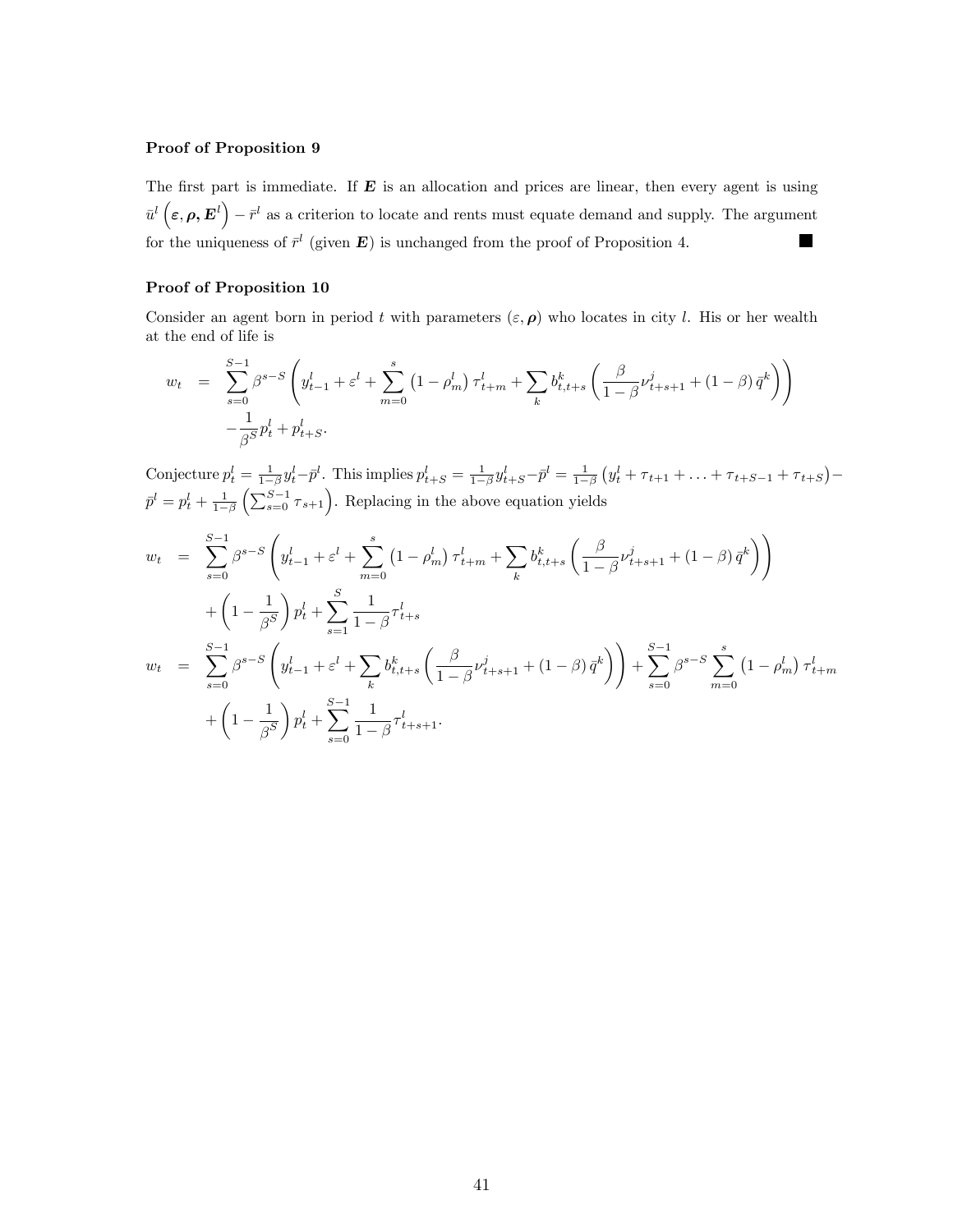Note

$$
\sum_{s=0}^{S-1} \beta^{s-S} \sum_{m=0}^{s} (1 - \rho_m^l) \tau_{t+m}^l = \frac{1}{\beta^S} \sum_{s=0}^{S-1} (1 - \rho_s^l) \tau_{t+s}^l \sum_{m=s}^{S-1} \beta^m
$$
  
\n
$$
= \frac{1}{\beta^S} \sum_{s=0}^{S-1} (1 - \rho_s^l) \tau_{t+s}^l \beta^s \frac{1 - \beta^{S-s}}{1 - \beta}
$$
  
\n
$$
= \sum_{s=0}^{S-1} (1 - \rho_s^l) \frac{\beta^{s-S} - 1}{1 - \beta} \tau_{t+s}^l
$$
  
\n
$$
= \sum_{s=1}^{S} (1 - \rho_s^l) \frac{\beta^{s-S} - 1}{1 - \beta} \tau_{t+s}^l + (1 - \rho_0^l) \frac{\beta^{0-S} - 1}{1 - \beta} \tau_t^l
$$
  
\n
$$
- (1 - \rho_S^l) \frac{\beta^{S-S} - 1}{1 - \beta} \tau_{t+s}^l
$$
  
\n
$$
= \sum_{s=0}^{S-1} (1 - \rho_{s+1}^l) \frac{\beta^{s-S+1} - 1}{1 - \beta} \tau_{t+s+1}^l + (1 - \rho_0^l) \frac{\beta^{-S} - 1}{1 - \beta} \tau_t^l
$$
  
\n
$$
- (1 - \rho_S^l) \frac{\beta^{S-S} - 1}{1 - \beta} \tau_{t+s}^l
$$
  
\n
$$
= \sum_{s=0}^{S-1} \beta^{s-S} \frac{\beta}{1 - \beta} (1 - \beta^{S-s-1}) (1 - \rho_{s+1}^l) \tau_{t+s+1}^l + \frac{\beta^{-S} - 1}{1 - \beta} \tau_t^l.
$$

We have therefore

$$
w_{t} = \sum_{s=0}^{S-1} \beta^{s-S} \left( y_{t-1}^{l} + \varepsilon^{l} + \sum_{k} b_{t,t+s}^{k} \left( \frac{\beta}{1-\beta} \nu_{t+s+1}^{j} + (1-\beta) \overline{q}^{k} \right) \right)
$$
  
+ 
$$
\sum_{s=0}^{S-1} \beta^{s-S} \frac{\beta}{1-\beta} \left( 1 - \beta^{S-s-1} \right) \left( 1 - \rho_{s+1}^{l} \right) \tau_{t+s+1}^{l}
$$
  
+ 
$$
\frac{\beta^{S-1}}{1-\beta} \tau_{t}^{l} + \left( 1 - \frac{1}{\beta^{S}} \right) p_{t}^{l} + \sum_{s=0}^{S-1} \frac{1}{1-\beta} \tau_{t+s+1}^{l}
$$
  

$$
w_{t} = \sum_{s=0}^{S-1} \beta^{s-S} \left( y_{t-1}^{l} + \varepsilon^{l} + \sum_{k} b_{t,t+s}^{k} \left( \frac{\beta}{1-\beta} \nu_{t+s+1}^{j} + (1-\beta) \overline{q}^{k} \right) \right)
$$
  
+ 
$$
\sum_{s=0}^{S-1} \beta^{s-S} \left( \frac{\beta}{1-\beta} \left( 1 - \beta^{S-s-1} \right) \left( 1 - \rho_{s+1}^{l} \right) + \frac{\beta}{1-\beta} \beta^{S-s-1} \right) \tau_{t+s+1}^{l}
$$
  
+ 
$$
\frac{\beta^{S-1}}{1-\beta} \tau_{t}^{l} + \left( 1 - \frac{1}{\beta^{S}} \right) p_{t}^{l}
$$
  

$$
w_{t} = \sum_{s=0}^{S-1} \beta^{s-S} \left( y_{t-1}^{l} + \varepsilon^{l} + \left( (1 - \rho_{s+1}^{l}) \left( 1 - \beta^{S-s-1} \right) + \beta^{S-s-1} \right) \frac{\beta}{1-\beta} \tau_{t+s+1}^{l}
$$
  
+ 
$$
\sum_{k} b_{t,t+s}^{k} \left( \frac{\beta}{1-\beta} \nu_{t+s+1}^{j} + (1-\beta) \overline{q}^{k} \right) \right)
$$
  
+ 
$$
\frac{\beta^{S-1}}{1-\beta
$$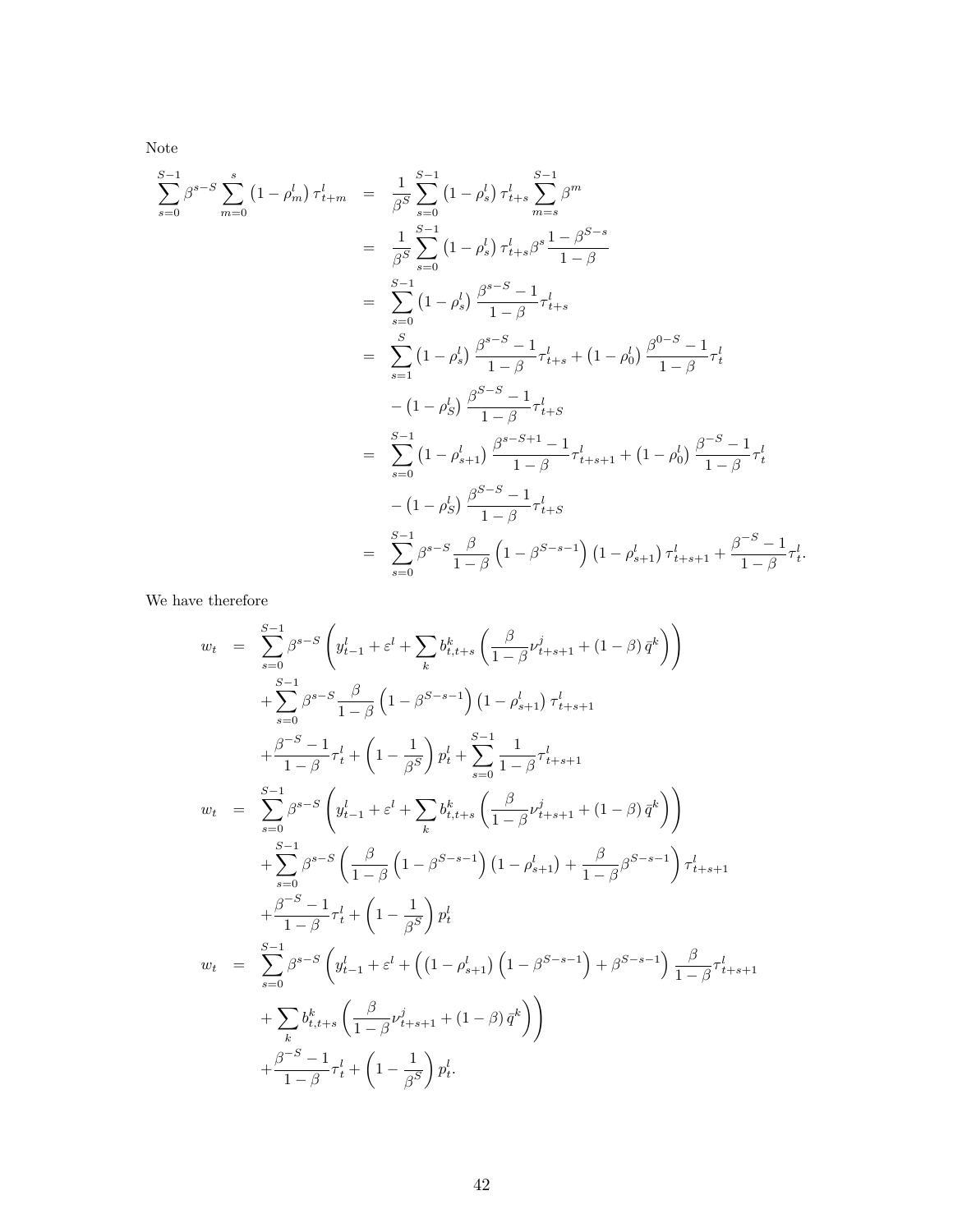Note 
$$
\frac{\beta^{-S}-1}{1-\beta}\tau_t^l + \left(1-\frac{1}{\beta^S}\right)p_t^l = \frac{1}{\beta^S}\frac{1-\beta^S}{1-\beta}\tau_t^l - \frac{1}{\beta^S}\frac{1-\beta^S}{1-\beta}\left(1-\beta\right)p_t^l = \sum_{s=0}^{S-1}\beta^{s-S}\left(\tau_t^l - (1-\beta)\,p_t^l\right).
$$
 Using 
$$
p_t^l = \frac{1}{1-\beta}\left(y_{t-1} + \tau_t\right) - \bar{p}^l \text{ this yields}
$$

$$
\frac{\beta^{-S}-1}{1-\beta}\tau_t^l + \left(1-\frac{1}{\beta^S}\right)p_t^l = \sum_{s=0}^{S-1}\beta^{s-S}\left(\tau_t^l - (1-\beta)\,p_t^l\right)
$$

$$
= \sum_{s=0}^{S-1}\beta^{s-S}\left(\tau_t^l - (1-\beta)\left(\frac{1}{1-\beta}\left(y_{t-1} + \tau_t^l\right) - \bar{p}^l\right)\right)
$$

$$
= \sum_{s=0}^{S-1}\beta^{s-S}\left(-y_{t-1} + (1-\beta)\,\bar{p}^l\right).
$$

So we now have

$$
w_{t} = \sum_{s=0}^{S-1} \beta^{s-S} \left( y_{t-1}^{l} + \varepsilon^{l} - y_{t-1} + (1-\beta) \bar{p}^{l} + \left( (1-\rho_{s+1}^{l}) \left( 1 - \beta^{S-s-1} \right) + \beta^{S-s-1} \right) \frac{\beta}{1-\beta} \tau_{t+s+1}^{l}
$$
  
+ 
$$
\sum_{k} b_{t,t+s}^{k} \left( \frac{\beta}{1-\beta} \nu_{t+s+1}^{j} + (1-\beta) \bar{q}^{k} \right) \right)
$$
  

$$
w_{t} = \sum_{s=0}^{S-1} \beta^{s-S} \left( \varepsilon^{l} + (1-\beta) \bar{p}^{l} + \left( (1-\rho_{s+1}^{l}) \left( 1 - \beta^{S-s-1} \right) + \beta^{S-s-1} \right) \frac{\beta}{1-\beta} \tau_{t+s+1}^{l}
$$
  
+ 
$$
\sum_{k} b_{t,t+s}^{k} \left( \frac{\beta}{1-\beta} \nu_{t+s+1}^{j} + (1-\beta) \bar{q}^{k} \right) \right).
$$

Then

E [wt] = S X1 s=0 sS 0 BBBBBBBBBBBBBB@ " <sup>l</sup> + (1 ) 2 6 6 6 6 6 6 6 6 6 6 6 6 6 4 0 . . . 1 . . . 0 b 1 t;t+s . . . b K t;t+s 3 7 7 7 7 7 7 7 7 7 7 7 7 7 5 <sup>0</sup> 2 6 6 6 6 6 6 6 6 6 6 6 6 6 4 p 1 . . . p l . . . p L q 1 . . . q K 3 7 7 7 7 7 7 7 7 7 7 7 7 7 5 1 CCCCCCCCCCCCCCA ; V ar [wt] =  2 (1 ) 2 S X1 s=0 2(sS) 2 6 6 6 6 6 6 6 6 6 6 6 6 6 4 0 . . . !s l s+1 . . . 0 b 1 t;t+s . . . b K t;t+s 3 7 7 7 7 7 7 7 7 7 7 7 7 7 5 0 2 6 6 6 6 6 6 6 6 6 6 6 6 6 4 0 . . . !s l s+1 . . . 0 b 1 t;t+s . . . b K t;t+s 3 7 7 7 7 7 7 7 7 ; 7 7 7 7 7 5

where

$$
\omega_s \left( \rho_{s+1}^l \right) = \left( 1 - \rho_{s+1}^l \right) \left( 1 - \beta^{S-s-1} \right) + \beta^{S-s-1}.
$$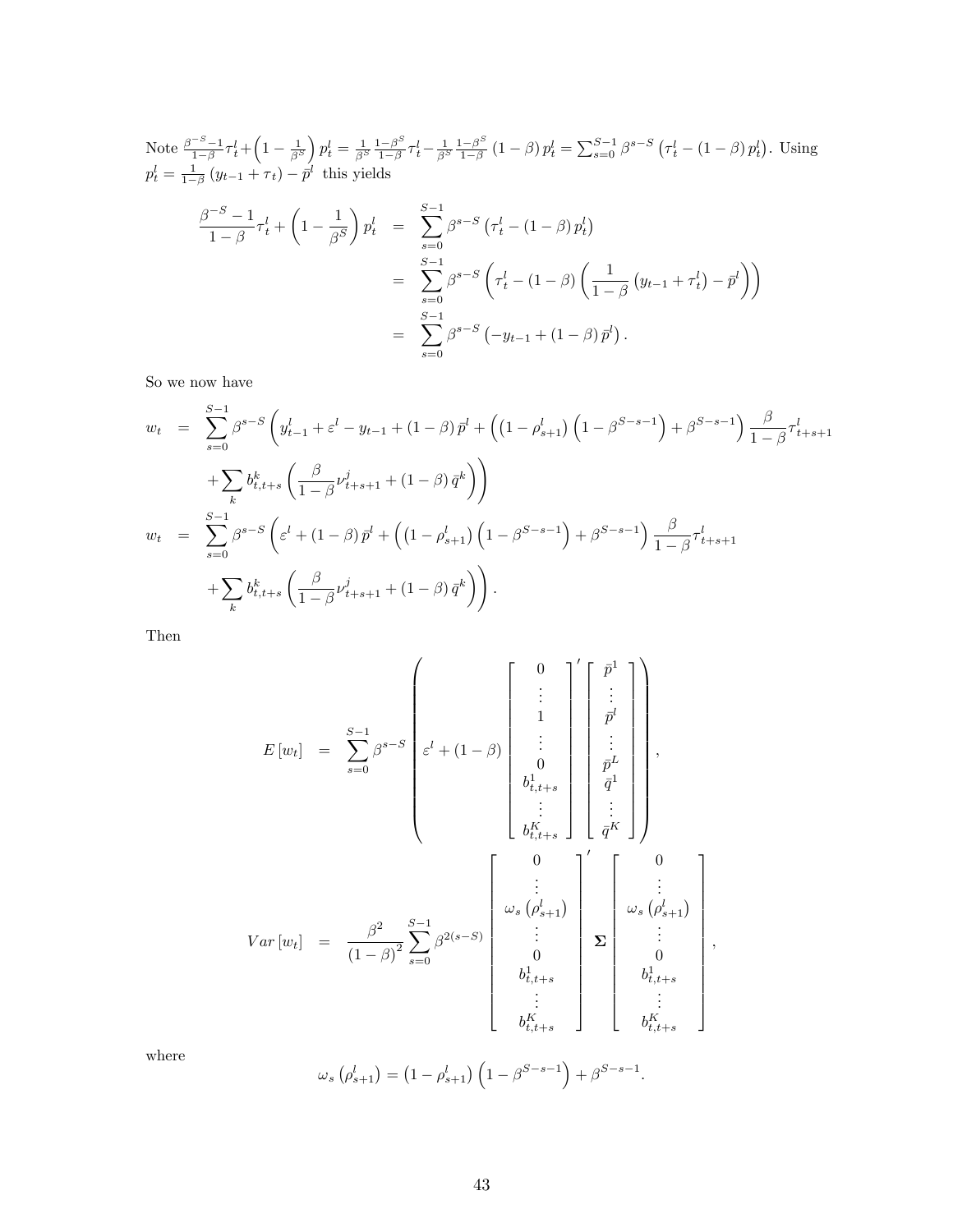The first-order condition for the optimal stock investment is  $% \mathcal{N}$ 

$$
\begin{bmatrix}\n\overline{q}^{1} \\
\vdots \\
\overline{q}^{K}\n\end{bmatrix} = H \begin{bmatrix}\n\Sigma_{\nu\tau} & \Sigma_{\nu\nu}\n\end{bmatrix}\n\begin{bmatrix}\n0 \\
\vdots \\
0 \\
b_{t,t+s}^{1} \\
\vdots \\
b_{t,t+s}^{K} \\
\vdots \\
b_{t,t+s}^{K}\n\end{bmatrix} = H \begin{bmatrix}\ncov(\nu^{1}, \tau^{l}) \\
\vdots \\
cov(\nu^{k}, \tau^{l})\n\end{bmatrix}\n\omega(\rho_{s+1}^{l}) + H \Sigma_{\nu\nu}\n\begin{bmatrix}\nb_{t,t+s}^{1} \\
\vdots \\
b_{t,t+s}^{K}\n\end{bmatrix},
$$

where

$$
H = 2\gamma \frac{\beta^{s-S+2}}{(1-\beta)^3}.
$$

The vector of individual demands for stocks is

$$
\begin{bmatrix} b_{t,t+s}^1 \\ \vdots \\ b_{t,t+s}^K \end{bmatrix} = \frac{\Sigma_{\nu\nu}^{-1}}{H} \begin{bmatrix} \bar{q}^1 \\ \vdots \\ \bar{q}^K \end{bmatrix} - \Sigma_{\nu\nu}^{-1} \begin{bmatrix} cov(\nu^1, \tau^l) \\ \vdots \\ cov(\nu^k, \tau^l) \end{bmatrix} \omega_s (\rho_{s+1}^l).
$$

Let

$$
\boldsymbol{h}^{l} = \left[ \begin{array}{c} cov(\nu^{1}, \tau^{l}) \\ \vdots \\ cov(\nu^{k}, \tau^{l}) \end{array} \right].
$$

The expectation and the variance of final wealth are given respectively by

$$
E\left[w_{t}\right] = \sum_{s=0}^{S-1} \beta^{s-S} \left(\varepsilon^{l} + (1-\beta) \left(\vec{p}^{l} + b^{\prime} \vec{q}\right)\right)
$$
  
\n
$$
= \sum_{s=0}^{S-1} \beta^{s-S} \left(\varepsilon^{l} + (1-\beta) \left(\vec{p}^{l} + \left(\frac{\Sigma_{\nu\nu}^{-1}}{H} \vec{q} - \Sigma_{\nu\nu}^{-1} \left[\begin{array}{c} cov(\nu^{1}, \tau^{l}) \\ \vdots \\ cov(\nu^{k}, \tau^{l}) \end{array}\right] \omega_{s}\right)^{\prime} \vec{q}\right)\right)
$$
  
\n
$$
= \sum_{s=0}^{S-1} \beta^{s-S} \left(\varepsilon^{l} + (1-\beta) \left(\vec{p}^{l} + \vec{q}^{\prime} \frac{\Sigma_{\nu\nu}^{-1}}{H} \vec{q} - \vec{q}^{\prime} \Sigma_{\nu\nu}^{-1} h^{l} \omega_{s}\right)\right),
$$

and

$$
Var\left[w_{t}\right] = \frac{\beta^{2}}{(1-\beta)^{2}} \sum_{s=0}^{S-1} \beta^{2(s-S)} \left( Var\left(\tau^{l}\right) \omega_{s}^{2} + b' \begin{bmatrix} cov\left(\nu^{1}, \tau^{l}\right) \\ \vdots \\ cov\left(\nu^{k}, \tau^{l}\right) \end{bmatrix} \omega_{s} + b' \Sigma_{\nu\nu} b \right)
$$
  
\n
$$
= \frac{\beta^{2}}{(1-\beta)^{2}} \sum_{s=0}^{S-1} \beta^{2(s-S)} \left( Var\left(\tau^{l}\right) \omega_{s}^{2} + \left( \frac{\Sigma_{\nu\nu}^{-1}}{H} \bar{q} - \Sigma_{\nu\nu}^{-1} h^{l} \omega_{s} \right)' h^{l} \omega_{s} \right)
$$
  
\n
$$
+ \left( \frac{\Sigma_{\nu\nu}^{-1}}{H} \bar{q} - \Sigma_{\nu\nu}^{-1} h^{l} \omega_{s} \right)' \Sigma_{\nu\nu} \left( \frac{\Sigma_{\nu\nu}^{-1}}{H} \bar{q} - \Sigma_{\nu\nu}^{-1} h^{l} \omega_{s} \right) \right)
$$
  
\n
$$
= \frac{\beta^{2}}{(1-\beta)^{2}} \sum_{s=0}^{S-1} \beta^{2(s-S)} \left( Var\left(\tau^{l}\right) \omega_{s}^{2} + \frac{1}{H} \left( h^{l} \right)' \Sigma_{\nu\nu}^{-1} \bar{q} \omega_{s} - \left( h^{l} \right)' \Sigma_{\nu\nu}^{-1} h^{l} \omega_{s}^{2} \right)
$$
  
\n
$$
+ \frac{1}{H^{2}} \bar{q}' \Sigma_{\nu\nu}^{-1} \bar{q} - 2 \bar{q}' \Sigma_{\nu\nu}^{-1} h^{l} \omega_{s} + \left( h^{l} \right)' \Sigma_{\nu\nu}^{-1} h^{l} \omega_{s}^{2} \right).
$$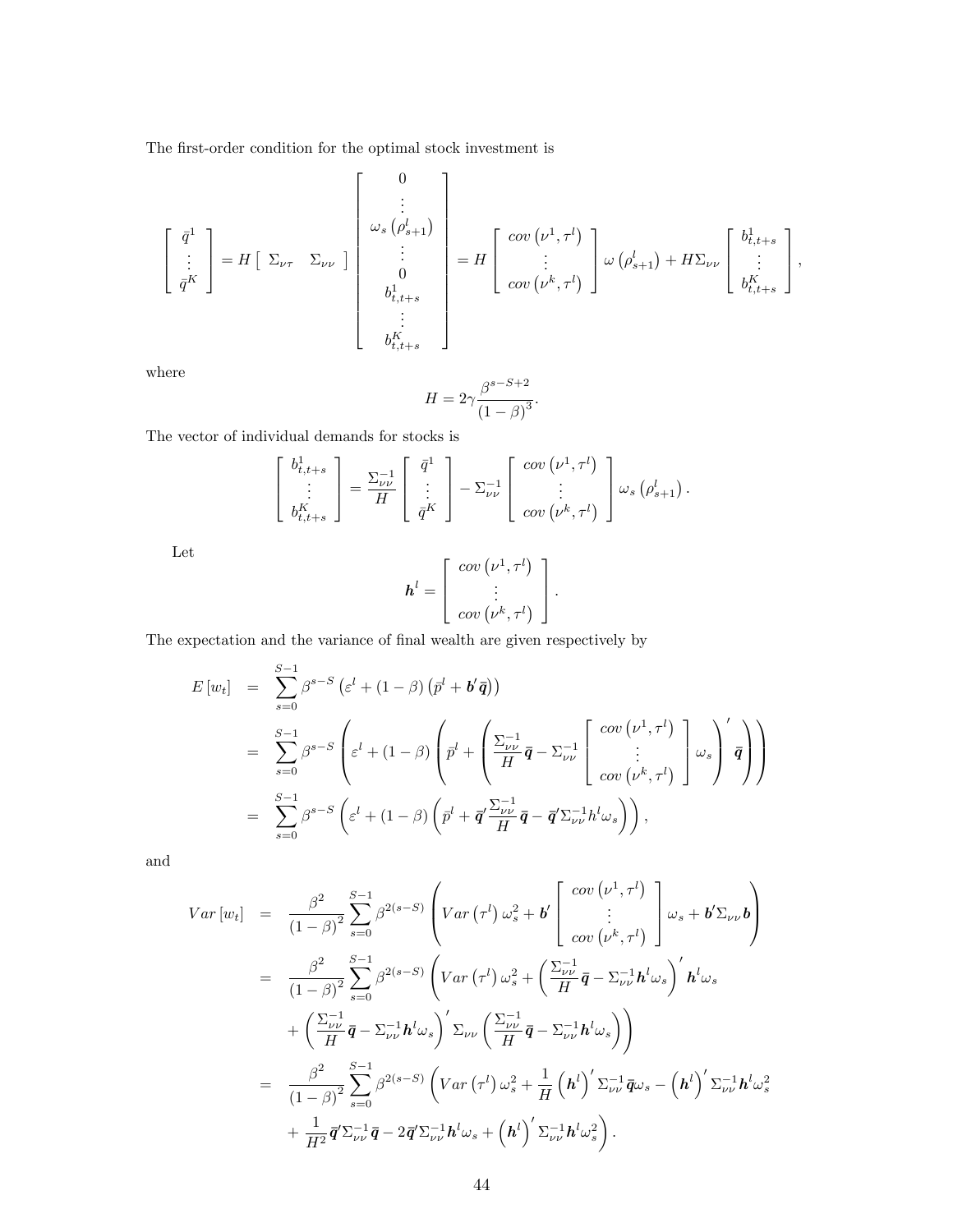Note that

$$
\kappa_1 = \sum_{s=0}^{S-1} \beta^{s-S} (1 - \beta) = \frac{1 - \beta^S}{\beta^S} > 0
$$
  

$$
\kappa_2 = \sum_{s=0}^{S-1} \beta^{s-S} = \frac{1 - \beta^S}{\beta^S (1 - \beta)} > 0
$$

 $\blacksquare$ 

 $\blacksquare$ 

# Proof of Proposition 11

The market clearing condition is

$$
S\begin{bmatrix} z^{1} \\ \vdots \\ z^{K} \end{bmatrix} = \sum_{s=0}^{S-1} \sum_{l=0}^{L} \int_{\hat{l}(\varepsilon,\rho)=l} \begin{bmatrix} b_{t,t+s}^{1} \\ \vdots \\ b_{t,t+s}^{K} \end{bmatrix} \phi(\varepsilon,\rho) d(\varepsilon,\rho)
$$
  
\n
$$
= \sum_{s=0}^{S-1} \sum_{l=0}^{L} \int_{\hat{l}(\varepsilon,\rho)=l} \left( \frac{\sum_{\nu\nu}^{-1}}{H} \begin{bmatrix} \bar{q}^{1} \\ \vdots \\ \bar{q}^{K} \end{bmatrix} - \sum_{\nu\nu}^{-1} \begin{bmatrix} cov(\nu^{1},\tau^{l}) \\ \vdots \\ cov(\nu^{k},\tau^{l}) \end{bmatrix} \right) \phi(\varepsilon,\rho) d(\varepsilon,\rho)
$$
  
\n
$$
= S \frac{\sum_{\nu\nu}^{-1}}{H} \begin{bmatrix} \bar{q}^{1} \\ \vdots \\ \bar{q}^{K} \end{bmatrix} - \sum_{l=0}^{L} \sum_{\nu\nu}^{-1} \begin{bmatrix} cov(\nu^{1},\tau^{l}) \\ \vdots \\ cov(\nu^{k},\tau^{l}) \end{bmatrix} \sum_{s=0}^{S-1} \int_{\hat{l}(\varepsilon,\rho)=l} \omega(\rho_{s+1}^{l}) \phi(\varepsilon,\rho) d(\varepsilon,\rho)
$$
  
\n
$$
= S \frac{\sum_{\nu\nu}^{-1}}{H} \begin{bmatrix} \bar{q}^{1} \\ \vdots \\ \bar{q}^{K} \end{bmatrix} - \sum_{\nu\nu}^{-1} \sum_{l=0}^{L} \begin{bmatrix} cov(\nu^{1},\tau^{l}) \\ \vdots \\ cov(\nu^{k},\tau^{l}) \end{bmatrix} \Omega^{l}
$$

where

$$
\Omega^l = \sum_{s=0}^{S-1} \int_{\hat{l}(\boldsymbol{\varepsilon}, \boldsymbol{\rho}) = l} \omega \left( \rho_{s+1}^l \right) \phi \left( \boldsymbol{\varepsilon}, \boldsymbol{\rho} \right) d \left( \boldsymbol{\varepsilon}, \boldsymbol{\rho} \right).
$$

Then,

$$
\begin{bmatrix}\n\bar{q}^{1} \\
\vdots \\
\bar{q}^{K}\n\end{bmatrix} = H\Sigma_{\nu\nu}\begin{bmatrix}\nz^{1} \\
\vdots \\
z^{K}\n\end{bmatrix} + \frac{H}{S}\sum_{l=0}^{L}\begin{bmatrix}\ncov(\nu^{1},\tau^{l}) \\
\vdots \\
cov(\nu^{k},\tau^{l})\n\end{bmatrix}\Omega^{l}
$$
\n
$$
= H\Sigma_{\nu\nu}\mathbf{z} + \frac{H}{S}\Sigma_{\nu\tau}\mathbf{\Omega},
$$

where

$$
\mathbf{\Omega} = [\Omega^1 \cdots \Omega^L]'
$$

# Proof of Proposition 12

Given a vector of housing premiums  $\bar{p}$ , and agent with  $(\varepsilon, \rho)$  locates in  $l$  if

$$
U^l = \max_{j=0,...L} U^j
$$